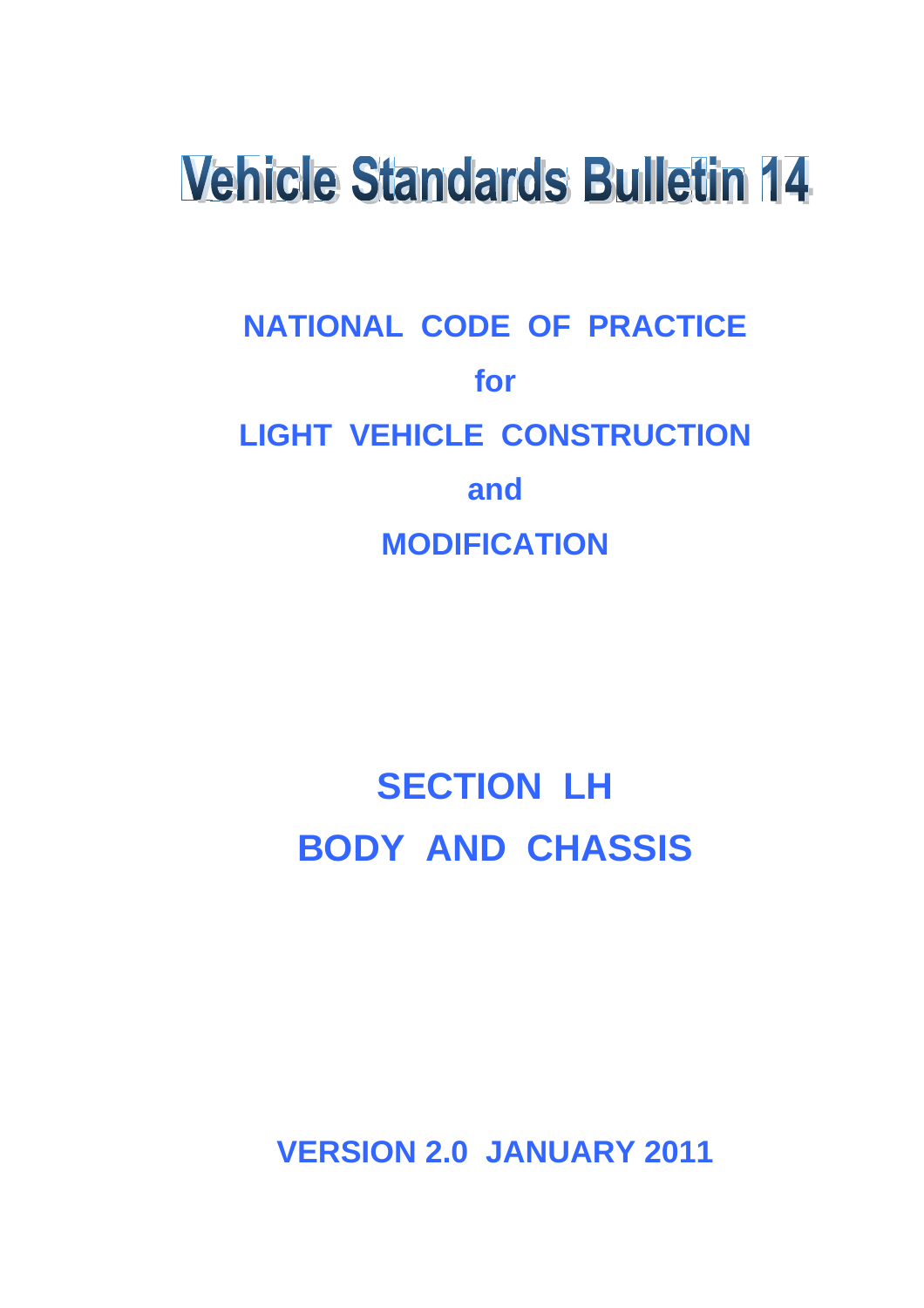#### **Vehicle Standards Bulletin 14**

#### *National Code of Practice for Light Vehicle Construction and Modification* **(VSB 14)**

#### *Important Information for Users*

Users of VSB 14 need to be aware that this document needs to be used in conjunction with the appropriate administrative requirements of the jurisdiction in which they wish to either register a vehicle or to obtain approval for a modification for an already registered vehicle. *Administrative requirements* include, amongst other things, processes for vehicle registration, obtaining exemptions, obtaining modification approvals, vehicle inspections, preparation and submission of reports and the payment of appropriate fees and charges.

If unsure of any of the requirements specified in VSB 14, or if more information is needed for any other issues concerning the administrative requirements, users should contact their relevant Registration Authority **prior** to commencing any work.

While VSB 14 provides advice on the construction of Individually Constructed Vehicles (ICVs) and the execution of modifications, it is not to be taken to be a design manual. Determination of component strength, performance, suitability and functionality must be either calculated or determined on a case by case basis by suitably qualified personnel experienced in each matter under consideration.

Users of VSB 14 also need to ensure that they refer to the most recent version of the relevant Section/s when working on a project. The version is identified by the version number and date on the face page of each Section. The version and date is also located in the footer of each page in each Section. On the website the version number is specified in the Section file name for easy identification.

If a project is taking a long time to complete, check the currency of the version you are using.

Users must be familiar with the provisions stated in the Preface and Introduction. These two Sections provide the necessary background information to assist users in understanding how VSB 14 is administered by Registration Authorities across Australia, on how it is structured, and the meaning of the types of modification codes specified in VSB 14. If not already done so, users should download them for study and reference.

Understanding these requirements is important to ensure that the correct processes are followed thereby reducing the likelihood of having work rejected by Registration Authorities.

Many of the Sections refer to other Sections within VSB 14 for further information or additional requirements. Users must read and apply all relevant Sections.

If in doubt about any issue concerning or contained in VSB 14, users should seek clarification from the appropriate State or Territory Registration Authority.

**Please do not contact Vehicle Safety Standards (VSS) of the Australian Government Department of Infrastructure and Transport in Canberra about VSB 14. VSS provides the website as a service only.**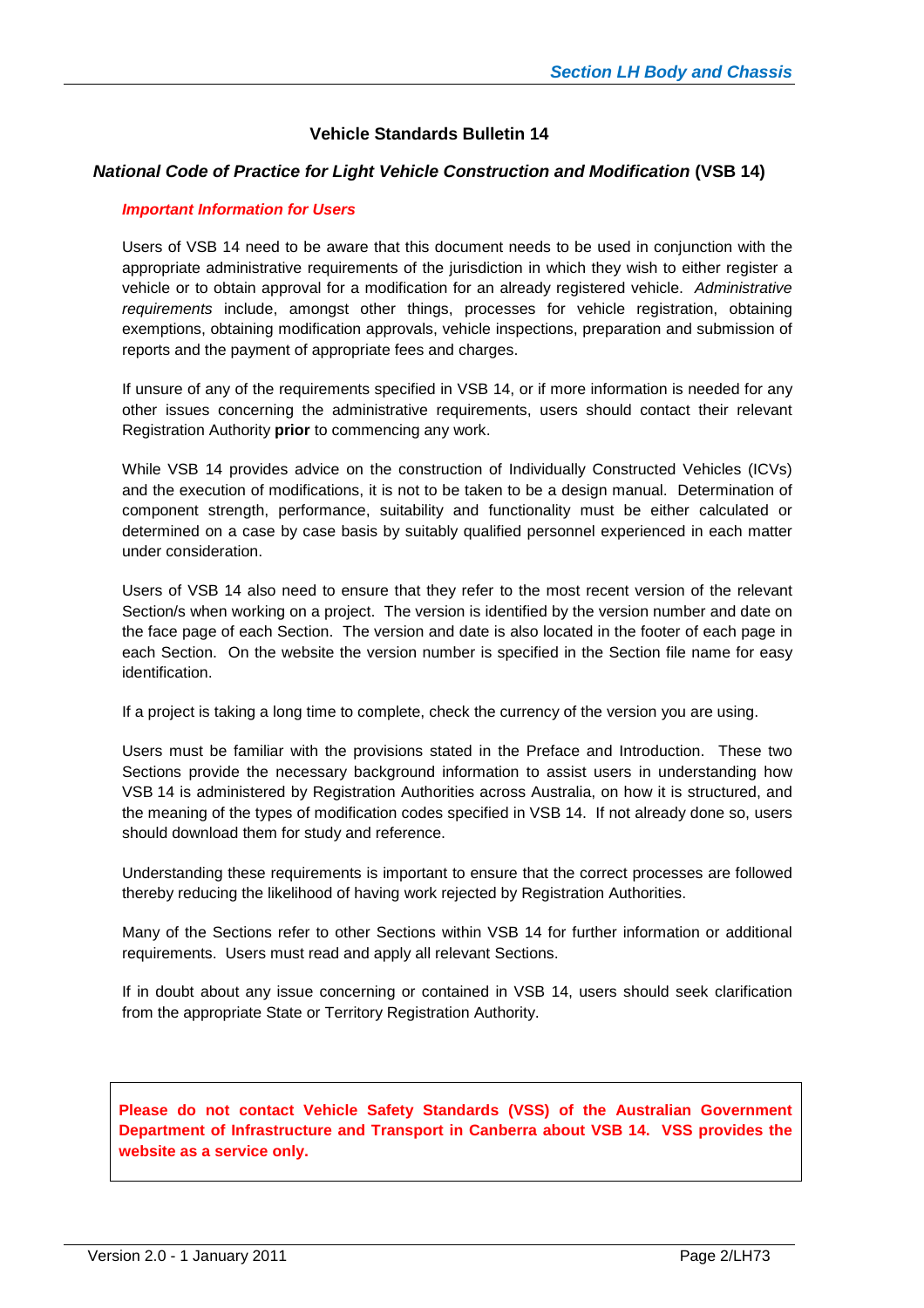# **Document Amendments by Version**

**Version Amendments** 

**Version 2 Published 1 January 2011**

> Padding in mandatory locations now must comply with the padding specifications detailed in Section LZ *Appendices*.

> A new Code titled *Code LH11 Campervan, Motorhome Conversion has now been added.*

> This document also has a number of editorial amendments that have had no effect on its technical content.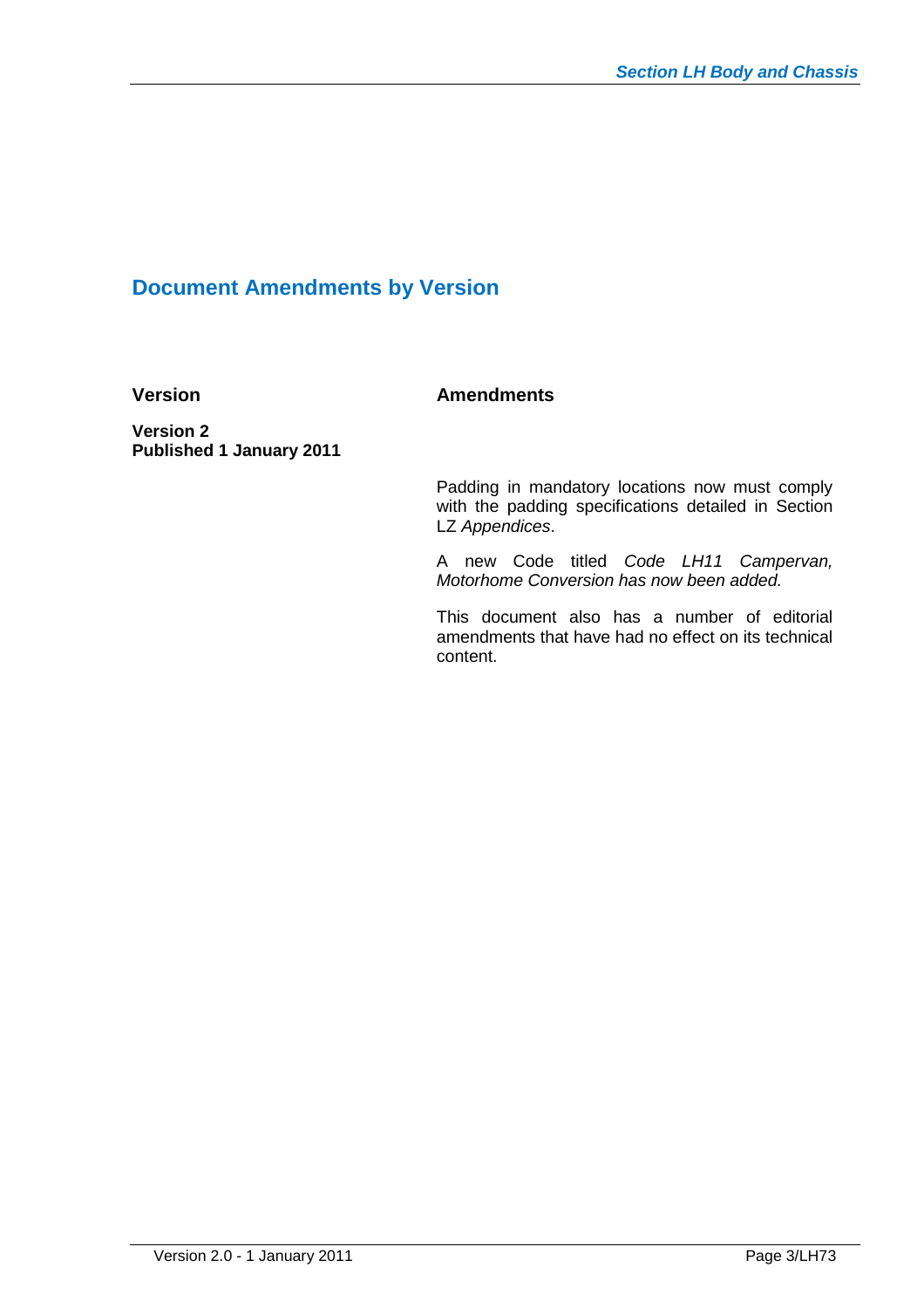# **CONTENTS**

|                |              |                                                                                 | Page           |
|----------------|--------------|---------------------------------------------------------------------------------|----------------|
| 1              | <b>Scope</b> |                                                                                 | 6              |
|                | 1.1          | <b>Basic Modifications Not Requiring Certification</b>                          | 6              |
|                | 1.2          | Modifications and Construction Requiring Certification<br><b>Under LH Codes</b> | 6              |
| $\overline{2}$ |              | <b>General Requirements</b>                                                     | 6              |
|                | 2.1          | <b>Occupant Protection</b>                                                      | $\overline{7}$ |
|                | 2.2          | Mechanical                                                                      | $\overline{7}$ |
|                | 2.3          | Glazing                                                                         | $\overline{7}$ |
|                | 2.4          | <b>Driveability</b>                                                             | 7              |
|                | 2.5          | <b>Brakes</b>                                                                   | 9              |
|                | 2.6          | Fabrication                                                                     | 9              |
|                | 2.7          | Fibreglass                                                                      | 9              |
|                | 2.8          | Foam Padding                                                                    | 10             |
| 3              |              | <b>Australian Design Rules</b>                                                  | 10             |
|                | 3.1          | <b>ADR Requirements</b>                                                         | 10             |
|                | 3.2          | Certification                                                                   | 10             |
|                | 3.3          | <b>Identification Plates</b>                                                    | 10             |
|                | 3.4          | <b>Compliance After Modification</b>                                            | 10             |
| 4              |              | <b>Basic Modifications without Certification</b>                                | 12             |
|                |              | 4.1 Bonnet Scoops and Projections                                               | 12             |
|                | 4.2          | <b>Bonnet Pins and Mascots</b>                                                  | 14             |
|                | 4.3          | <b>Customised and Replacement Panels</b>                                        | 14             |
|                | 4.4          | Tilt-fronts on pre 1971 Vehicles                                                | 14             |
|                | 4.5          | Inner Mudguard Modification                                                     | 15             |
|                | 4.6          | <b>Glass and Surface Films</b>                                                  | 16             |

[Continued overleaf]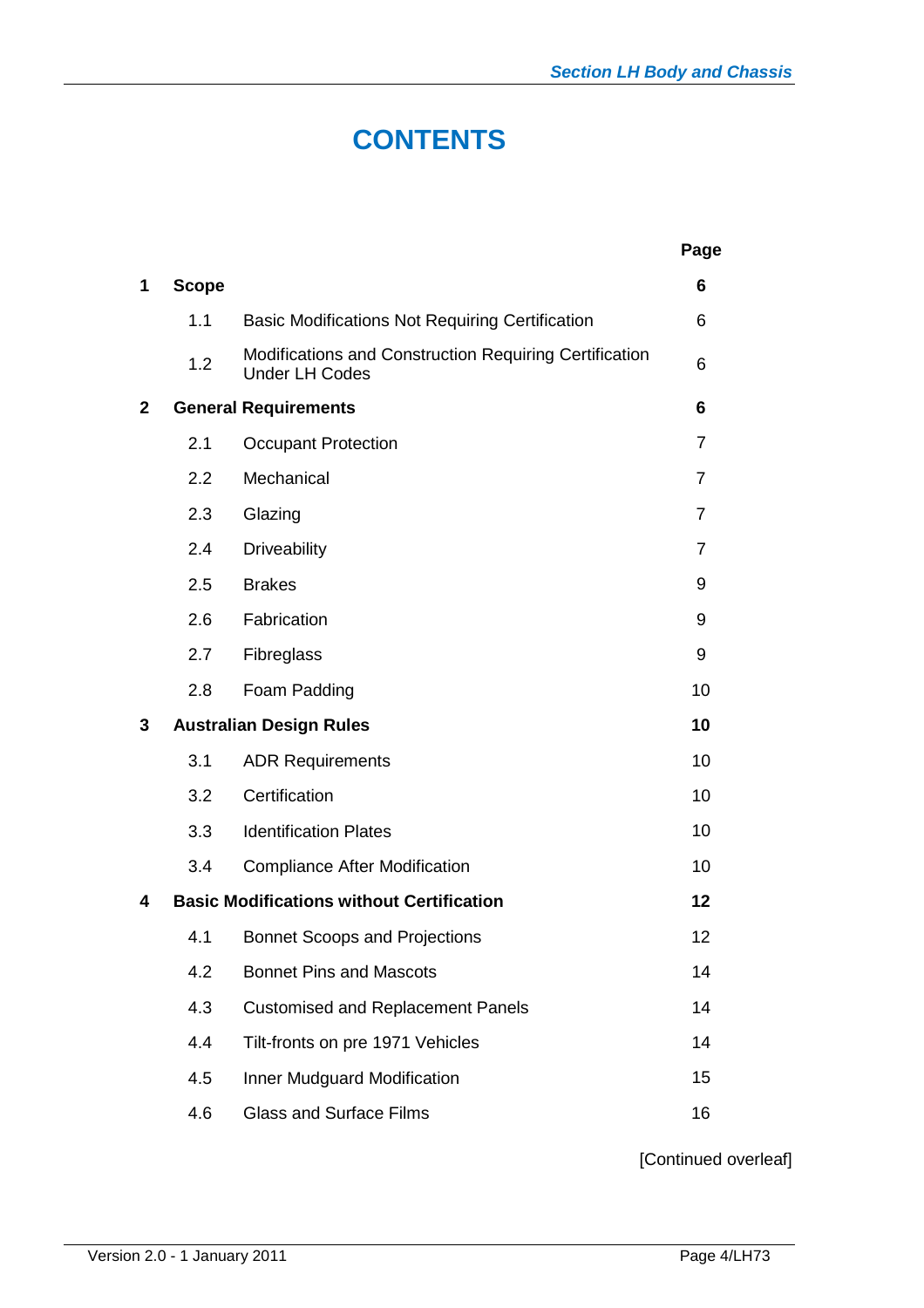**Page**

| 5               | <b>Certified Modifications (LH Codes)</b> | 17 |
|-----------------|-------------------------------------------|----|
| LH <sub>1</sub> | Roof Conversion (Design)                  | 18 |
|                 | <b>LH1 Checklist</b>                      | 25 |
| LH2             | <b>Roof Conversion</b>                    | 27 |
|                 | <b>LH2 Checklist</b>                      | 29 |
| LH <sub>3</sub> | Modified Wheelbase Conversion (Design)    | 31 |
|                 | <b>LH3 Checklist</b>                      | 39 |
| LH4             | <b>Modified Wheelbase Conversion</b>      | 41 |
|                 | <b>LH4 Checklist</b>                      | 43 |
| LH <sub>5</sub> | Vehicle Construction (Design)             | 45 |
|                 | <b>LH5 Checklist</b>                      | 49 |
| LH <sub>6</sub> | <b>Vehicle Construction</b>               | 51 |
|                 | <b>LH6 Checklist</b>                      | 53 |
| LH <sub>7</sub> | Body/Chassis Variants Conversion          | 55 |
|                 | <b>LH7 Checklist</b>                      | 58 |
| LH <sub>8</sub> | Not In Use                                |    |
| LH <sub>9</sub> | Not In Use                                |    |
| <b>LH10</b>     | Not In Use                                |    |
| <b>LH11</b>     | Campervan, Motorhome Conversion           | 60 |
|                 | <b>LH11 Checklist</b>                     | 72 |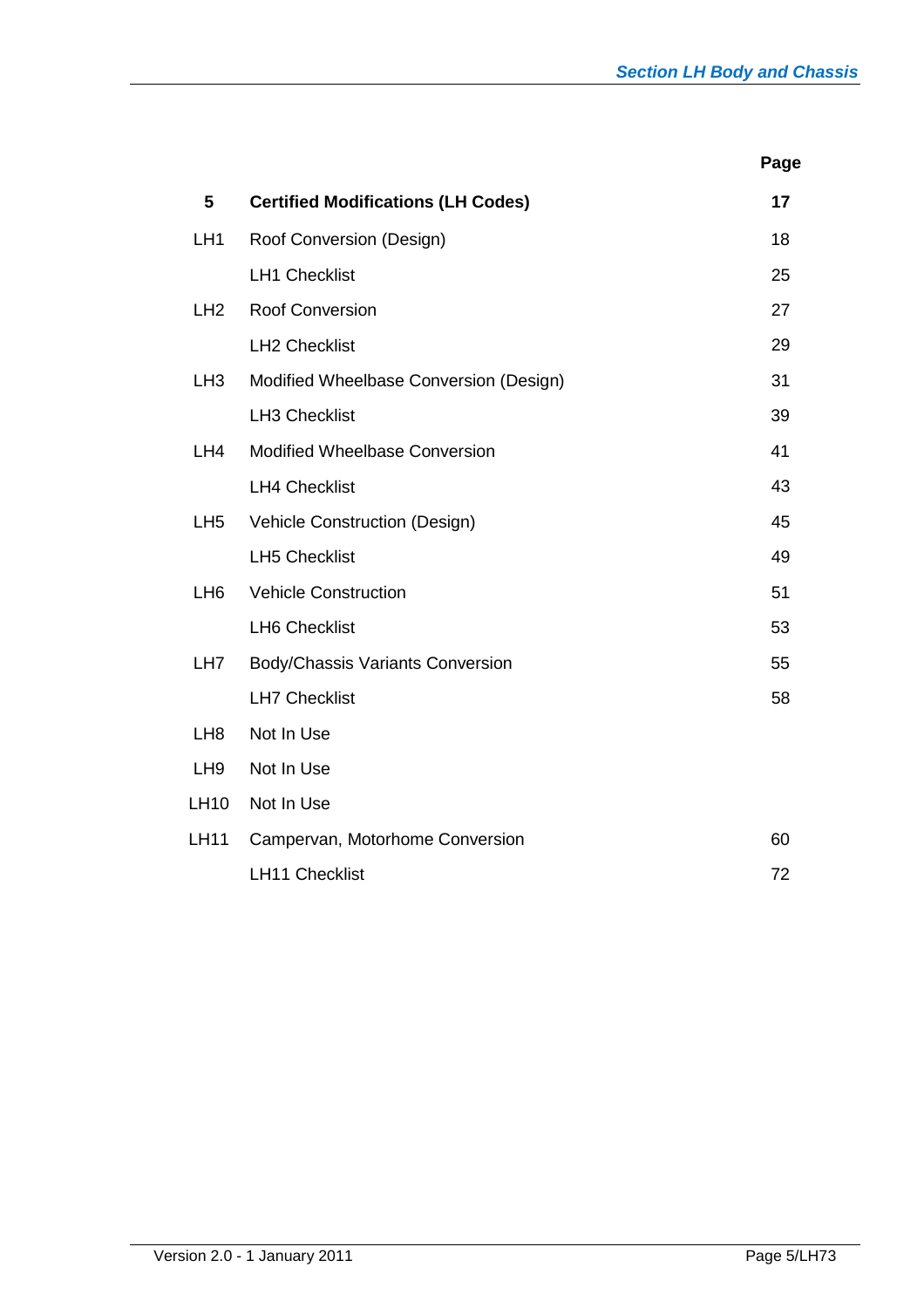# **1 SCOPE**

Section LH outlines the minimum design, construction, installation and performance requirements for the following body and chassis modifications for light vehicles.

#### **1.1 BASIC MODIFICATIONS NOT REQUIRING CERTIFICATION**

The following *basic modifications* do not require certification under the LH Codes, if they are carried out in accordance with the requirements specified in sub-section 2 *General Requirements* and sub-section 4 *Modifications Without Certification*.

- Bonnet scoops and projections;
- Bonnet pins and mascots;
- Customised and replacement panels;
- Inner mudguard modifications; and
- Glass and surface films.

#### **1.2 MODIFICATIONS AND CONSTRUCTION REQUIRING CERTIFICATION UNDER LH CODES**

The following modifications may be performed under the LH Codes:

- Conversion of a vehicle by removing or modifying the roof, e.g. convertible conversion;
- Conversion of a vehicle by extending or reducing the wheelbase, e.g. *stretched limousine*;
- Construction of a vehicle using at least the chassis or body from a production vehicle, e.g. Holden station wagon body on a Landcruiser chassis;
- Conversion of a vehicle to a different model variant, e.g. station wagon to utility conversion; and
- Tilt-fronts.

# **2 GENERAL REQUIREMENTS**

This subsection applies to all light vehicles and must be read and applied in conjunction with all the LH Codes applicable to the proposed modifications.

Modified vehicles must continue to comply with the Australian Design Rules (ADRs) to which they were originally constructed, except as allowed for in the Australian Vehicle Standards Rules (AVSR). These modified vehicles must also comply with the applicable in-service requirements of the AVSR.

Modified pre-ADR vehicles must continue to comply with the AVSR.

*Compliance with the AVSR* also means compliance with the equivalent regulations of a State or Territory of Australia.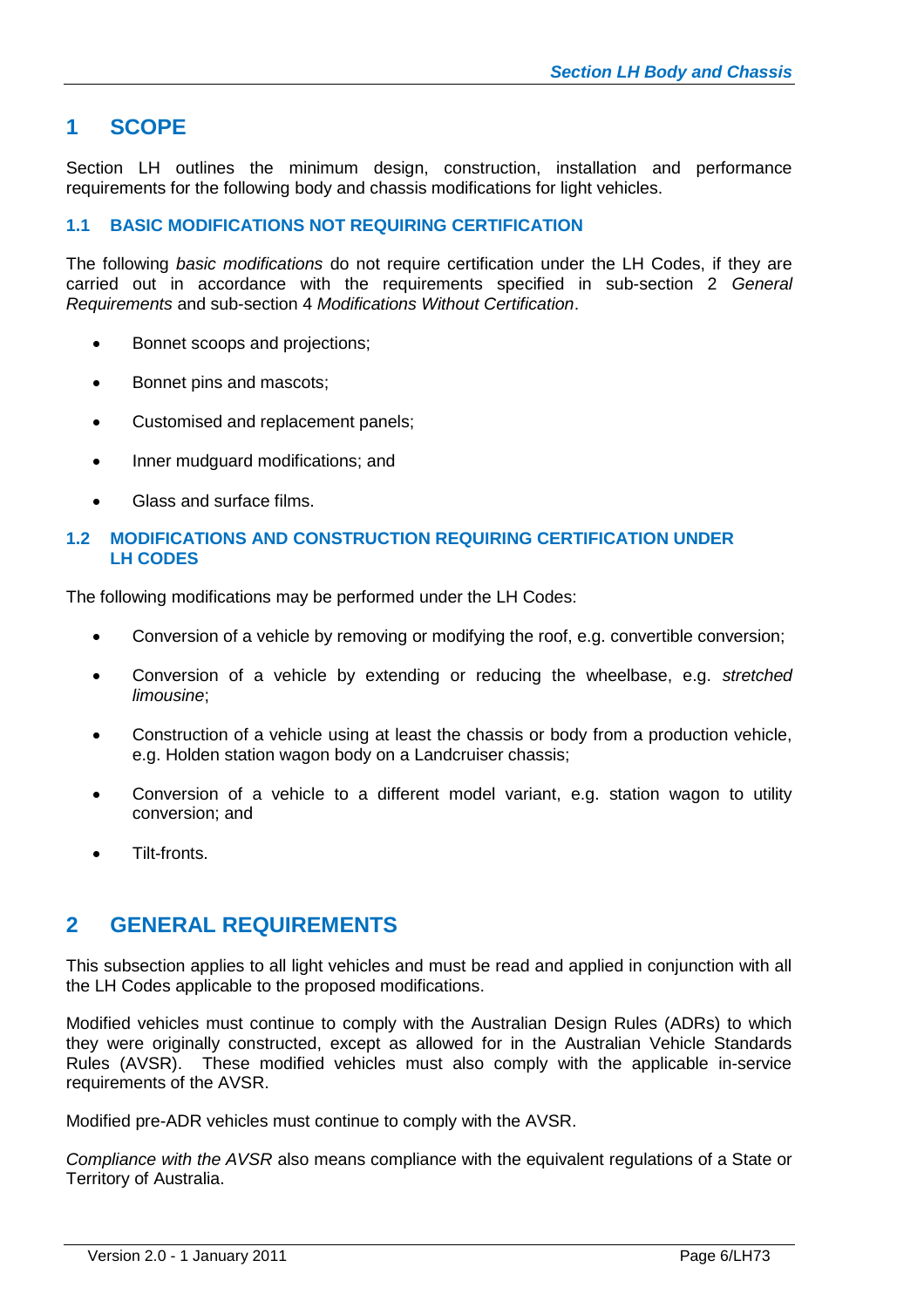### **2.1 OCCUPANT PROTECTION**

As part of the modifications undertaken to a vehicle's body or chassis, modifications may also be required to its interior such as the installation of glass partitions, the removal of dangerous protrusions and the installation of seatbelts, seats or head restraints. These additional modifications must not compromise compliance with the ADRs applicable to the vehicle and must not increase the risk to the vehicle's occupants. Refer to Section LK *Seating and Occupant Protection* for more information.

#### **2.2 MECHANICAL**

#### **2.2.1 Component Strength**

Suspension, braking, axle and steering components and tyres must not be over-loaded due to increased vehicle mass as a result of any vehicle modifications such as extensions to the wheelbase, additional seating etc. Where standard components are not designed to handle the increased loading due to a modified vehicle's increased Gross Vehicle Mass (GVM), the standard components must be upgraded or replaced with components of a higher rating as appropriate.

#### **2.2.2 Vehicle Mass (Weight)**

Where a conversion has resulted in an increase in tare mass, the modified vehicle must be weighed at a weighbridge. Individual axle masses and total mass must be recorded separately.

Where the original GVM of the vehicle is no longer applicable due to the modifications performed, a new GVM must be determined.

For light trucks and commercials, refer to Vehicle Standards Bulletin 6, *Heavy Vehicle Modifications – National Code of Practice (VSB 6)* – Section S Codes.

#### **2.2.3 Tyre Load Capacity**

Tyre load ratings must be adequate for any resultant increase in individual axle loadings or GVM following the modification. If the tyre ratings listed on the original tyre placard are no longer suitable, a new tyre placard must be fitted to the vehicle that specifies the appropriate size, load capacity and speed rating of the tyres and the suitable width and diameter of rims. The placard must be clearly legible and manufactured from a durable material.

#### **2.3 GLAZING**

Requirements for safety glazing materials for windscreens, windows and internal partitions, together with information on window tinting by means of applied surface films, are contained in Section LZ *Appendices,* Appendix G *Safety Glazing Material and Applied Window Tinting*.

#### **2.4 DRIVEABILITY**

Driveability in this context means that, when driven on the road, the vehicle responds to the driver's inputs without any dangerous or undesirable reactions and meets the turning and clearance requirements of the AVSR.

#### **2.4.1 Turning Circle**

All vehicles must have a turning circle in each direction, as determined by reference to the extreme outer edge of the tyre track at ground level, not exceeding 25m in diameter.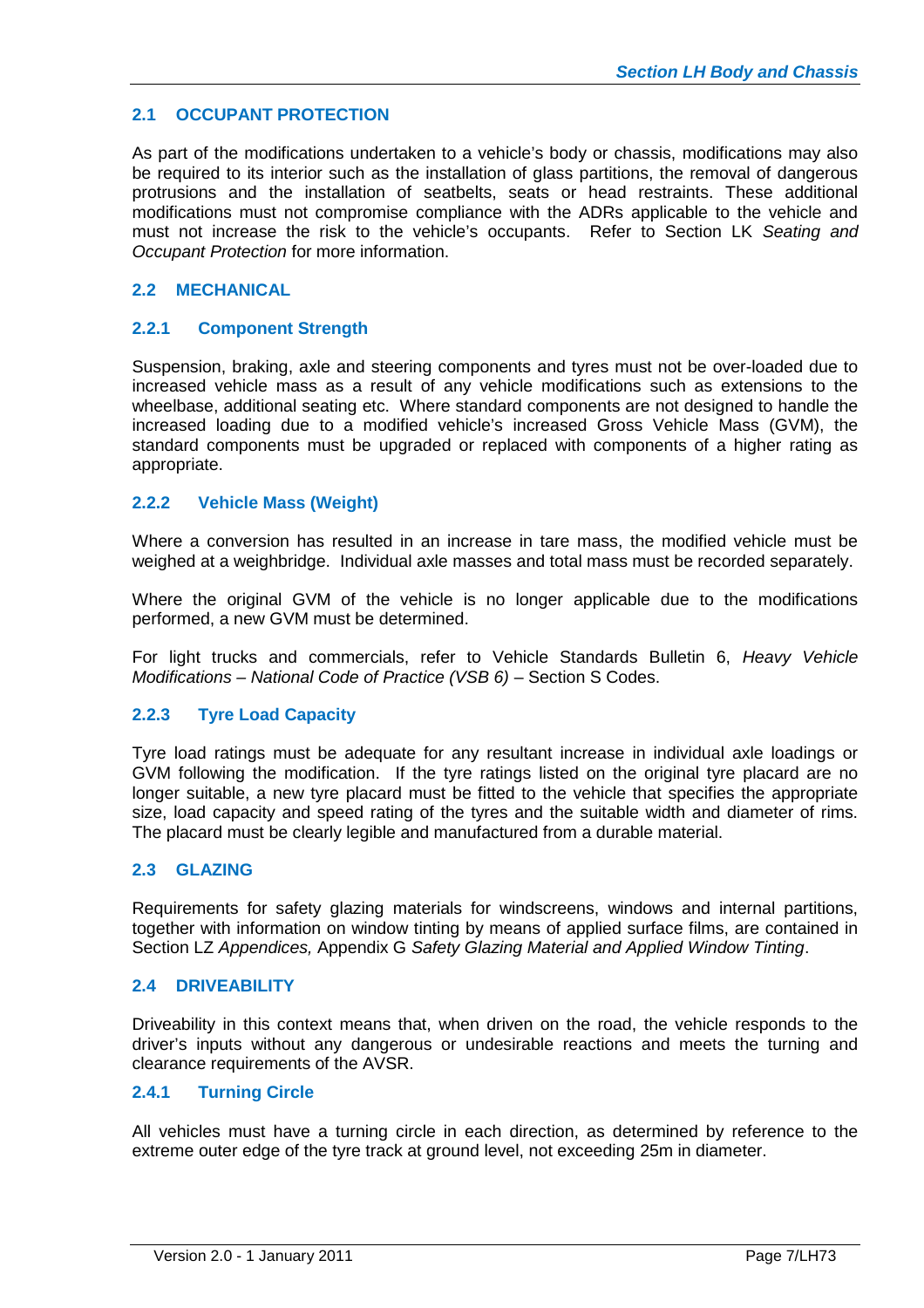#### **2.4.2 Ground Clearance and Running Clearance**

*Ground clearance* of a vehicle means the minimum distance to the ground from a point on the underside of the vehicle, except a point on a tyre, wheel, wheel-hub, brake backing plate or flexible mudguard or mudflap of the vehicle.

*Running clearance* of a vehicle means the distance from the surface on which an unladen vehicle is standing to the lowest point on the vehicle excluding unsprung mass.

Vehicles built to comply with the Third Edition ADRs must comply with the ground clearance requirements of ADR 43/…. Vehicles built to comply with ADR 43/04 must also comply with the *running clearance* requirements.

All other motor vehicles with more than 3 wheels must have a ground clearance of:

- at least 100mm at any point within 1 metre of an axle; and
- at least one-thirtieth of the distance between the centres of adjacent axles at the midpoint between them; and
- at any other point at least the distance that allows the vehicle to pass over a peak in the road with a gradient on either side of 1:15, if the wheels of one axle of the vehicle are on the slope on one side of the peak and the wheels of the next axle are on the slope on the other side.



**Figure LH1: Measuring** *Ground Clearance*

#### **2.4.3 Field of View**

Where the visibility (field of view) requirements for the internal rear vision mirror can no longer be met, there must be an external mirror on either side of the vehicle that provides the driver with a clear view to the rear.

#### **2.4.4 Roadholding and Handling**

The roadholding and handling qualities of a modified vehicle must not exhibit any undesirable handling or braking characteristics. Similarly, an ICV must have roadholding and handling qualities appropriate to its purpose and overall design, e.g. its engine power, size, mass and suspension.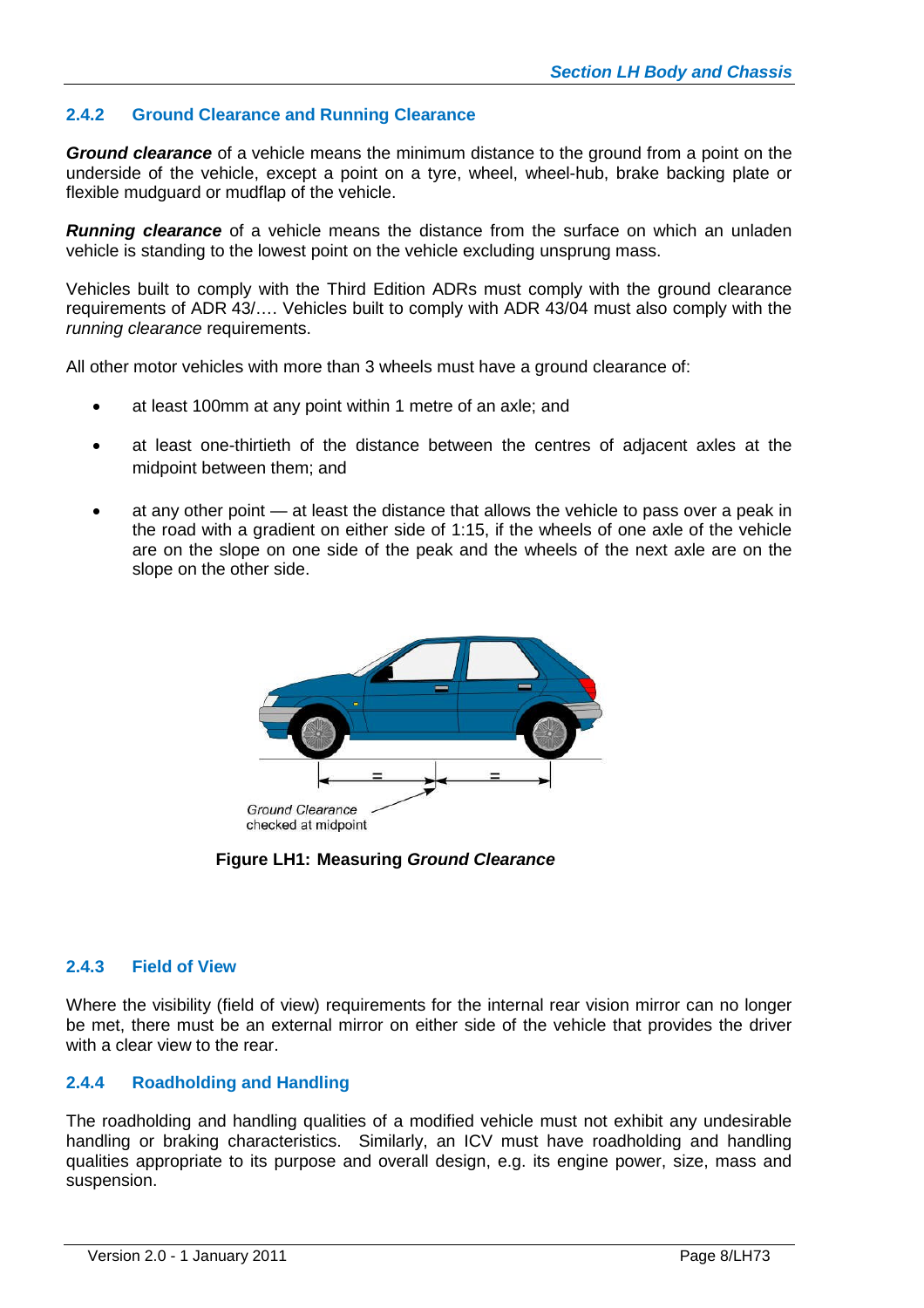#### **2.4.5 Vibration**

The vehicle must not exhibit any excessive vibration.

#### **2.5 BRAKES**

Vehicles originally manufactured to comply with ADR 31/… must continue to do so following modifications. A modified vehicle or ICV must exhibit stable and effective braking across the full range of application of the brakes and meet the requirements of Code LG.

#### **2.6 FABRICATION**

All work must be performed in accordance with recognised engineering standards. Cutting, heating, welding or bending of components should be avoided by choosing unmodified production components wherever possible.

#### **2.6.1 Welding, Fasteners and Electroplating**

Mandatory requirements and guidance on the above items are contained in Section LZ *Appendices.*

- For the use of fasteners refer to Appendix A *Fasteners;*
- For welding techniques and procedures refer to Appendix C *Heating and Welding of Steering Components*; and
- For electroplating refer to Appendix D *Electroplating*.

#### **2.7 FIBREGLASS**

#### **2.7.1 Strength and Thickness**

The thickness, of *non-intrusion* panels, with gel coat removed, must be at least 3.5mm. Bonnets and guards are examples of *non-intrusion* panels.

The strength and thickness of structural components such as floorpans and bodies that incorporate seatbelt anchorages, door hinges and latches etc., must be certified by a signatory.

The fixings for replacement fibreglass panels should have the same positions and must have at least the same strength as the fixings used for the original panels. A combination of steel and neoprene washers of a minimum 20mm diameter should be used with all fixings.

Seat and seatbelt anchorages, door hinges and latches must only be affixed to fibreglass panels, floorpans or bodies that have been reinforced to take the loads such components are capable of generating both in normal use and in a crash.

#### **2.7.2 Testing of Fibreglass Structural Components**

All fibreglass used in structural components must comply with and be tested in accordance with the requirements of British Standard 2782 Part III, methods 320E and 335A. The test panels must reach minimum acceptance levels of 85 MPa in tension and 152 MPa in flexure. The Barcol hardness value must be greater than 25 and the fibre to weight ratio must be at least 0.29.

Fibreglass panels presented for testing should be laid up under supervision in order to verify the consistency of lay up when referenced to the vehicle components being constructed. These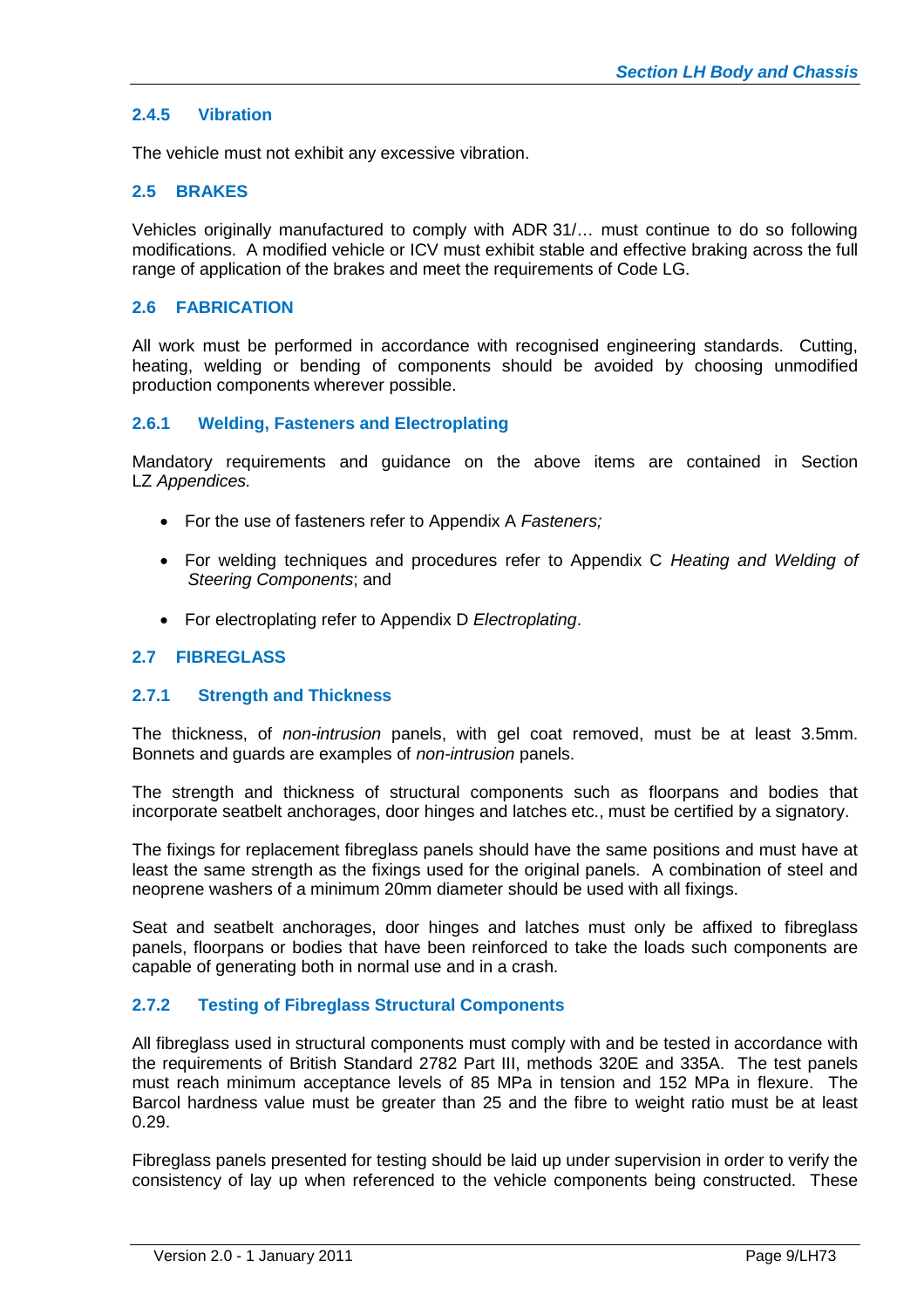test panels should measure approximately 600mm x 600mm and be free of gel coat. Flat (planar) test panels are required to comply with test procedures.

Testing must be carried out by a NATA certified testing laboratory.

Where the modifier has quality management processes accredited to ISO AS/NZS 9000, testing of the components need only be done once to prove the general design.

#### **2.8 FOAM PADDING FOR OCCUPANT PROTECTION**

Wherever foam padding is specified in this Section, the padding must meet the padding specifications detailed in Appendix B *Foam Padding for Occupant Protection* in Section LZ *Appendices*.

# **3 AUSTRALIAN DESIGN RULES**

#### **3.1 ADR REQUIREMENTS**

A modified vehicle must continue to comply with the ADRs, to which it was originally constructed, except as allowed for in the AVSR. These modified vehicles must also comply with the applicable in-service requirements of the AVSR.

#### **3.2 CERTIFICATION**

Certification of compliance of vehicles with the ADRs is required where specifically stated in the relevant Code in sub-section 5.

#### **3.3 IDENTIFICATION PLATES (COMPLIANCE PLATES)**

An Identification Plate authorised by the Australian Motor Vehicle Certification Board or the Department of Infrastructure and Transport (DIT) is required for production vehicle registration in all Australian States and Territories. Vehicles may also be registered if they have been issued with a permit or an exemption from the installation of an Identification Plate.

#### **3.4 COMPLIANCE AFTER MODIFICATION**

Outlined in Table LH1 below are requirements and/or components of the vehicle that may be affected by the modifications and that may require re-certification, testing and/or data to show continuing compliance for the modified vehicle. This is not an exhaustive list and other modifications may also affect ADR compliance.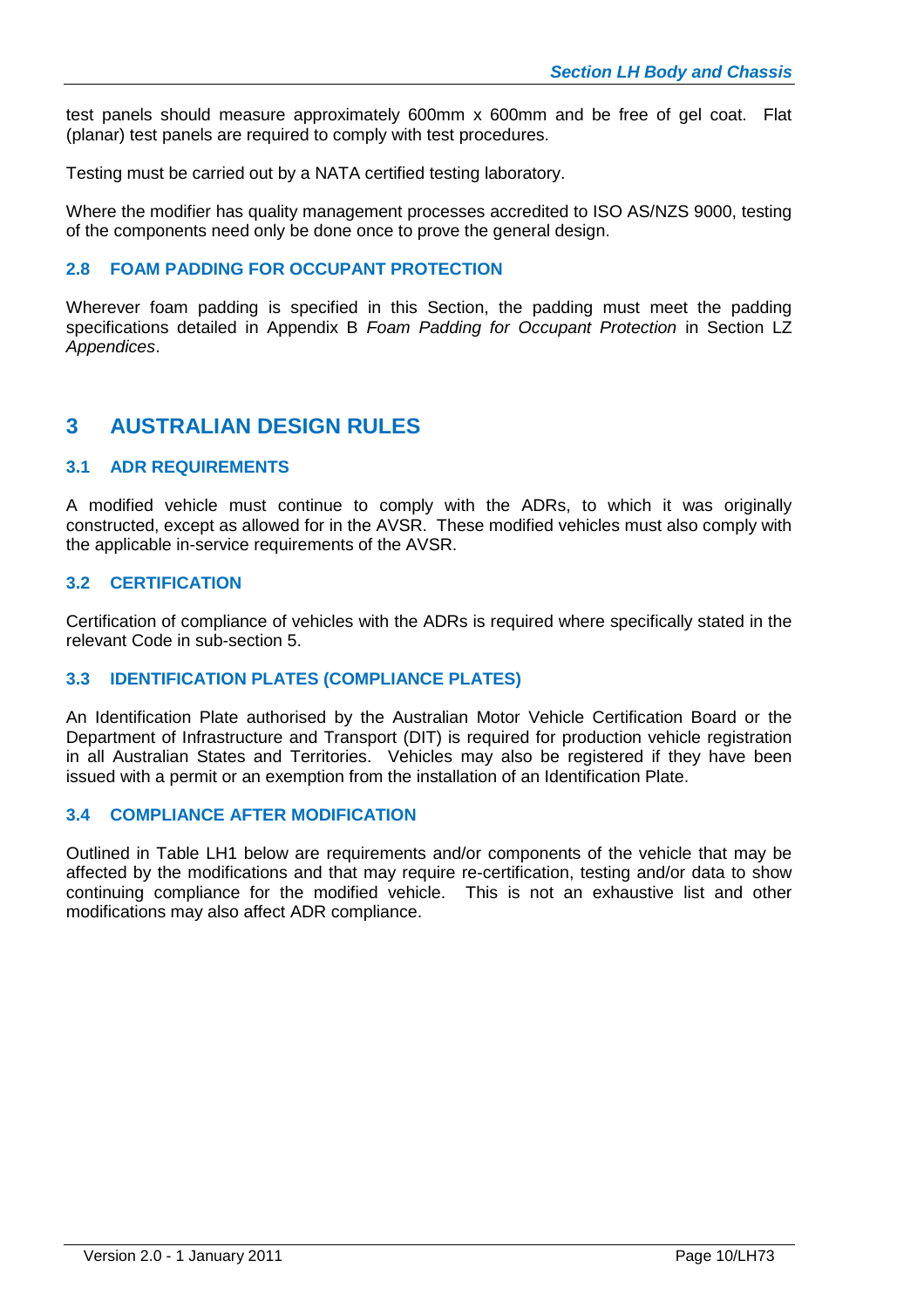| <b>ADR</b> | <b>Title</b>                                                                                     |
|------------|--------------------------------------------------------------------------------------------------|
| 3x, 3/     | Seat and Seat Anchorages                                                                         |
| 4x, 4/     | <b>Seatbelts</b>                                                                                 |
| 5x, 5/     | Anchorages for Seatbelts and Child Restraints                                                    |
| 8, 8/      | <b>Safety Glazing Material</b>                                                                   |
| 10x, 10/   | <b>Steering Column</b>                                                                           |
| 11, 11/    | <b>Internal Sun Visors</b>                                                                       |
| 13/        | Installation of Lighting and Light Signalling Devices on Vehicles other than<br>L-group Vehicles |
| 19/        | Installation of Lighting and Light-Signalling Devices on L-group Vehicles                        |
| 22x, 22/   | <b>Head Restraints</b>                                                                           |
| 29, 29/    | Side Door Strength                                                                               |
| 31, 31/    | Hydraulic Brake Systems for Passenger Cars                                                       |
| 34x, 34/   | Child Restraint Anchorages and Child Restraint Anchor fittings                                   |
| 42/        | <b>General Safety Requirements</b>                                                               |
| 43/        | Vehicle Configuration and Dimensions                                                             |
| 60         | Centre High-mounted Stop Light                                                                   |
| 69         | <b>Full Frontal Impact Occupant Protection</b>                                                   |
| 72         | <b>Dynamic Side Impact Occupant Protection</b>                                                   |
| 73         | <b>Offset Frontal Impact Occupant Protection</b>                                                 |

#### **Table LH1 Summary of items that if modified, may detrimentally affect compliance with applicable ADRs**

To determine the ADRs that apply to the vehicle in question, refer to the applicability table in Section LO. Vehicles manufactured on or after 1 January 1969 and prior to 1 July 1988 need to comply with the Second Edition ADRs whilst vehicles manufactured after this date need to comply with the Third Edition ADRs. Section LO has separate applicability tables for each edition.

Alternatively, ADR applicability tables for individual vehicle categories may be referenced on the Department of Infrastructure and Transport *RVCS* website at the following address and under the section titled *ADR Applicability Tables*: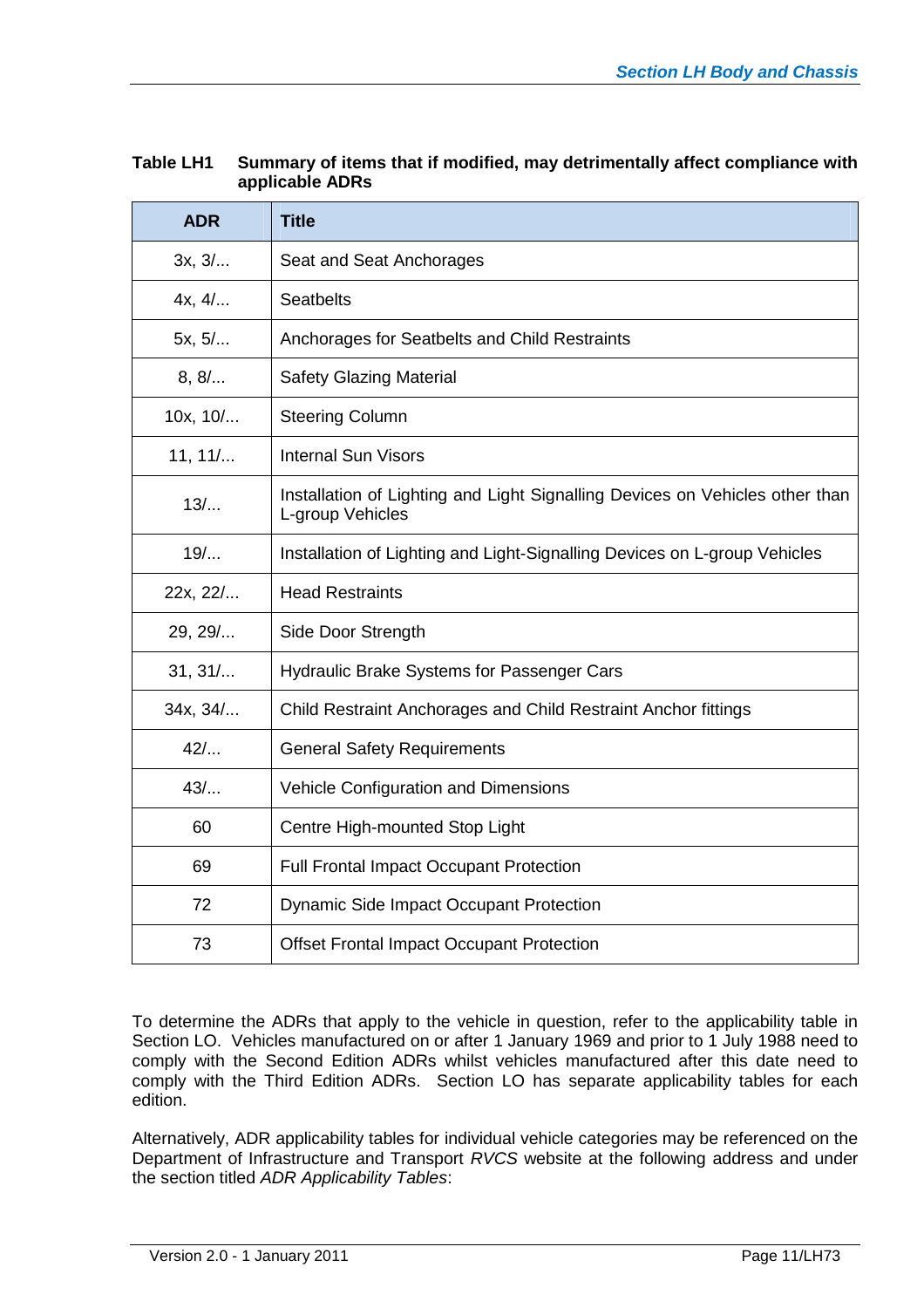#### **http://rvcs.dotars.gov.au/**

The ADRs apply according to the vehicle's category and date of manufacture. It is the responsibility of the signatory to refer to the appropriate ADR applicable to the vehicle.

# **4 BASIC MODIFICATIONS WITHOUT CERTIFICATION**

The following modifications may be carried out without certification under an LH Code, provided that the vehicle continues to comply with relevant ADRs and AVSR and provided that the vehicle meets the following general safety requirements.

#### **4.1 BONNET SCOOPS AND PROJECTIONS**

Modifications to the bonnet of a vehicle must take into account the possibility that a pedestrian or cyclist might strike the scoop or bonnet projection in a collision. The top surface of a scoop must not be more rigid than the original bonnet.

For vehicles manufactured prior to 1 July 1988, there are no specific design rule requirements relating to bonnet scoops. However any such fixture that is a dangerous protrusion or obstructs the driver's forward view of the road, is prohibited by both the ADRs and AVSR. For vehicles manufactured on or after 1 July 1988, ADR 42/... prohibits external or internal protrusions that are not technically essential and are likely to increase the risk of bodily injury to any person.

Rigid engine-mounted components that are likely to increase injuries to a pedestrian in a collision must not project through and above the vehicle's original bonnet profile, unless protected with a cover mounted to the bonnet.

Bonnet-mounted scoops must meet the following requirements:

 When a 165mm diameter sphere is placed on the bonnet in front of the scoop (or bonnet projection) and rolled rearwards until it touches the scoop, no point of contact between the sphere and the scoop must lie above a horizontal plane passing through the centre of the sphere (refer Figure LH2);



#### **Figure LH2: Requirements for bonnet mounted scoops**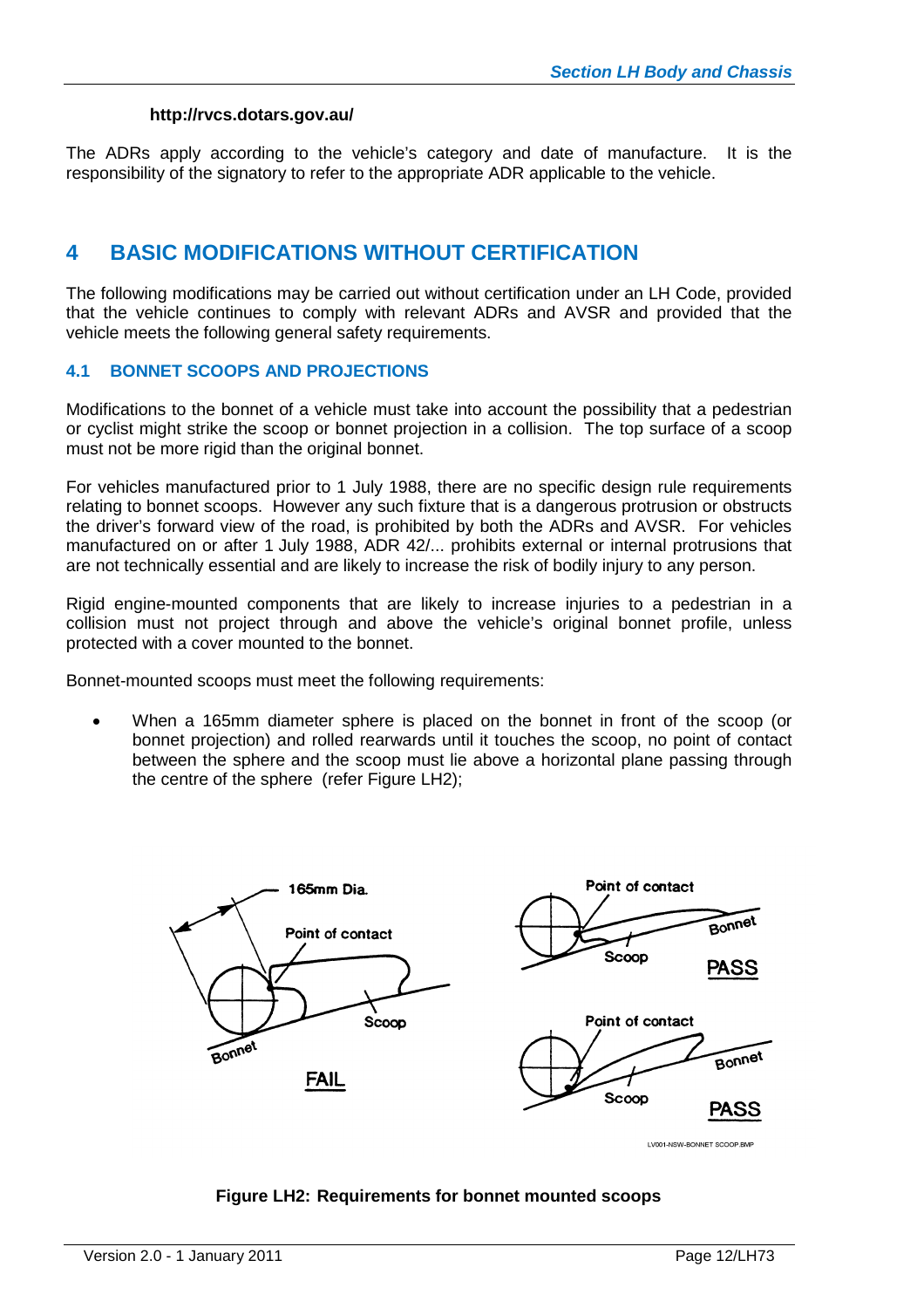- There is no maximum height specified for a bonnet scoop, however it must not restrict the field of view of the driver under normal operating conditions. The driver's field of view requirements are determined as follows:
	- o When sitting in the driver's seat with the seat located at its rearmost position, it must be possible to see either the surface of the road, 11 metres in front of the driver's eye or the front edge of the original body when looking across the top of the bonnet scoop (refer Figure LH3); and
	- o For the purposes of this requirement, the driver's eye position must lie at the bottom of the 95th percentile eye ellipse (refer ADR 15/01 clause 15.1.5.1). Alternatively, the eye position can be taken as being a point 730mm above and 270mm forward of the junction of the seat cushion and squab (back) with the seat in its lowest and rearmost position;



**Figure LH3: Requirements for bonnet-mounted scoops**

- The edges at the front of a scoop likely to contact a pedestrian in a collision must be well rounded with a minimum of 10mm radius;
- All edges and corners must have a radius of not less than 5mm and be of a general design and construction that reduces the risk of bodily injury to any person;
- The scoop must not have reflective surfaces that will cause glare towards the driver or other road users;
- A bonnet scoop manufactured from a plastic or fibreglass material may be fitted, providing that the hole in the original bonnet does not substantially reduce the strength or impact resistance of the bonnet and no rigid component, such as an air cleaner or carburettor, protrudes beyond the original bonnet profile;
- Holes may be cut in the bonnet to allow the protrusion of an air cleaner or carburettor above the bonnet line providing the protrusions remain underneath the bonnet scoop. In these circumstances, the bonnet scoop or raised bonnet section must be manufactured from mild steel of equivalent gauge to that of the original bonnet; and
- If any bonnet reinforcing braces are cut or modified, the design of the modified bonnet must be of equal strength to the original bonnet and any sharp edges created must be suitably treated.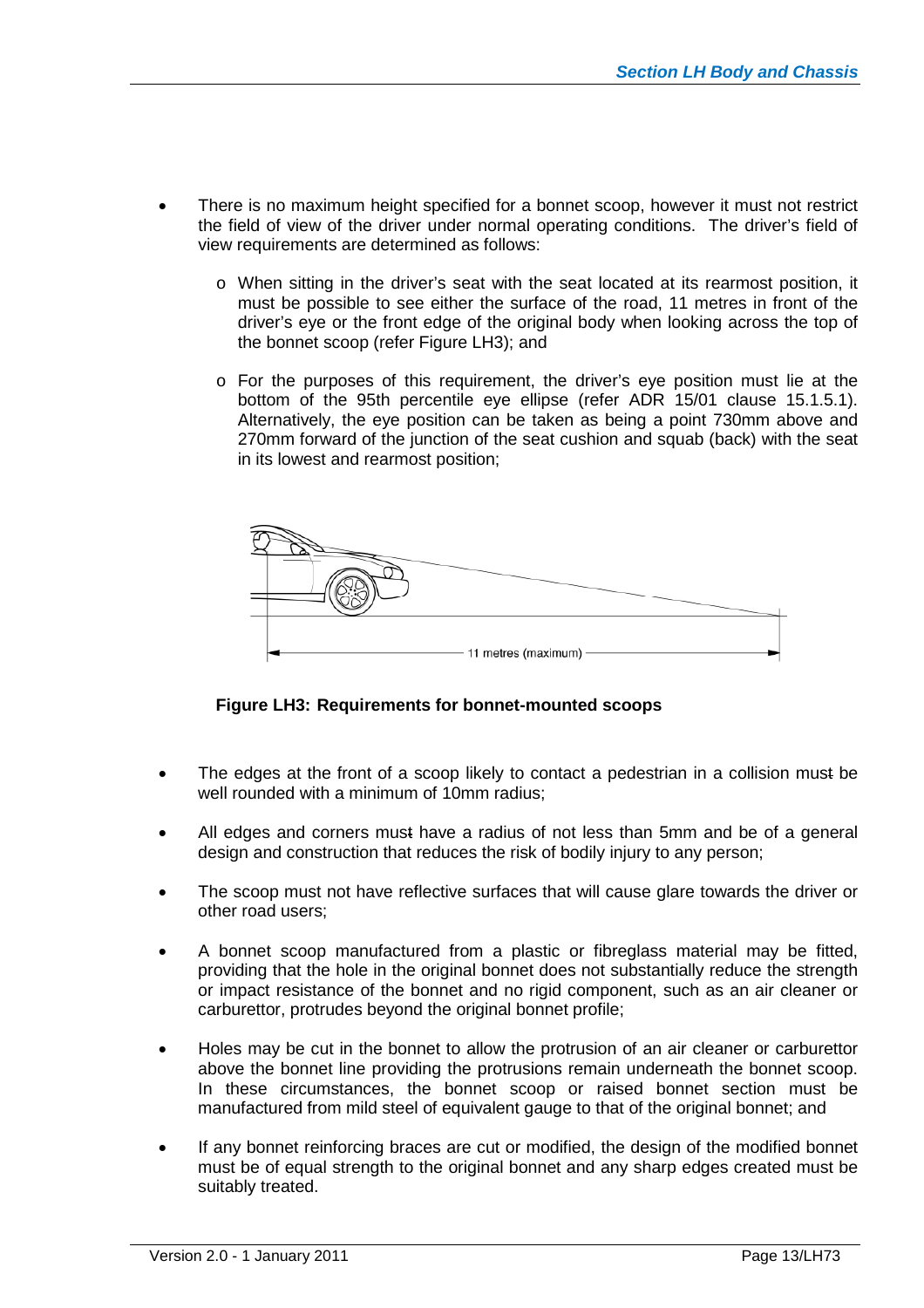#### **4.2 BONNET PINS AND MASCOTS**

#### **4.2.1 General**

For vehicles manufactured prior to 1 July 1988 there are no specific requirements for items such as bonnet pins and mascots. However fixtures that increase the risk of injury to other motorists or pedestrians are deemed to be dangerous protrusions and must not be used.

For vehicles manufactured on or after 1 July 1988, ADR 42/-- specifically prohibits external or internal protrusions that are not technically essential and are likely to increase the risk of bodily injury to any person.

#### **4.2.2 Bonnet Pins**

Bonnet pins that protrude through the bonnet must not be used. Bonnet securing devices that are flush with the contours of the bonnet may be used.

#### **4.2.3 Mascots**

Original equipment mascots fitted by the vehicle manufacturer for a particular make and model of vehicle or mascots that do not protrude outside the contours of the vehicle body, may be used.

#### **4.3 CUSTOMISED AND REPLACEMENT PANELS**

#### **4.3.1 Customised Metal Panels**

Body panels may be customised (e.g. to fit alternative lamps), provided that the structural integrity of the body is not adversely affected and the vehicle continues to comply with all relevant ADRs.

#### **4.3.2 Fibreglass and Other Composite Replacement Panels**

Original bolt-on metal bonnets and mudguards for pre 1971 (ADR 10) vehicles may be replaced with fibreglass or other composite panels that comply with sub-section 2.7, providing the modification does not increase the rigidity of the front structure of the vehicle and the collapsibility of the steering column on ADR 10 vehicle is not compromised.

The catches and/or the design of the replacement bonnet must prevent it from being propelled through the windscreen into the cabin area in the event of a frontal collision.

#### **4.3.3 Mudguard Flares**

Flared extensions may be added to original mudguards. There is no restriction on their design or size, however, the new section must be securely fixed, the ends tapered back to follow the body line of the vehicle and the exposed edges must have a radius of at least 5mm. The shape of flared mudguards must ensure that there is no likelihood of the tyres contacting the vehicle body or any other component under all operating conditions.

#### **4.4 TILT-FRONTS ON PRE 1971 VEHICLES**

*Tilt-fronts* are forward pivoting integral bonnet, grille and front mudguard assemblies for frontengine vehicles. Examples of production vehicles fitted with this type of engine access are the Jaguar 'E' Type and the Triumph Herald.

The fitting of tilt-fronts may affect vehicle lighting, field of view, seatbelts, seatbelt and child restraint anchorages and collapsibility of steering columns. However, if the modifications do not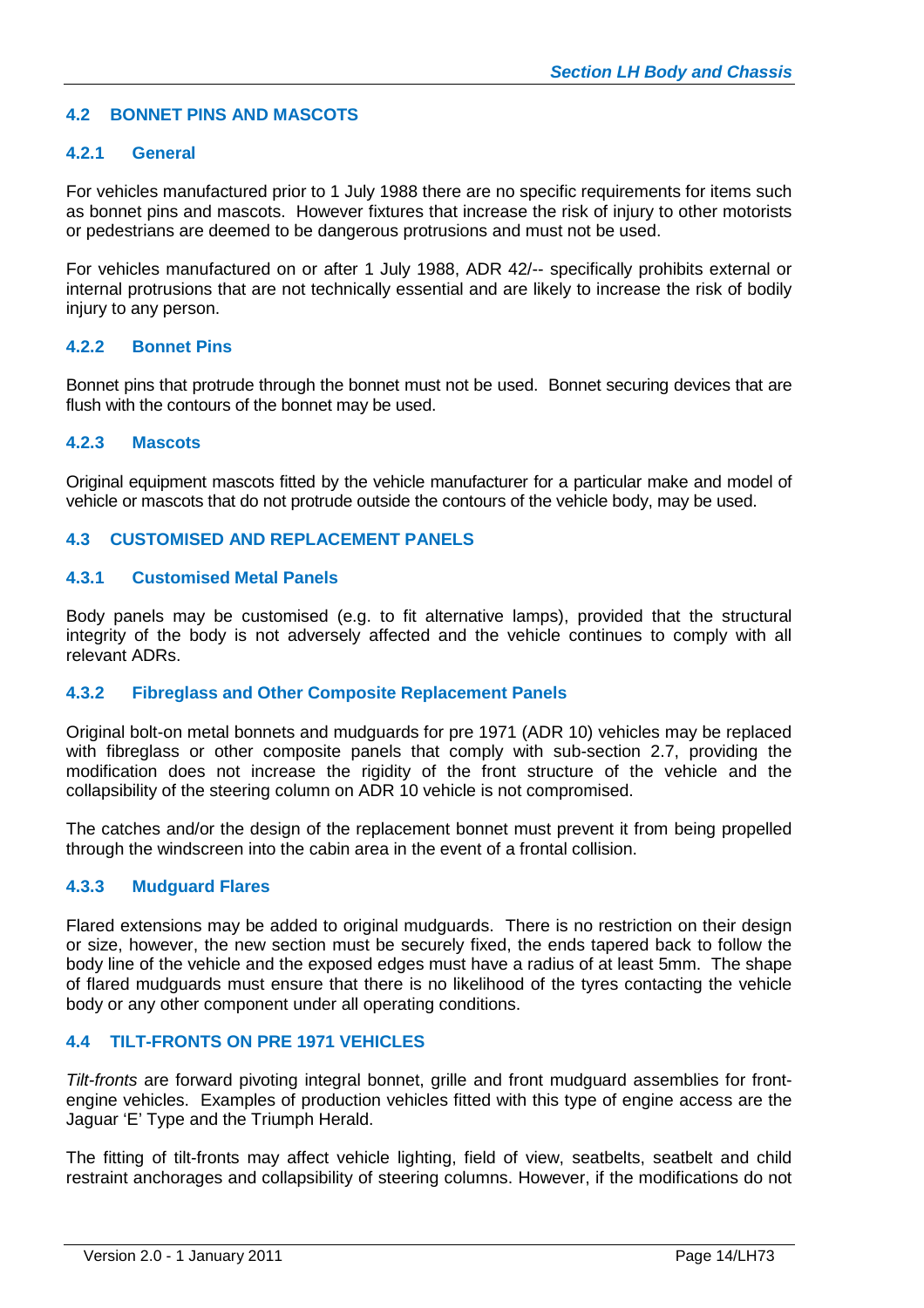increase the rigidity of the front structure of the vehicle, any adverse effects on seatbelts, seatbelt and child restraint anchorages and collapsibility of steering columns would be minimal.

The fitting of a tilt-front to a vehicle manufactured on or after 1 January 1971 is not covered by VSB 14 and the Registration Authority must be contacted for further information.

A tilt-front may be fitted to a pre 1971 (ADR 10) vehicle provided that:

- new body sections are designed and constructed with no dangerous or sharp projections that increase the risk of injury to other motorists, pedestrians or cyclists;
- new body sections do not obstruct the visibility of lamps fitted to the front of the vehicle and in particular, the direction indicator lamps and headlamps;
- new body sections do not obstruct the field of view of the driver when seated in the normal driving position. The modification must not restrict the field of view of the driver under normal operating conditions (refer to Figure LH2);
- with the driver's seat in the rearmost position, it is possible for the driver to see, unobstructed for the full width of the vehicle, a line drawn across the roadway 11 metres ahead of the driver's eye position when looking over the bonnet;
- for the purpose of this requirement the driver's eye position must lie at the bottom of the 95th percentile eye ellipse (refer ADR 15/01 clause 15.1.5.1). Alternatively, the driver's eye position can be taken as a point 730mm above and 270mm forward of the junction of the seat cushion and seat squab (back) with the seat in the lowest and rearmost position;
- anchoring, hinge and latching mechanisms are durable and are at least equal in strength to the hinge and latching mechanisms of the original vehicle;
- the catches and/or the design of the tilt-front must prevent the unit from being propelled rearwards through the windscreen into the cabin area in the event of a frontal collision;
- all lights and direction indicators incorporated in the tilt-front must continue to comply with the requirements of the AVSR;
- any wiring to lamps incorporated in the tilt-front is adequately supported and protected against chafing on surrounding components; and
- a collapsible steering column is fitted as part of the modifications.

#### **4.5 INNER MUDGUARD MODIFICATION**

Inner mudguards may be extended to form *wheel tubs* to accommodate larger wheels and tyres provided that:

- the vehicle structure is not weakened;
- seat anchorages or seatbelt anchorages are not weakened;
- body modifications are not undertaken within 200mm of any seat anchorage or seatbelt anchorage;
- the wheels or tyres do not protrude beyond the bodywork of the vehicle when viewed from above;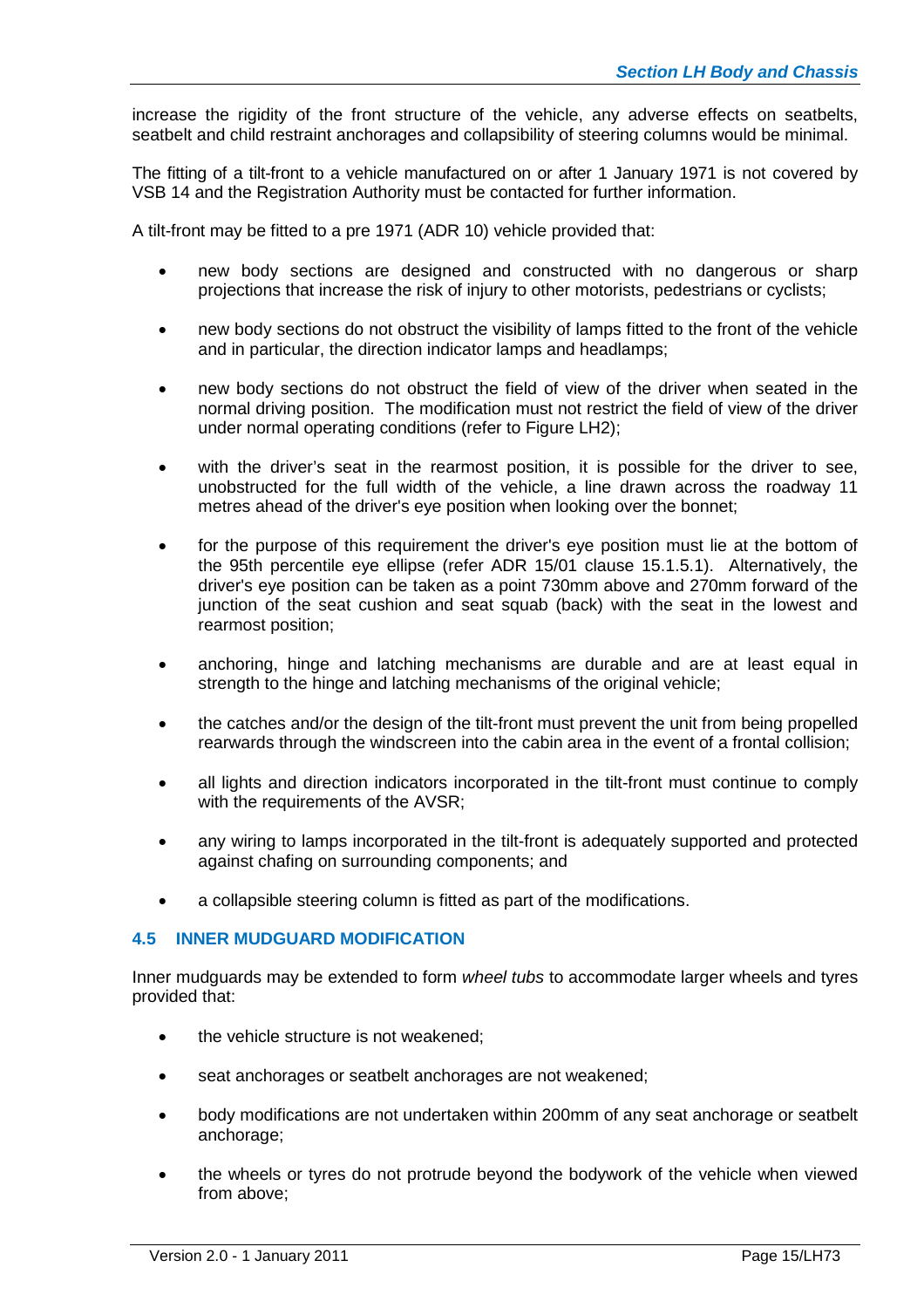- the wheels or tyres do not contact any part of the vehicle's steering or suspension, brake lines or bodywork for the full range of suspension movement;
- the maximum allowable rim and tyre sizes are not exceeded;
- the maximum and minimum allowable track is not exceeded;
- there are no sharp or dangerous projections;
- the vehicle's maximum dimension limits are not exceeded; and
- the vehicle's ground clearance remains within legal limits.

Any replacement mudguard panels should use material of at least the same thickness as the surrounding body panels and should preferably be fully welded to the body on one side of the panel and stitch welded on the other. All joints must be sealed against the entry of exhaust fumes into the cabin and to prevent moisture getting between any overlapping panels.

Wheel tubs that require modifications to coil spring and shock absorber mounts cannot be used unless certified.

Where the installation requires modification or relocation of seat mountings, seatbelt mountings, structural sub-frames or chassis rails, the vehicle must be certified under Section LK *Seating and Occupant Protection* and Codes LH5 and LH6.

Vehicles built to ADR 69 and/or ADR 73 requirements are not covered by these requirements and must be certified under Codes LH5 and LH6.

#### **4.6 GLASS AND SURFACE FILMS**

Requirements for safety glazing materials for windscreens, windows and internal partitions, together with information on window tinting by means of applied surface films are contained in Section LZ *Appendices* Appendix G *Safety Glazing Material and Applied Window Tinting*.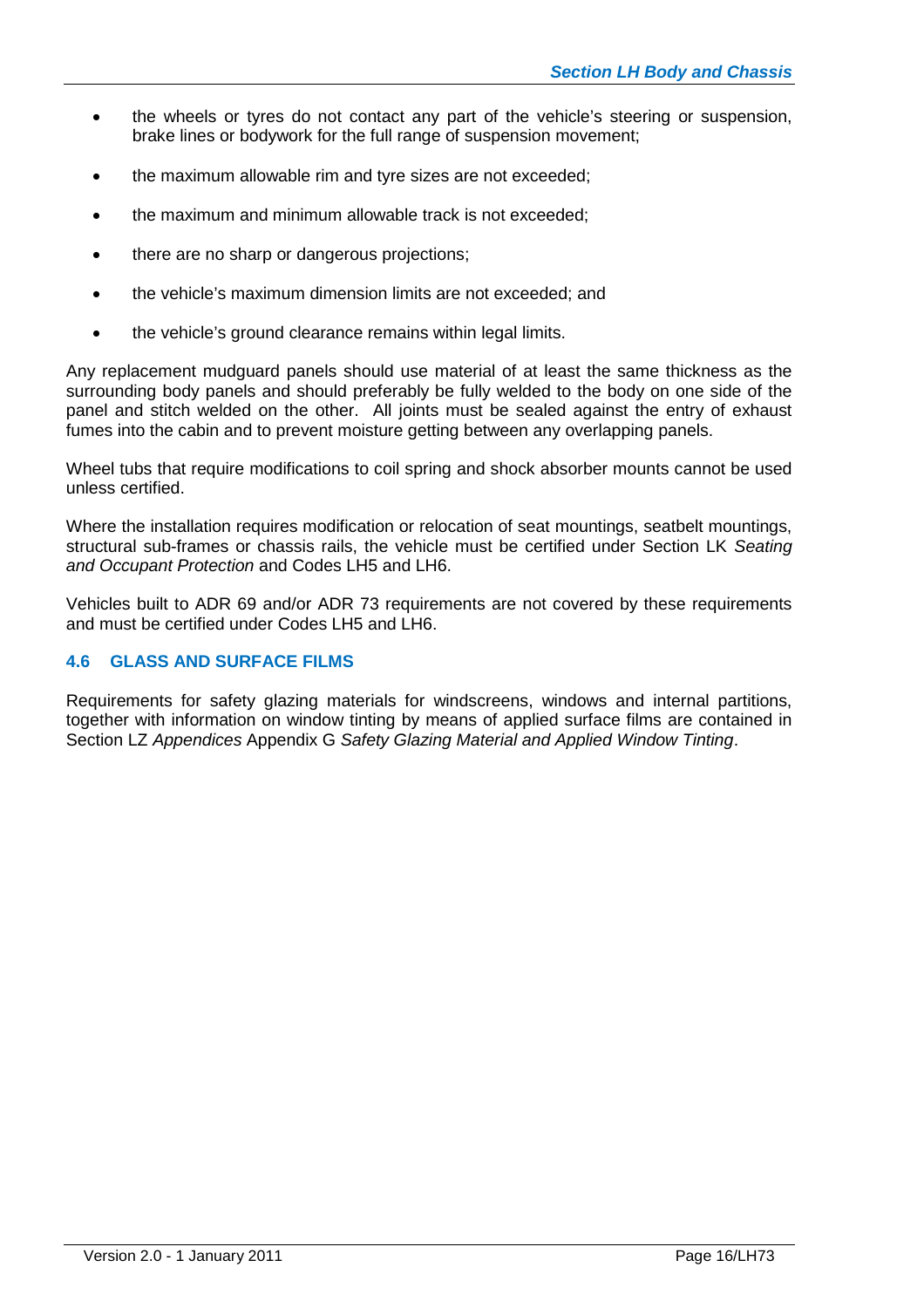# **5 CERTIFIED MODIFICATIONS (LH CODES)**

This section specifies particular requirements and covers limitations on modifications carried out under individual LH Codes.

Each Code is supplemented with a checklist (refer to Table LH2).

|                                   | <b>LH Code Directory</b>               |    |  |  |  |  |  |
|-----------------------------------|----------------------------------------|----|--|--|--|--|--|
| LH <sub>1</sub>                   | Roof Conversion (Design)               | 18 |  |  |  |  |  |
|                                   | <b>Checklist</b>                       | 25 |  |  |  |  |  |
| LH2                               | <b>Roof Conversion</b>                 | 27 |  |  |  |  |  |
|                                   | <b>Checklist</b>                       | 29 |  |  |  |  |  |
| LH <sub>3</sub>                   | Modified Wheelbase Conversion (Design) | 31 |  |  |  |  |  |
|                                   | <b>Checklist</b>                       | 39 |  |  |  |  |  |
| LH4                               | <b>Modified Wheelbase Conversion</b>   | 41 |  |  |  |  |  |
|                                   | <b>Checklist</b>                       | 43 |  |  |  |  |  |
| LH <sub>5</sub>                   | <b>Vehicle Construction (Design)</b>   | 45 |  |  |  |  |  |
|                                   | <b>Checklist</b>                       | 49 |  |  |  |  |  |
| LH <sub>6</sub>                   | <b>Vehicle Construction</b>            | 51 |  |  |  |  |  |
|                                   | <b>Checklist</b>                       | 53 |  |  |  |  |  |
| LH7                               | <b>Body/Chassis Variant Conversion</b> | 55 |  |  |  |  |  |
|                                   | <b>Checklist</b>                       | 58 |  |  |  |  |  |
| LH <sub>8</sub> to<br><b>LH10</b> | Not In Use                             |    |  |  |  |  |  |
| <b>LH11</b>                       | Campervan, Motorhome Conversion        | 60 |  |  |  |  |  |
|                                   | <b>Checklist</b>                       | 72 |  |  |  |  |  |

**Table LH2 LH Code Directory**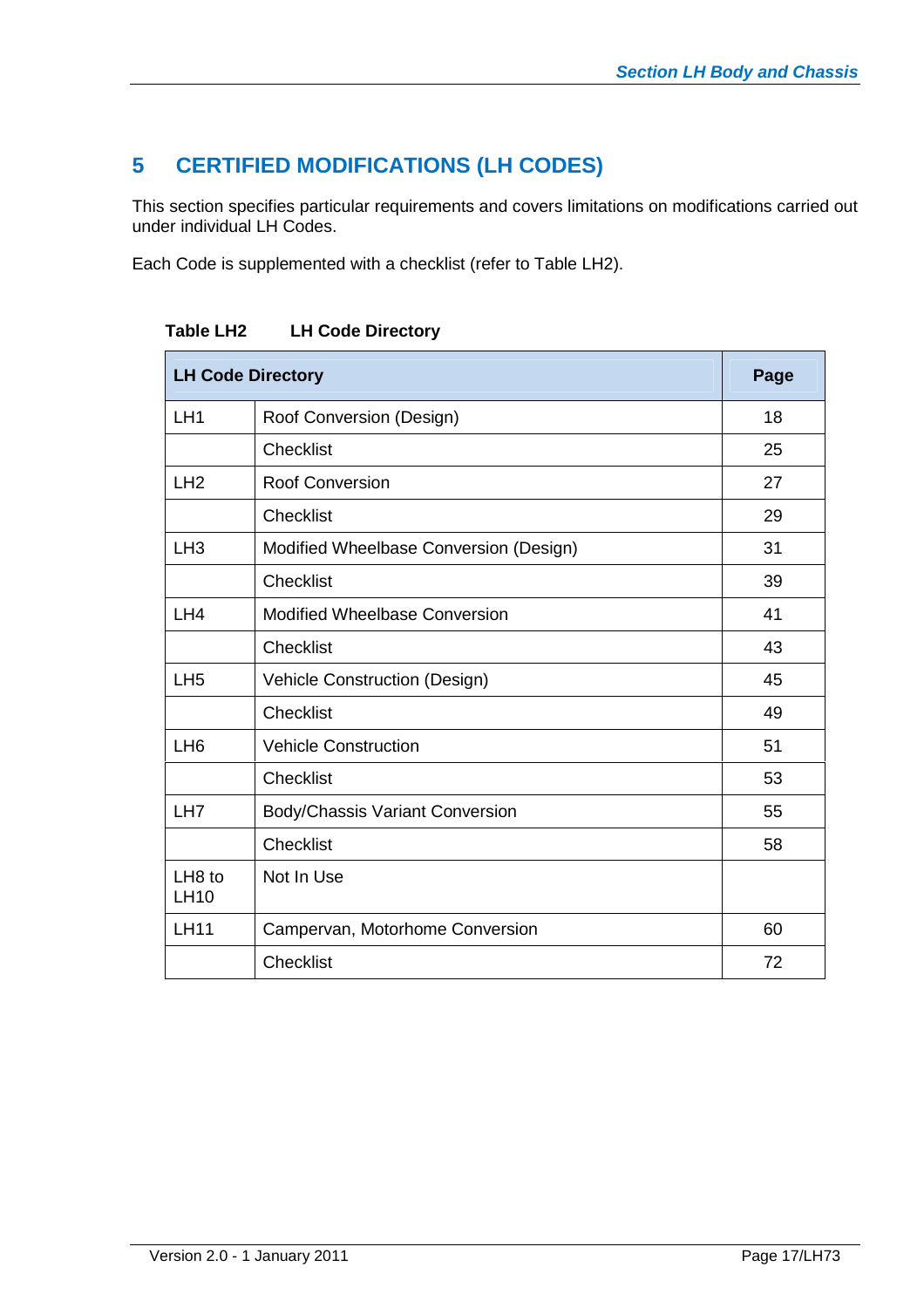# **ROOF CONVERSION (DESIGN)**

## **CODE LH1**

#### **SCOPE**

Code LH1 provides for the preparation of designs that may be approved by Registration Authorities for use by other signatories or modifiers. Code LH1 provides for the design of roof conversions and the design of sun roof installations. The actual roof conversion or sun roof installation is covered by Code LH2.

#### **Code LH1 does not apply to ADR category L-group vehicles and motor cycles.**

#### **DESIGNS COVERED UNDER CODE LH1**

The following is a summary of the modifications that may be performed under Code LH1 - *Roof Conversion (Design).*

- Conversion of vehicles of monocoque construction to convertibles or cabriolets;
- Conversion of vehicles with separate chassis to convertibles or cabriolets;
- Conversions of vehicles to a lower roof profile, roof removal (chop-top) or otherwise reconfiguring the roof; and
- Installation of a sun roof.

#### **DESIGNS NOT COVERED UNDER CODE LH1**

Designs not covered under this Code include:

- Design of a completely new body on an existing chassis; and
- The actual physical modification of a vehicle (this is covered by Code LH2).

#### **COMPLIANCE WITH APPLICABLE VEHICLE STANDARDS**

Modified vehicles must continue to comply with the ADRs to which they were originally constructed, except as allowed for in the AVSR. These modified vehicles must also comply with the applicable in-service requirements of the AVSR.

Modified pre-ADR vehicles must continue to comply with the AVSR.

*Compliance with the AVSR* also means compliance with the equivalent regulations of a State or Territory of Australia.

Outlined below in Table LH3 are areas of the vehicle that may be affected by the modifications and that may require re-certification, testing and/or data to show compliance for the modified vehicle. This is not an exhaustive list and other modifications may also affect ADR compliance.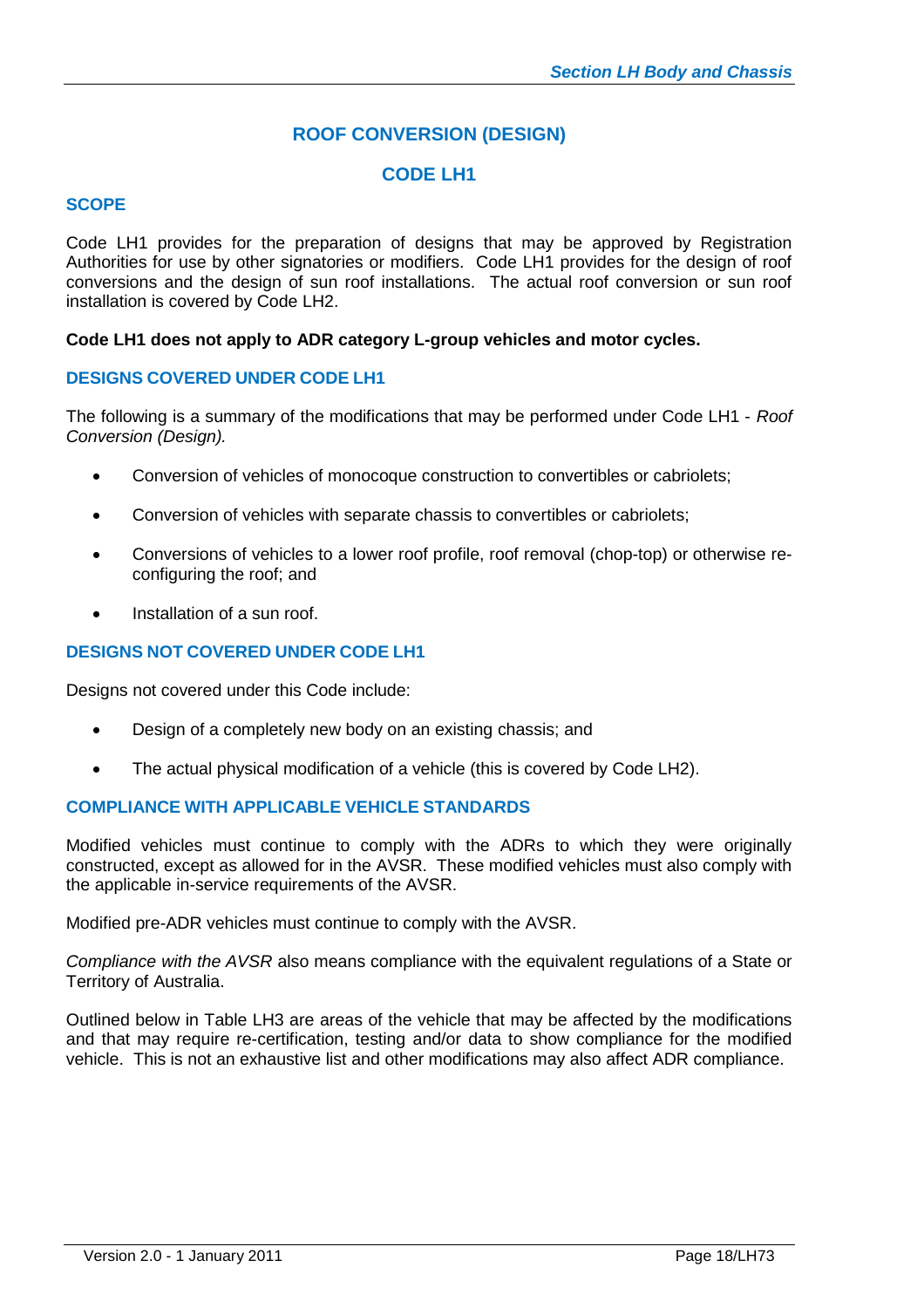| <b>DETAIL</b>                                        | <b>REQUIREMENTS</b> |
|------------------------------------------------------|---------------------|
| Door Latches and Hinges                              | ADR 2, 2/           |
| Installation of Seats and Seat                       | ADR 3x, 3/          |
| Anchorages                                           | VSB 5A, VSB 5B      |
|                                                      | ADR 4x, 4/          |
| Installation of Seatbelts and<br>Seatbelt Anchorages | ADR 5x, 5/          |
|                                                      | VSB 5A, VSB 5B      |
|                                                      | ADR 5/              |
| <b>Child Restraint Anchorages</b>                    | ADR 34x, 34/        |
|                                                      | VSB 5A, VSB 5B      |
| <b>Safety Glazing Material</b>                       | ADR 8, 8/           |
| <b>Internal Sun Visors</b>                           | ADR 11, 11/         |
| <b>Rear Vision Mirrors</b>                           | ADR 14, 14/         |

| Table LH3 | Summary of items that if modified, may detrimentally affect compliance |
|-----------|------------------------------------------------------------------------|
|           | with applicable ADRs                                                   |

To determine the ADRs that apply to the vehicle in question, refer to the applicability table in Section LO. Vehicles manufactured after 1 January 1969 and prior to 1 July 1988 need to comply with the Second Edition ADRs whilst vehicles manufactured after this date need to comply with the Third Edition ADRs. Section LO has separate applicability tables for each edition.

Alternatively, ADR applicability tables for individual vehicle categories may be referenced on the Department of Infrastructure and Transport *RVCS* website at the following address and under the section titled *ADR Applicability Tables*:

#### **http://rvcs.dotars.gov.au/**

The ADRs apply according to the vehicle's category and date of manufacture. It is the responsibility of the signatory to refer to the appropriate ADR applicable to the vehicle.

#### **SPECIFIC REQUIREMENTS**

The following are items that need to be considered for the certification of roof conversion designs under Code LH1.

The conversions must also comply with the general guidelines contained in sub-section 2 *General Requirements.*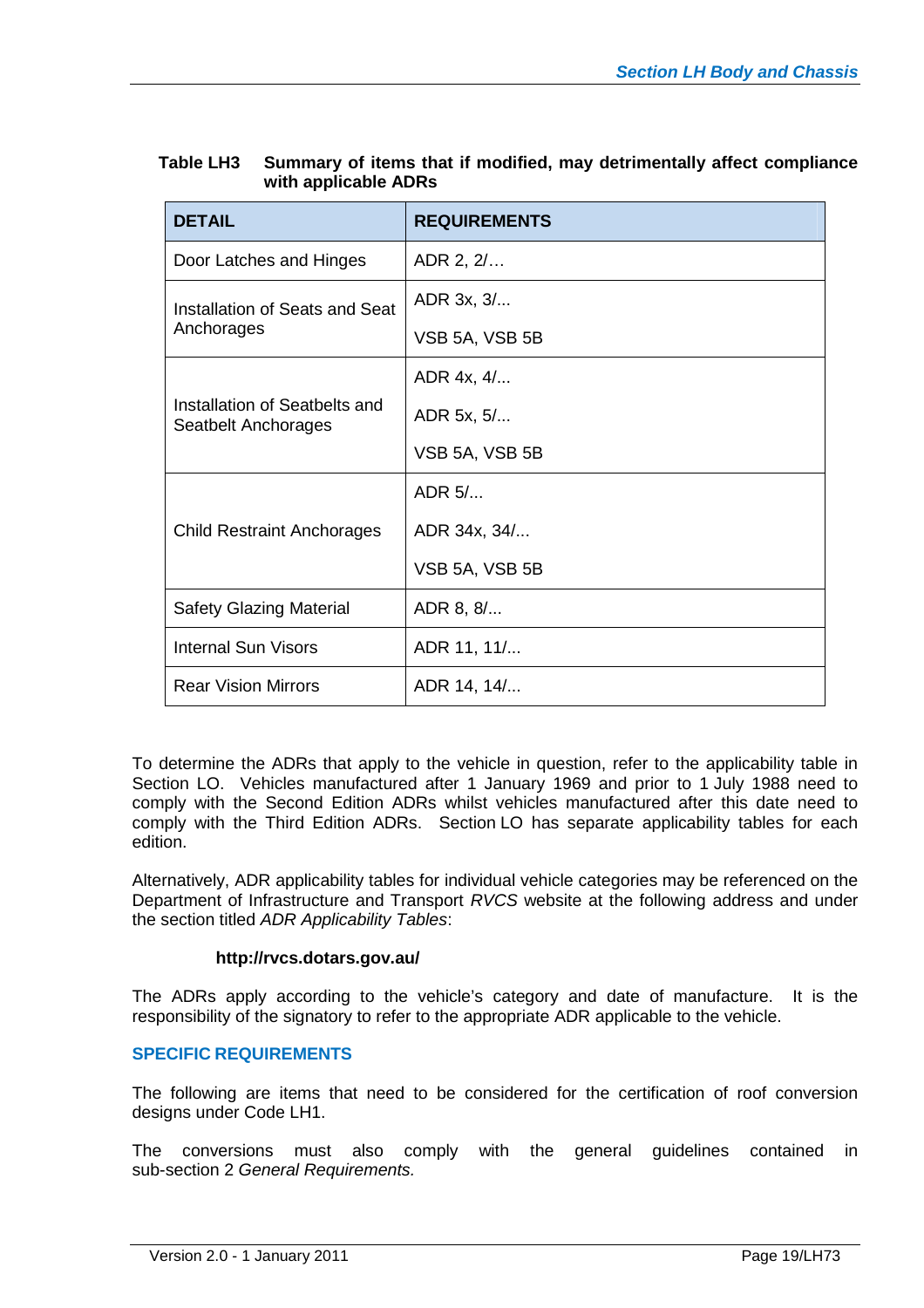#### **1 STRENGTH AND SAFETY**

Modification to a vehicle's roof structure that involves removal of the roof, roof support beams and cant rails can significantly reduce the strength and the safety of the vehicle. Most modern motor vehicles are constructed without a separate chassis and the majority of body panels and some glass panels are stressed to achieve the vehicle's required strength and stiffness.

#### **2 BODY FLEXING**

If the modifications significantly reduce the stiffness of the body or chassis, it is highly likely that the vehicle's durability and driveability will suffer. The body will flex more and eventually crack. The vehicle will not handle as well and it will be unpleasant to drive, with increased shaking of the windscreen, dashboard and steering wheel. Road shocks will be absorbed more in the flexing of the body and less in the suspension.

#### **3 CONVERTIBLE VARIANTS OF SEDANS AND COUPES**

Many convertibles produced by manufacturers may be superficially similar to their sedan or coupe variants, but may have very different body structures. It is generally impractical for a modifier to duplicate exactly the body structure of a convertible by modifying the variant.

Conversions using all manufacturers' standard components are certifiable under Code LH7.

#### **4 CONVERTING FROM FOUR-DOOR TO TWO-DOOR**

Converting a four-door vehicle to a two-door generally involves major reconstruction of the vehicle. Adequate passenger access must be provided to rear seating positions. To achieve this, vehicles must be modified to incorporate the features of vehicles originally manufactured in two-door configuration. This means that on vehicles built to comply with side intrusion and/or protection ADRs, the doors must continue to provide the same level of occupant protection.

This usually requires the front doors to be extended in length; the *B* pillars to be moved rearwards and the front seats to have tilt mechanisms incorporated. The front seat tilt mechanism must be able to be easily activated by passengers seated in the rear seats.

#### **5 ROOF LOWERING (CHOP-TOP)**

When lowering a roof structure, the minimum head space specification for front and rear seat occupants, as specified in Section LK *Seating and Occupant Protection*, must be incorporated in the design.

Driver vision must not be impaired by the modification and thus the windscreen wiper swept area must not be adversely affected. External rear vision mirrors to ADR 14/... must be fitted, if the field of view as specified in ADR 14 cannot be met by the internal mirror.

Compliance with ADRs 2, 2/…, 5x, 5/…, 8, 8/…, 11, 11/…, 14, 14/…, 29x, 29/…, 69/…, 72/…, and 73/… must be maintained where applicable.

#### **6 REINFORCING**

To produce a safe, durable vehicle, reinforcing must be compatible with the vehicle's existing structure. Strengthening should consist of material of similar thickness to that of the vehicle's original structure. The reinforcing material should not exceed twice the original thickness. The ends of reinforcing should be tapered to eliminate abrupt changes in section that produce stress concentrations, as this may promote cracking.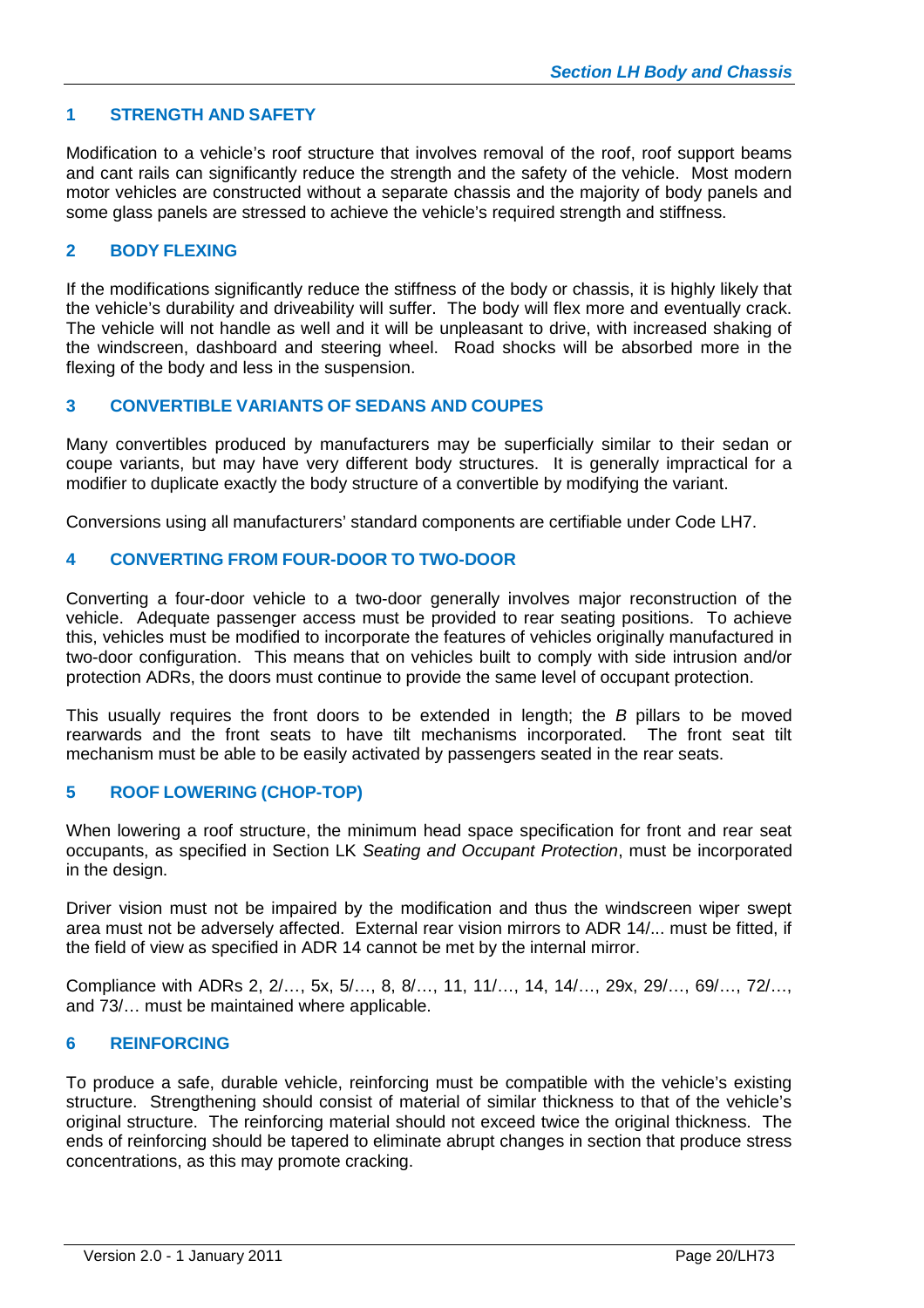A convertible or cabriolet with a separate chassis, such as an early model Toyota Crown, normally requires strengthening of the body only.

A convertible or cabriolet with a separate floorpan structure, such as a Type 1 Volkswagen, normally requires strengthening of the body and floorpan structure.

A convertible and cabriolet of monocoque construction normally requires extensive strengthening, with the addition of extra structural members and gussets (refer to Figure LH4).



**Figure LH4 Convertible Structure**

The following Figure LH5 illustrates three possible methods of reinforcing sill sections, an exterior skirt (A), an internal member (B) or an interior sill section (C). The reinforcing section should be attached to the original sill along the full length of the sill.



**Figure LH5 Alternative Sill Details**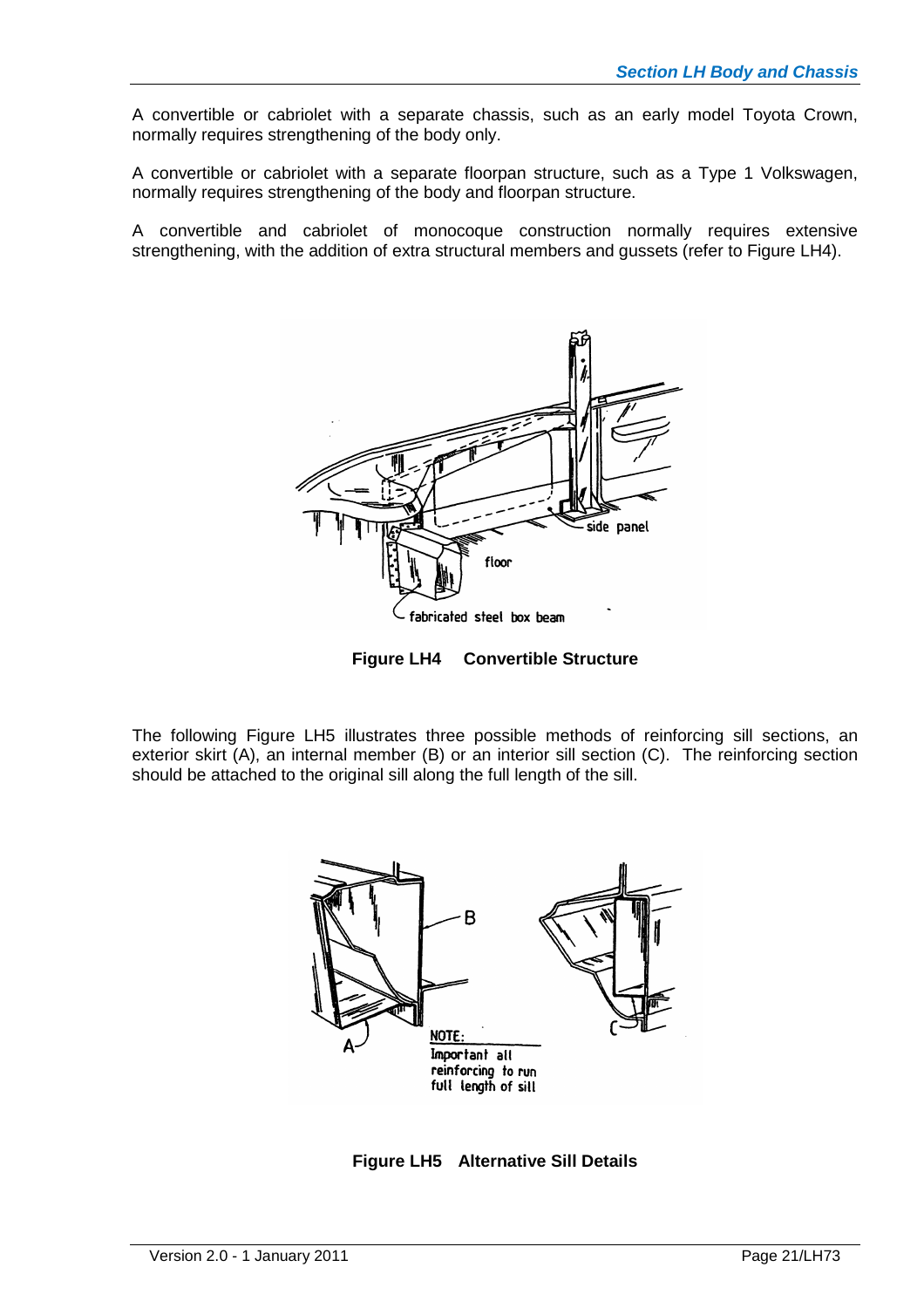The strength of the windscreen pillars of convertibles should be increased. Modifications may also be required to ensure the correct operation of the windows in the doors if the upper support frame is removed. The windscreen header should be reinforced and closed to form a rigid section (refer to Figure LH6). The inside of the header should be padded with 10mm minimum thickness high-density foam.



**Figure LH6 Windscreen Header**

The cant rails should be reinforced and closed to form a rigid section when incorporating a sun roof frame (refer Figure LH7). The sun roof frame should have large corner radii to reduce stress concentrations.



**Figure LH7 Cant Rails and Sun roof Frame**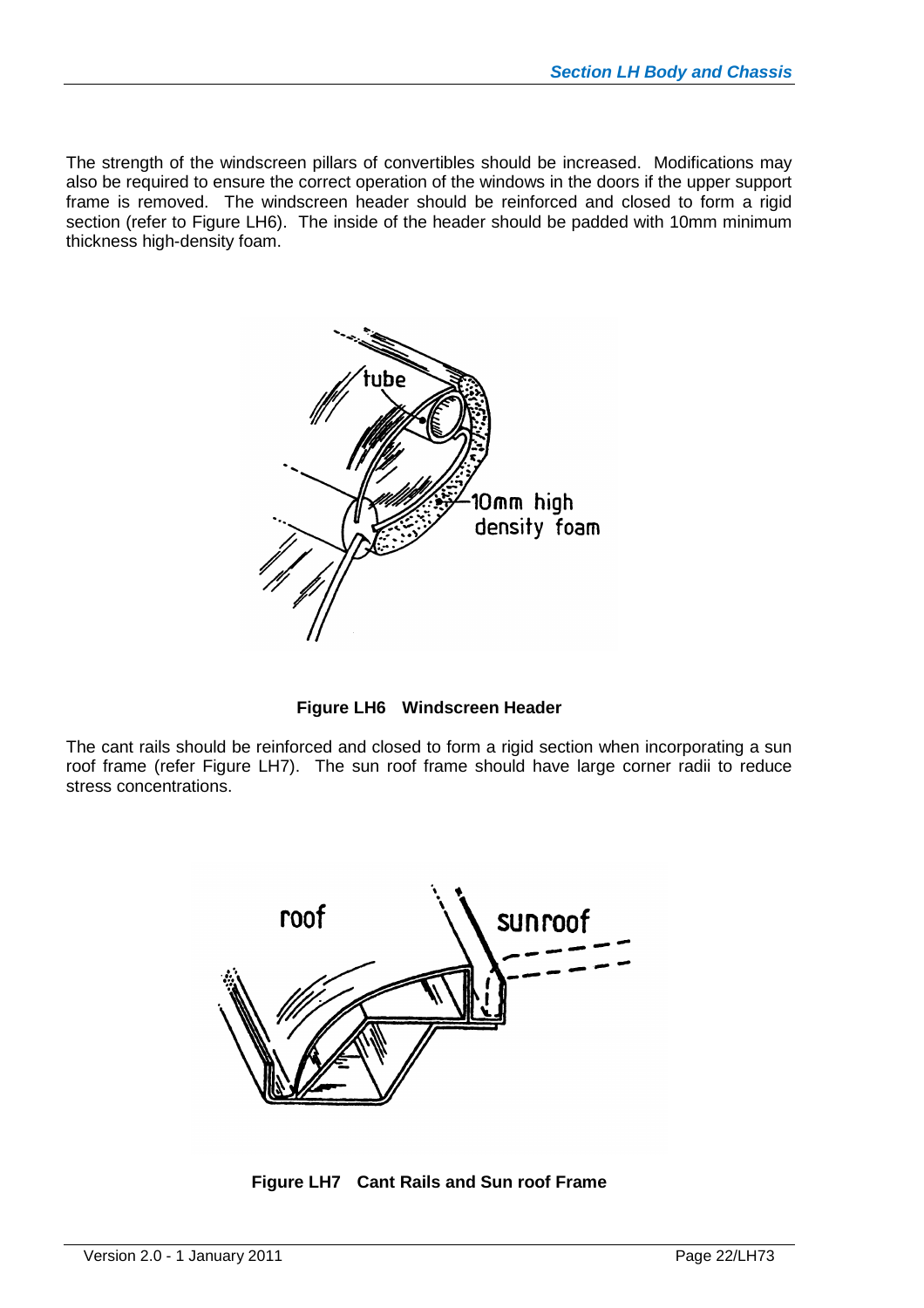Where sharp edges exist, often as a result of cutting hollow sections, such as door frames, cant rails and door pillars, they should be capped with fully welded steel covers or with *pinch weld* or equivalent (refer to Figure LH8).



**Figure LH8 Sharp Edges Capped**

All unpainted inner panels and joints of steel must be treated with a rust proofing treatment, such as zinc oxide paint or a fish-oil based lacquer.

### **7 BEAMING AND TORSION TESTS**

A vehicle converted to a convertible or cabriolet of monocoque construction must undergo beaming and torsion testing to determine its relevant stiffness, in accordance with the requirements of Code LT1 - *Beaming and Torsion Testing.*

A convertible or cabriolet with a separate floorpan or separate chassis must undergo beaming and torsion testing to determine its relevant stiffness, in accordance with the requirements of Code LT1 - *Beaming and Torsion Testing*, except if originally certified as an MC or NA Category vehicle.

A lowered roof (chop-top) vehicle or a vehicle fitted with a sun roof does not require beaming and torsion testing, except when any of the structural members such as pillars and cant rails have been removed, relocated or reduced in cross section.

#### **8 CRASH PROTECTION**

#### **8.1 Frontal Impact**

All modern vehicles are designed to comply with ADR 10 and later model vehicles with ADR 69 and ADR 73. To determine compliance, vehicles from a given model range are crash tested by the manufacturer in accordance with the test protocols applicable to the ADR under consideration. The vehicles must crumple without forcing the dashboard and steering wheel back into the driver's seating position. In addition, vehicles tested to the more recent ADRs, must not generate forces or accelerations beyond the limits specified by the ADR. These forces and accelerations are measured by anthropomorphic dummies during the test procedure.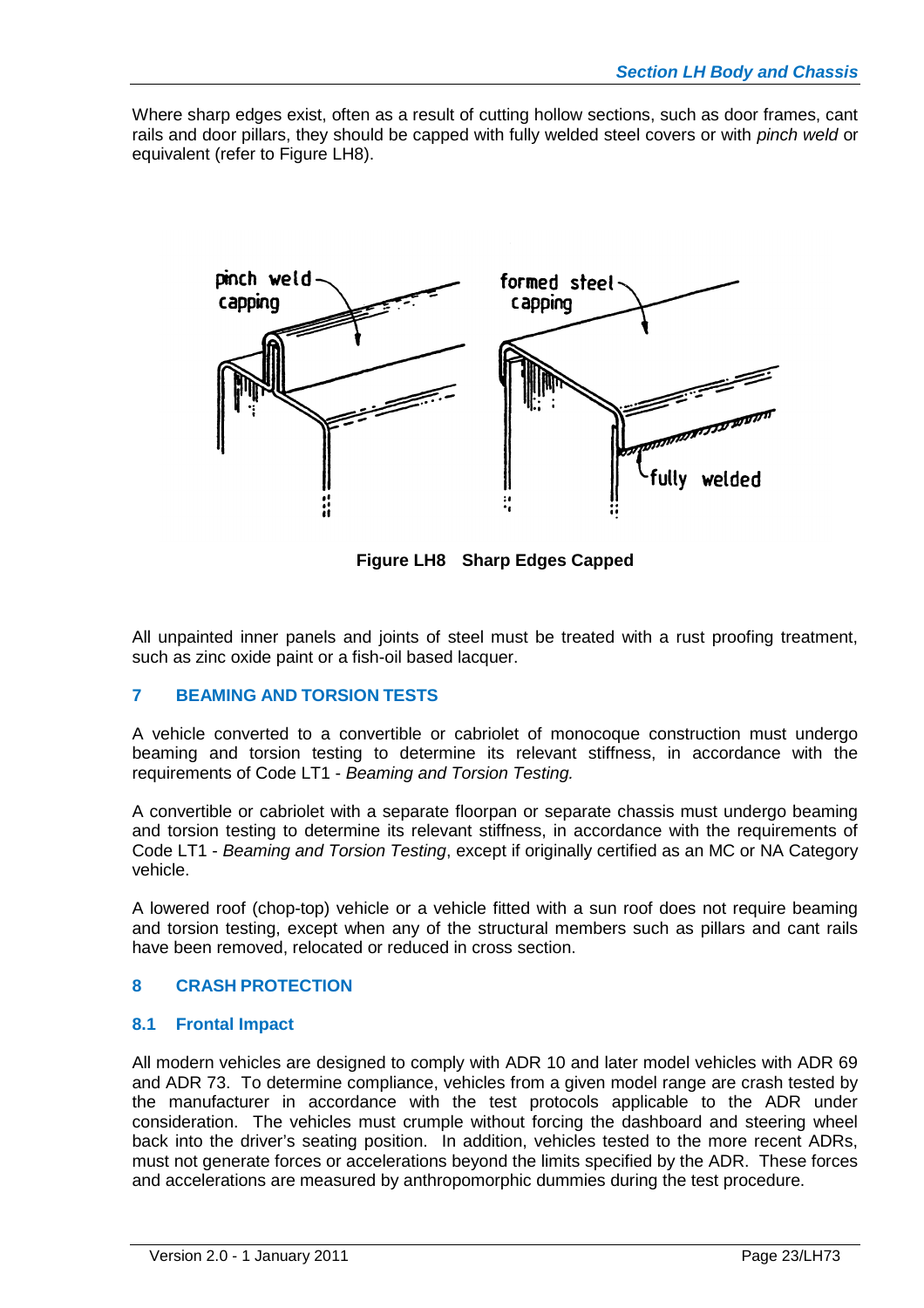The roof structure plays a vital role in supporting the front of the vehicle in front collisions. This is particularly so in vehicles without a chassis.

#### **8.2 SIDE IMPACT**

Removal of the roof and upper section of the vehicle's side door support panels can also have a detrimental effect on the vehicle's ability to withstand a side impact and therefore its compliance with ADR 29 or ADR 72.

#### **8.3 SUMMARY**

It is not expected that a modified vehicle or an ICV be subjected to destructive tests required by ADR 10/..., ADR 69... or ADR 73/... for frontal impact strength or ADR 29/... or ADR 72/... for side impact strength. Instead, the designer must be satisfied that the modified vehicle's structure has sufficient strength and stiffness to continue to meet the technical requirements of these ADRs where applicable. The designer must also confirm that any proposed modifications will not result in the removal of any air bag or seatbelt pre-tensioner sensors and that the modifications will not affect the proper and timely deployment of any of these safety devices.

#### **9 SEATBELTS AND CHILD RESTRAINT ANCHORAGES**

Vehicles originally manufactured to comply with ADR 4 must continue to comply.

The upper torso anchorages for the front lap/sash belt and all other anchorages must comply with the requirements of ADR 5.

Vehicles originally manufactured to comply with ADR 34 *Child Restraint Anchorages and Child Restraint Anchor Fittings* must continue to do so. The child restraint anchorages must comply with the requirements of ADR 34.

#### **10 ROLL BAR**

If a roll bar is incorporated into the design, it should comply with the requirements of Code LK8 - *Roll Bar and Roll Cage Installation*.

#### **11 RECORDS**

The signatory must hold a copy of all drawings, specifications, test results and any other data necessary to fully describe the vehicle modifications. Further details of record keeping requirements are specified by the Registration Authorities under their business rules and/or administrative procedures.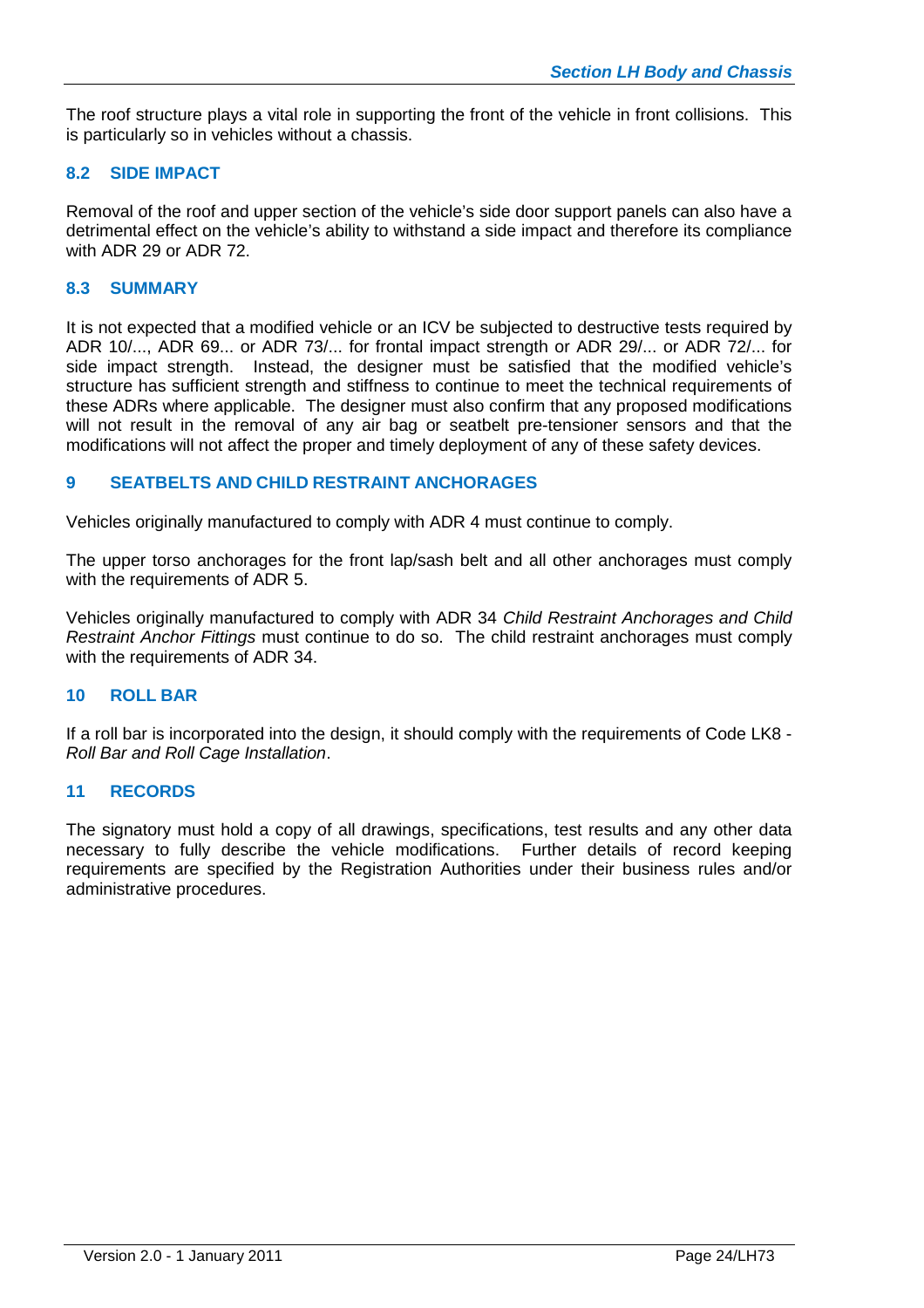# **CHECKLIST LH1**

# **ROOF CONVERSION (DESIGN)**

### **CODE LH1**

### (N/A=Not Applicable, Y=Yes, N=No)

| 1.  | <b>STRUCTURAL REINFORCEMENT</b>                                                                                                                                                                                           |     |   |   |  |  |  |
|-----|---------------------------------------------------------------------------------------------------------------------------------------------------------------------------------------------------------------------------|-----|---|---|--|--|--|
| 1.1 | Is all reinforcing material thickness no more than twice the original<br>Y<br>vehicle body section thickness?                                                                                                             |     |   |   |  |  |  |
| 1.2 | Does the design avoid stress concentrations at the ends of<br>reinforced sections?                                                                                                                                        |     | Y | N |  |  |  |
| 2.  | <b>BEAMING AND TORSION TESTS</b>                                                                                                                                                                                          |     |   |   |  |  |  |
| 2.1 | Y<br>N/A<br>Does the body design comply with the requirements of Code LT1?<br>N                                                                                                                                           |     |   |   |  |  |  |
| 3.  | <b>COMPLIANCE WITH ADRS</b>                                                                                                                                                                                               |     |   |   |  |  |  |
| 3.1 | Does the design ensure that the completed vehicle will continue to<br>Y<br>N<br>comply with the ADRs to which it was originally built?                                                                                    |     |   |   |  |  |  |
| 4.  | <b>SPECIFICATION</b>                                                                                                                                                                                                      |     |   |   |  |  |  |
| 4.1 | Have drawings, specifications and reports for the design<br>been<br>submitted as required by the relevant Registration Authority?                                                                                         | N/A | Y | N |  |  |  |
| 4.2 | Has all work, that has been specified in the certification of the LH1<br>roof conversion, been determined in accordance with recognised<br>engineering standards and the relevant Appendices of Section LZ<br>Appendices? |     | Υ | N |  |  |  |

**Note**: If the answer to any question is **N (No)**, the design cannot be certified under Code LH1.

[Continued Overleaf]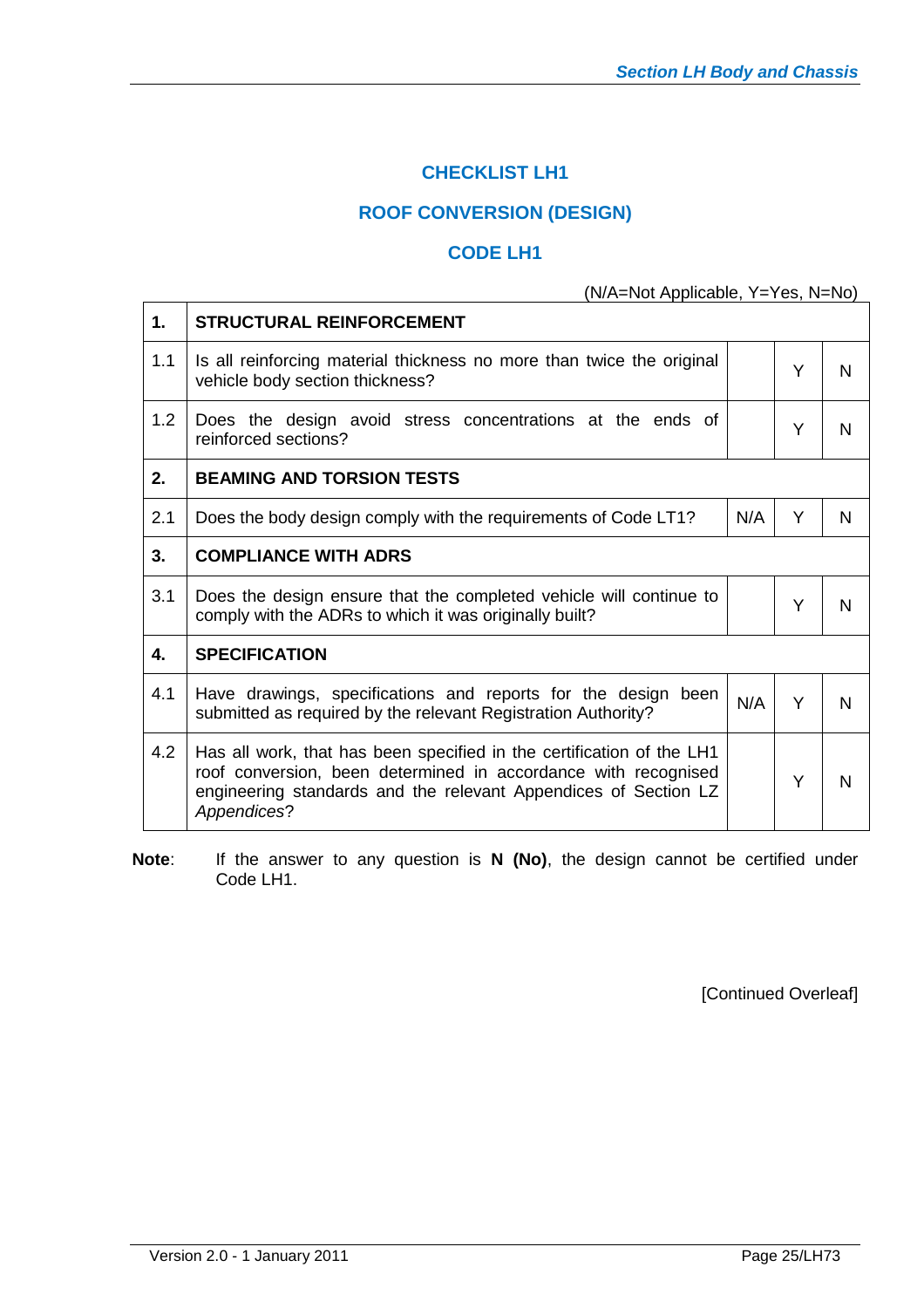| <b>CERTIFICATION DETAILS</b>                         |  |  |  |  |  |              |  |  |  |                                      |  |             |  |  |  |  |  |
|------------------------------------------------------|--|--|--|--|--|--------------|--|--|--|--------------------------------------|--|-------------|--|--|--|--|--|
| <b>Make</b>                                          |  |  |  |  |  | <b>Model</b> |  |  |  | <b>Year of</b><br><b>Manufacture</b> |  |             |  |  |  |  |  |
| <b>VIN</b>                                           |  |  |  |  |  |              |  |  |  |                                      |  |             |  |  |  |  |  |
| <b>Chassis Number</b><br>(If applicable)             |  |  |  |  |  |              |  |  |  |                                      |  |             |  |  |  |  |  |
| <b>Brief Description of</b><br><b>Modification/s</b> |  |  |  |  |  |              |  |  |  |                                      |  |             |  |  |  |  |  |
| <b>Vehicle Modified By</b>                           |  |  |  |  |  |              |  |  |  |                                      |  |             |  |  |  |  |  |
| <b>Certificate Number</b><br>(If applicable)         |  |  |  |  |  |              |  |  |  |                                      |  |             |  |  |  |  |  |
| <b>Vehicle Certified By (Print)</b>                  |  |  |  |  |  |              |  |  |  |                                      |  |             |  |  |  |  |  |
| <b>Signatory's Employer</b><br>(If applicable)       |  |  |  |  |  |              |  |  |  |                                      |  |             |  |  |  |  |  |
| <b>Signatory's Signature</b>                         |  |  |  |  |  |              |  |  |  |                                      |  | <b>Date</b> |  |  |  |  |  |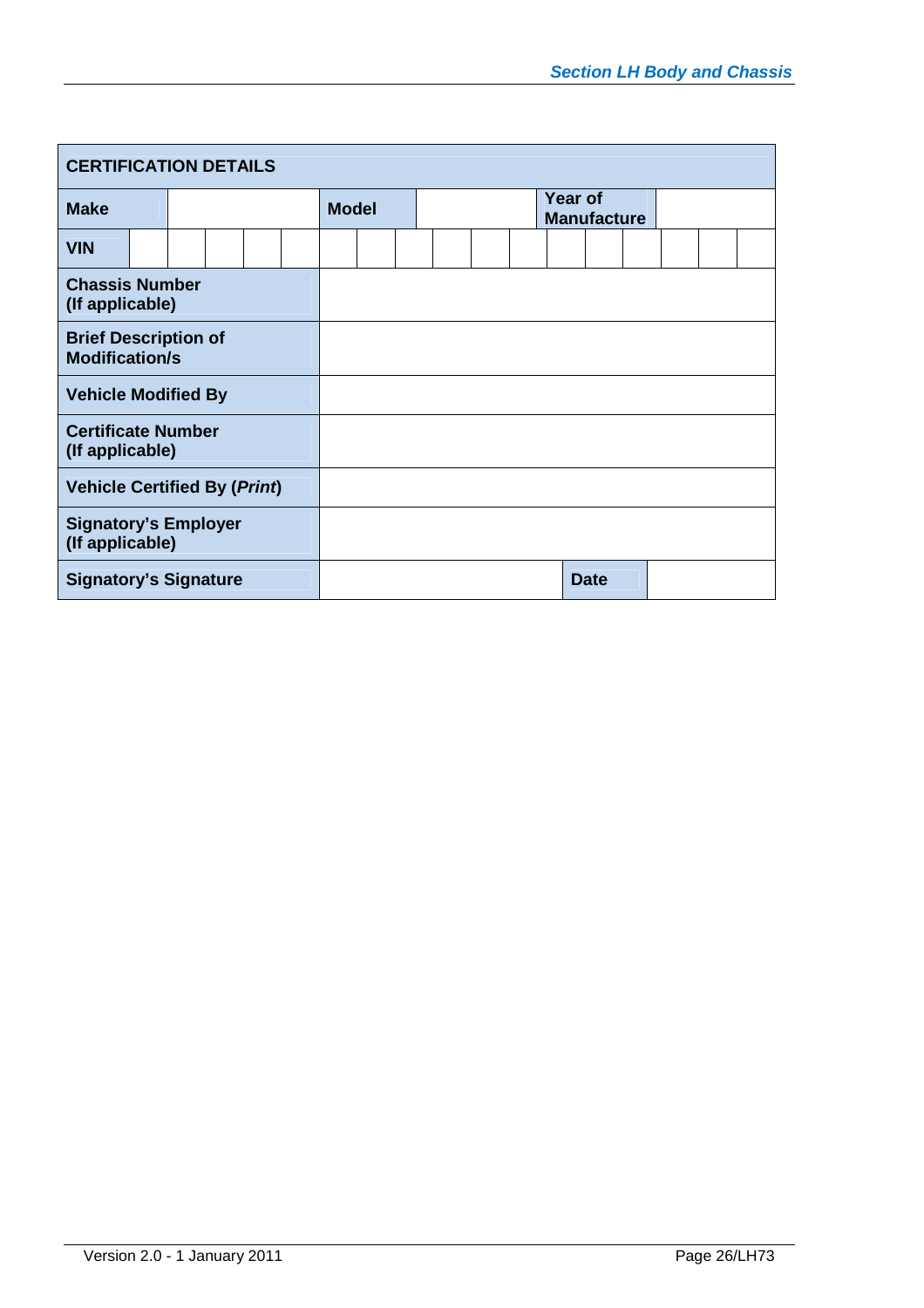# **ROOF CONVERSION**

# **CODE LH2**

#### **SCOPE**

Code LH2 covers the actual roof conversion or the sun roof installation. Roof conversion designs and sun roof installation designs are covered in Code LH1.

#### **Code LH2 does not apply to ADR category L-group vehicles and motor cycles.**

#### **MODIFICATIONS COVERED UNDER CODE LH2**

The following is a summary of the modifications that are covered under Code LH2:

- Conversion of vehicles of monocoque construction to convertibles or cabriolets;
- Conversion of vehicles with separate chassis to convertibles or cabriolets;
- Conversion of vehicles to lower roof profile or roof removal (chop-top) or other reconfiguration of the roof; and
- Installation of a sun roof.

#### **MODIFICATIONS NOT COVERED UNDER CODE LH2**

Modifications that are not covered under Code LH2 include:

Construction of a completely new body on an existing chassis.

#### **COMPLIANCE WITH APPLICABLE VEHICLE STANDARDS**

Modified vehicles must continue to comply with the ADRs to which they were originally constructed, except as allowed for in the AVSR. These modified vehicles must also comply with the applicable in-service requirements of the AVSR.

Modified pre-ADR vehicles must continue to comply with the AVSR.

*Compliance with the AVSR* also means compliance with the equivalent regulations of a State or Territory of Australia.

#### **SPECIFIC REQUIREMENTS**

The following are specific requirements for Roof Conversions under Code LH2.

The conversions must also comply with the general guidelines contained in sub-section 2 *General Requirements.*

#### **1 DESIGN**

The modification must be carried out strictly in accordance with the requirements of the design certified under Code LH1 and as outlined in the design specification and drawings.

#### **2 WORKMANSHIP**

The workmanship must be in accordance with the requirements of the design certified under Code LH1 and of sub-section 2 - *General Requirements*.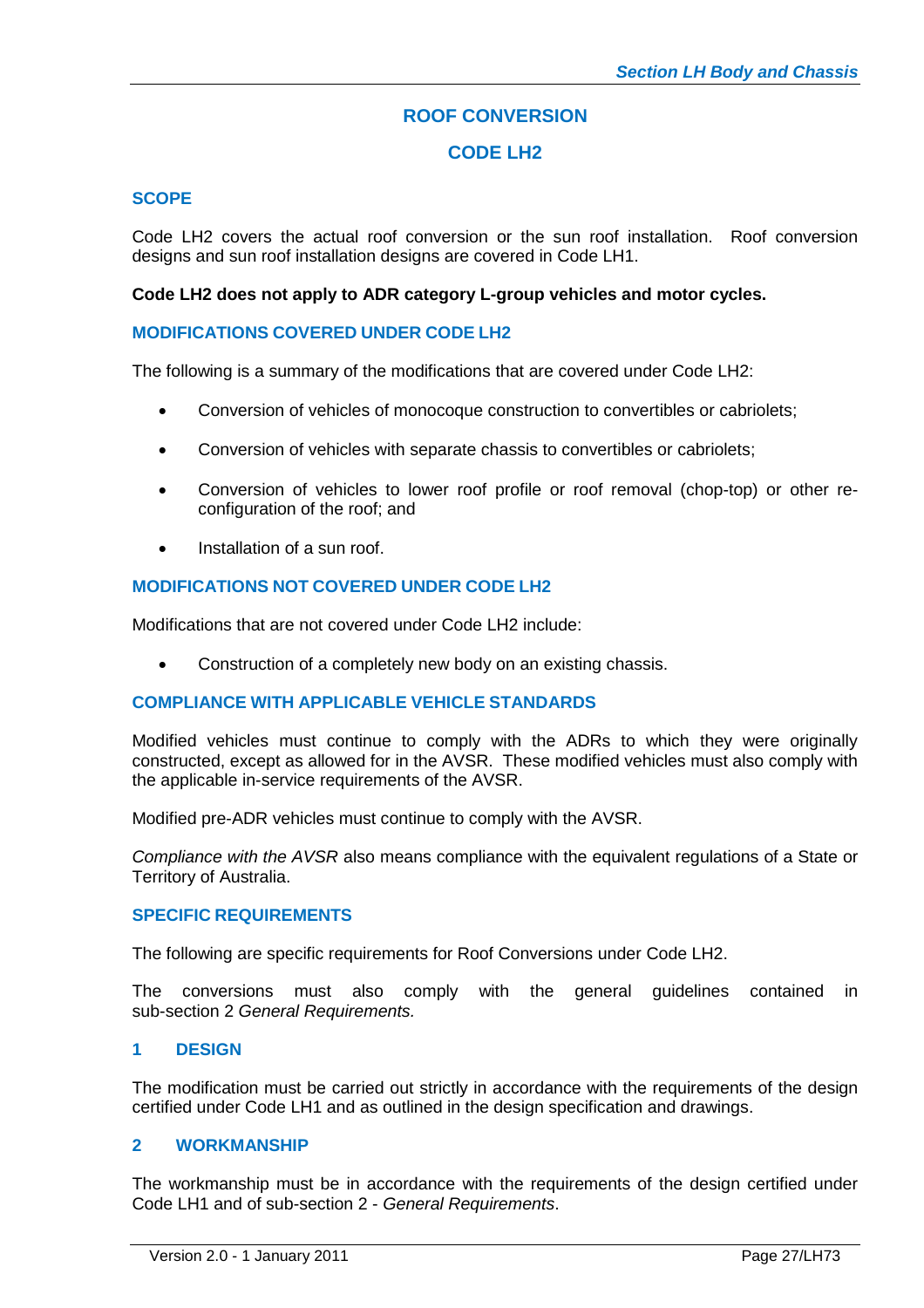#### **3 INSPECTION**

At least one interim inspection must be carried out after all structural work is completed, but before painting and trimming of areas involved or affected by the modifications.

Previously modified vehicles that are being assessed must have all trim etc. removed to allow a thorough inspection of all modified areas.

A final inspection must be carried out on the converted vehicle when it is in a condition suitable for registration.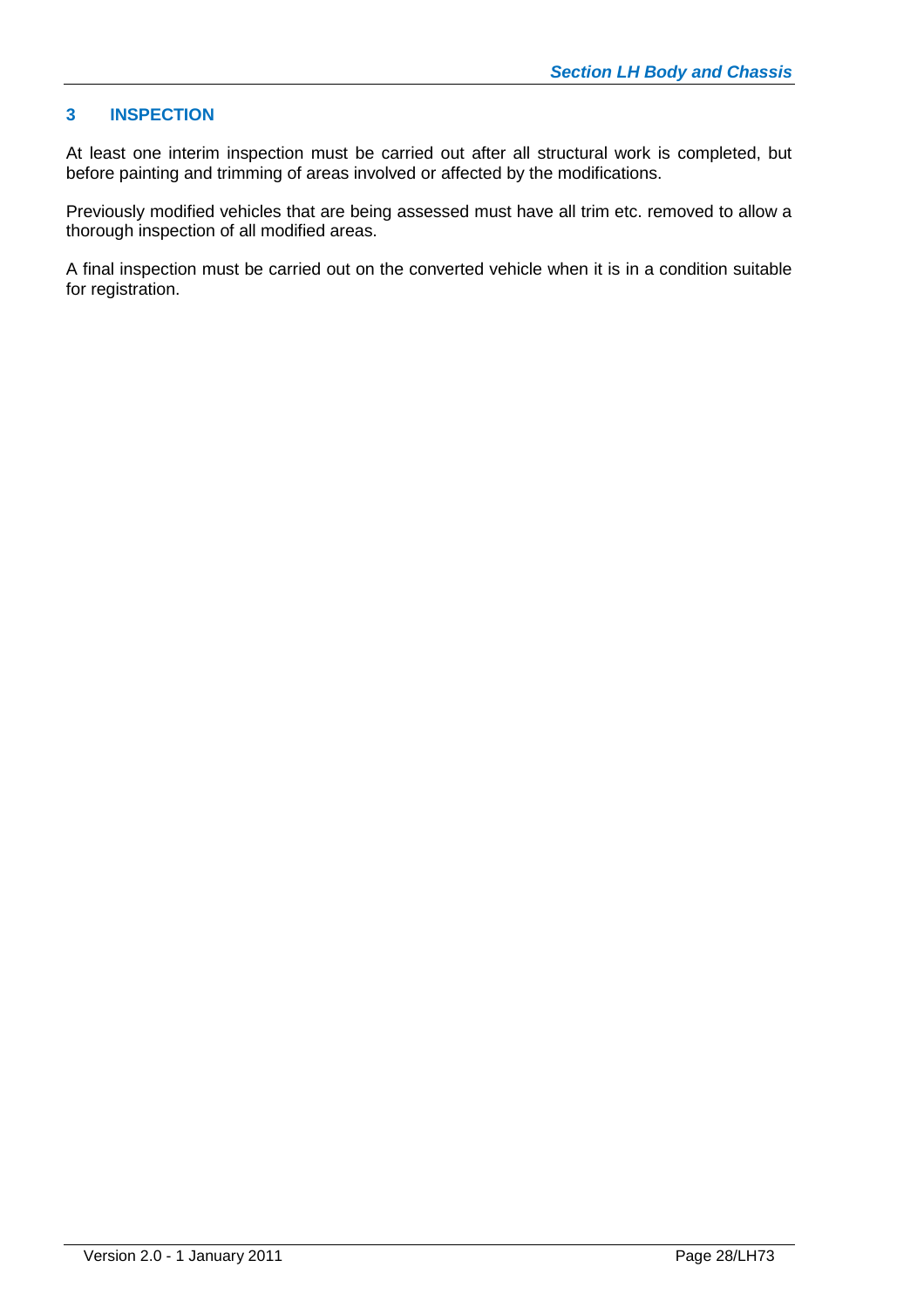# **CHECKLIST LH2**

## **ROOF CONVERSION**

## **CODE LH2**

# (N/A= Not Applicable, Y=Yes, N=No)

| 1.               | <b>DESIGN</b>                                                                                                                                                     |     |   |   |
|------------------|-------------------------------------------------------------------------------------------------------------------------------------------------------------------|-----|---|---|
| 1.1              | Has the vehicle been modified in accordance with a design<br>approved under Code LH1?                                                                             | N/A | Y | N |
| 1.2              | Insert Design Approval No                                                                                                                                         |     |   |   |
| 2.               | <b>WORKMANSHIP</b>                                                                                                                                                |     |   |   |
| 2.1              | Is all work, including welding, of satisfactory quality and has all<br>work been performed in accordance with recognised engineering<br>standards?                |     | Y | N |
| 3.               | <b>FASTENERS AND WELDING</b>                                                                                                                                      |     |   |   |
| 3.1              | Do all fasteners comply with the applicable requirements of<br>Section LZ Appendices - Appendix A Fasteners?                                                      | N/A | Y | N |
| 3.2              | Does the quality of welding comply with the applicable<br>requirements of Section LZ Appendices, Appendix C Heating and<br><b>Welding of Steering Components?</b> | N/A | Y | N |
| 4.               | <b>COMPLIANCE WITH ADRS</b>                                                                                                                                       |     |   |   |
| 4.1              | Does the modified vehicle continue to comply with the ADRs to<br>which it was originally built?                                                                   | N/A | Y | N |
| 5.               | <b>BEAMING AND TORSION TESTS</b>                                                                                                                                  |     |   |   |
|                  |                                                                                                                                                                   |     |   |   |
| 5.1              | Does the body design comply with the requirements of Code LT1?                                                                                                    |     | Y | N |
| 6                | <b>INSPECTION</b>                                                                                                                                                 |     |   |   |
| 6.1              | Have interim inspection(s) been carried out on all modified areas<br>of the vehicle structure and the work found to be satisfactory?                              |     | Y | N |
| 6.2              | Has a final inspection been carried out on all modified areas of the<br>vehicle structure and the work found to be satisfactory?                                  |     | Y | N |
| $\overline{7}$ . | <b>RECORDS</b>                                                                                                                                                    |     |   |   |
| 7.1              | Have completed records together with conversion/modification<br>details been retained in a manner suitable for auditing?                                          |     | Y | N |

**Note**: If the answer to any question is **N (No)**, the modification cannot be certified under Code LH2.

[Continued Overleaf]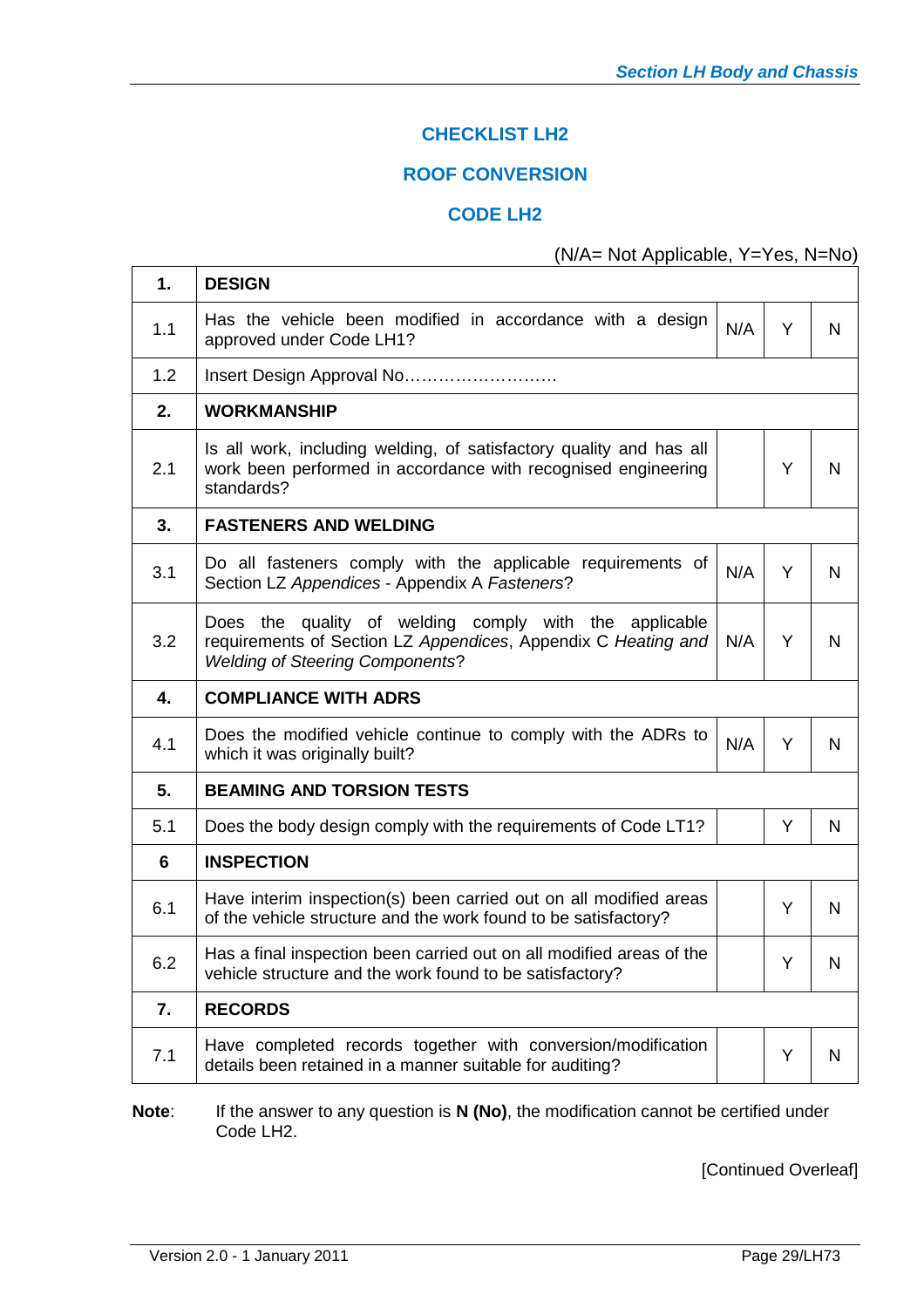| <b>CERTIFICATION DETAILS</b>                         |  |  |  |  |  |              |  |  |                                      |  |  |             |  |  |  |  |
|------------------------------------------------------|--|--|--|--|--|--------------|--|--|--------------------------------------|--|--|-------------|--|--|--|--|
| <b>Make</b>                                          |  |  |  |  |  | <b>Model</b> |  |  | <b>Year of</b><br><b>Manufacture</b> |  |  |             |  |  |  |  |
| <b>VIN</b>                                           |  |  |  |  |  |              |  |  |                                      |  |  |             |  |  |  |  |
| <b>Chassis Number</b><br>(If applicable)             |  |  |  |  |  |              |  |  |                                      |  |  |             |  |  |  |  |
| <b>Brief Description of</b><br><b>Modification/s</b> |  |  |  |  |  |              |  |  |                                      |  |  |             |  |  |  |  |
| <b>Vehicle Modified By</b>                           |  |  |  |  |  |              |  |  |                                      |  |  |             |  |  |  |  |
| <b>Certificate Number</b><br>(If applicable)         |  |  |  |  |  |              |  |  |                                      |  |  |             |  |  |  |  |
| <b>Vehicle Certified By (Print)</b>                  |  |  |  |  |  |              |  |  |                                      |  |  |             |  |  |  |  |
| <b>Signatory's Employer</b><br>(If applicable)       |  |  |  |  |  |              |  |  |                                      |  |  |             |  |  |  |  |
| <b>Signatory's Signature</b>                         |  |  |  |  |  |              |  |  |                                      |  |  | <b>Date</b> |  |  |  |  |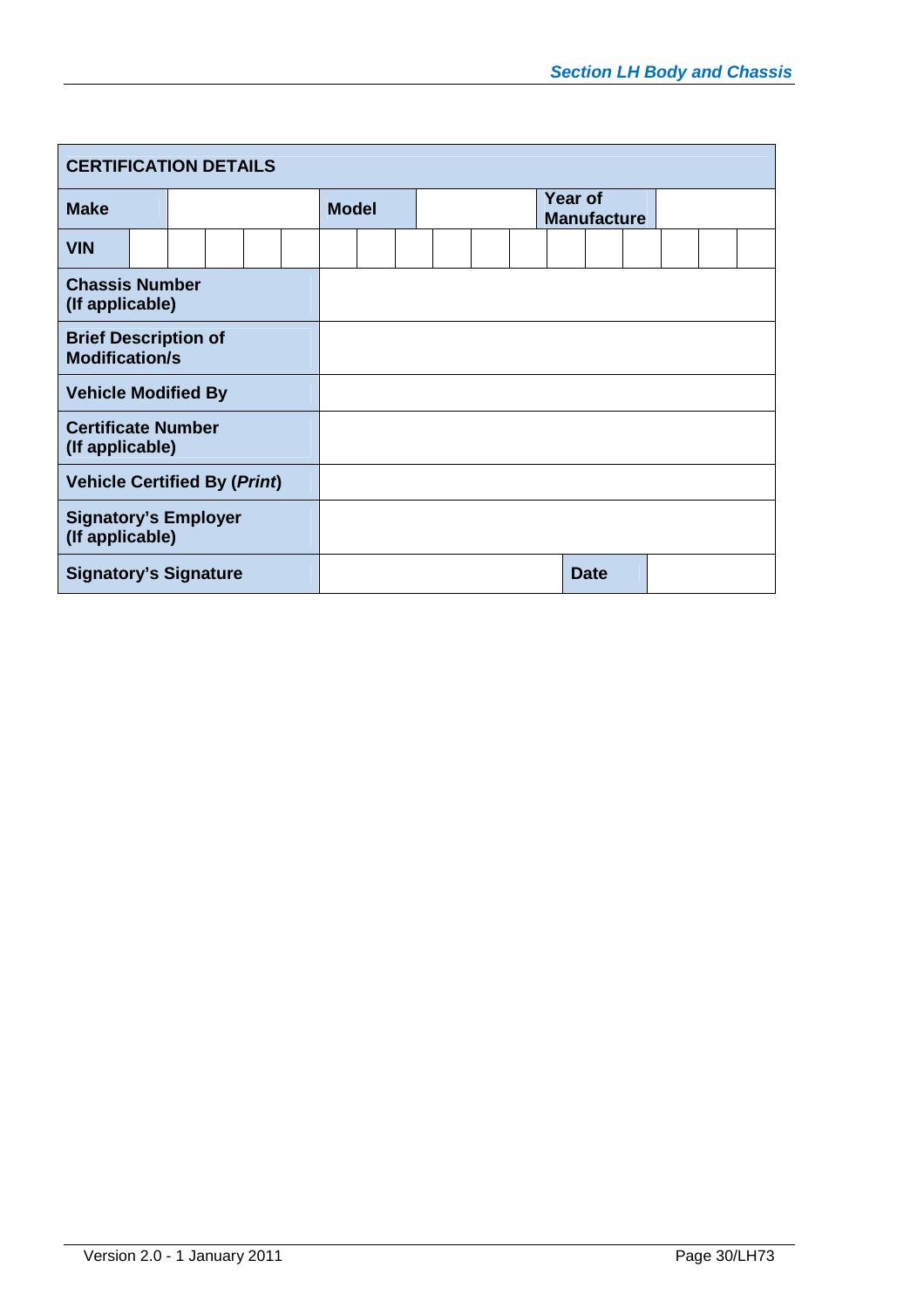## **MODIFIED WHEELBASE CONVERSION (DESIGN)**

## **CODE LH3**

#### **SCOPE**

Code LH3 provides for the preparation of designs that may be approved by Registration Authorities for use by other signatories or modifiers. Code LH3 provides for the design of wheelbase conversions.

#### **Code LH3 does not apply to ADR category L-group vehicles and motor cycles.**

#### **DESIGN COVERED UNDER CODE LH3**

The following is a summary of the modifications that may be performed under Code LH3 - *Modified Wheelbase Conversion (Design).*

Designs covered under this Code include:

- Extended wheelbase conversion of passenger vehicles and their derivatives;
- Design of extended wheelbase conversion of off-road passenger vehicles; and
- Design of extended wheelbase conversion of goods vehicles.

#### **DESIGNS NOT COVERED UNDER CODE LH3**

Designs that are not covered under this Code include:

The actual physical modification of particular vehicles (this is covered by Code LH4).

#### **COMPLIANCE WITH APPLICABLE VEHICLE STANDARDS**

Modified vehicles must continue to comply with the ADRs to which they were originally constructed, except as allowed for in the AVSR. These modified vehicles must also comply with the applicable in-service requirements of the AVSR.

Modified pre-ADR vehicles must continue to comply with the AVSR.

*Compliance with the AVSR* also means compliance with the equivalent regulations of a State or Territory of Australia.

Outlined below in Table LH4 are areas of the vehicle that may be affected by the modifications and that may require re-certification, testing and/or data to show compliance for the modified vehicle. This is not an exhaustive list and other modifications may also affect ADR compliance.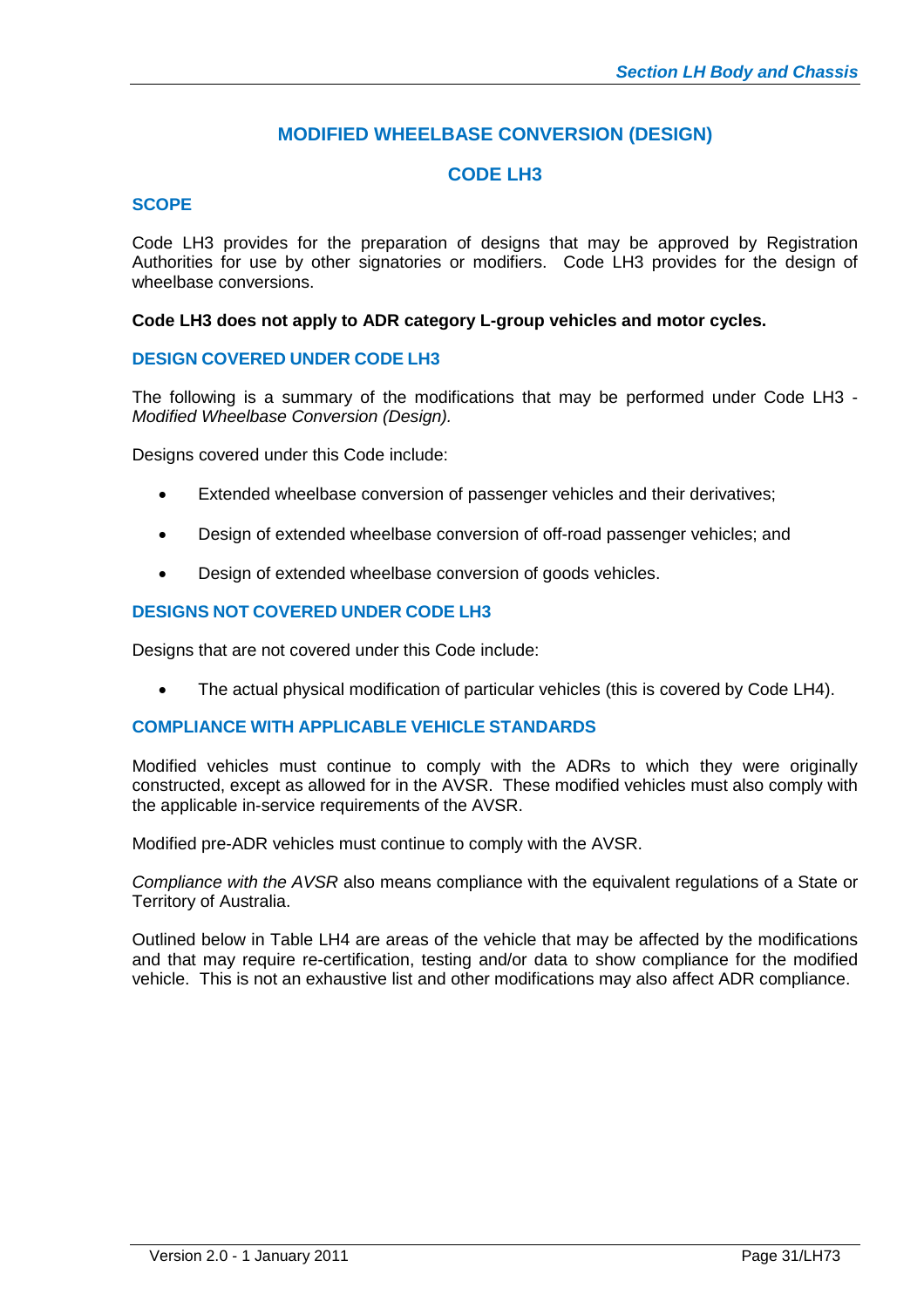| <b>DETAIL</b>                                        | <b>REQUIREMENTS</b>                                                             |  |  |  |  |  |  |
|------------------------------------------------------|---------------------------------------------------------------------------------|--|--|--|--|--|--|
| Installation of Seats and                            | ADR 3x, 3/                                                                      |  |  |  |  |  |  |
| Seat Anchorages                                      | VSB 5A, VSB 5B                                                                  |  |  |  |  |  |  |
|                                                      | ADR 4x, 4/                                                                      |  |  |  |  |  |  |
| Installation of Seatbelts and<br>Seatbelt Anchorages | ADR 5x, 5/                                                                      |  |  |  |  |  |  |
|                                                      | VSB 5A, VSB 5B                                                                  |  |  |  |  |  |  |
|                                                      | ADR $5/$                                                                        |  |  |  |  |  |  |
| <b>Child Restraint Anchorages</b>                    | ADR 34x, 34/                                                                    |  |  |  |  |  |  |
|                                                      | VSB 5A, VSB 5B                                                                  |  |  |  |  |  |  |
| <b>Additional Windows</b>                            | ADR 8, 8/                                                                       |  |  |  |  |  |  |
| <b>Rear Vision Mirrors</b>                           | ADR 14, 14/                                                                     |  |  |  |  |  |  |
| <b>Head Restraints</b>                               | ADR 22x, 22/                                                                    |  |  |  |  |  |  |
| Side Impact Protection                               | ADR 29, 29/, 72/                                                                |  |  |  |  |  |  |
| <b>Braking System</b>                                | ADR 31, 31/                                                                     |  |  |  |  |  |  |
| Performance<br>Tyre<br>and                           | ADRs 23x, 23/ and 42/04 (These ADRs still apply).                               |  |  |  |  |  |  |
| Capacity                                             | (The AVSR still demands maintenance of original<br>manufacturer's load rating). |  |  |  |  |  |  |

| Table LH4 | Summary of items that if modified, may detrimentally affect compliance |
|-----------|------------------------------------------------------------------------|
|           | with applicable ADRs                                                   |

To determine the ADRs that apply to the vehicle in question, refer to the applicability table in Section LO. Vehicles manufactured after 1 January 1969 and prior to 1 July 1988 need to comply with the Second Edition ADRs whilst vehicles manufactured after this date need to comply with the Third Edition ADRs. Section LO has separate applicability tables for each edition.

Alternatively, ADR applicability tables for individual vehicle categories may be referenced on the Department of Infrastructure and Transport *RVCS* website at the following address and under the section titled *ADR Applicability Tables*:

#### **http://rvcs.dotars.gov.au/**

The ADRs apply according to the vehicle's category and date of manufacture. It is the responsibility of the signatory to refer to the appropriate ADR applicable to the vehicle.

If any of the areas listed above have been affected by the modifications, they must comply with the prescribed standards.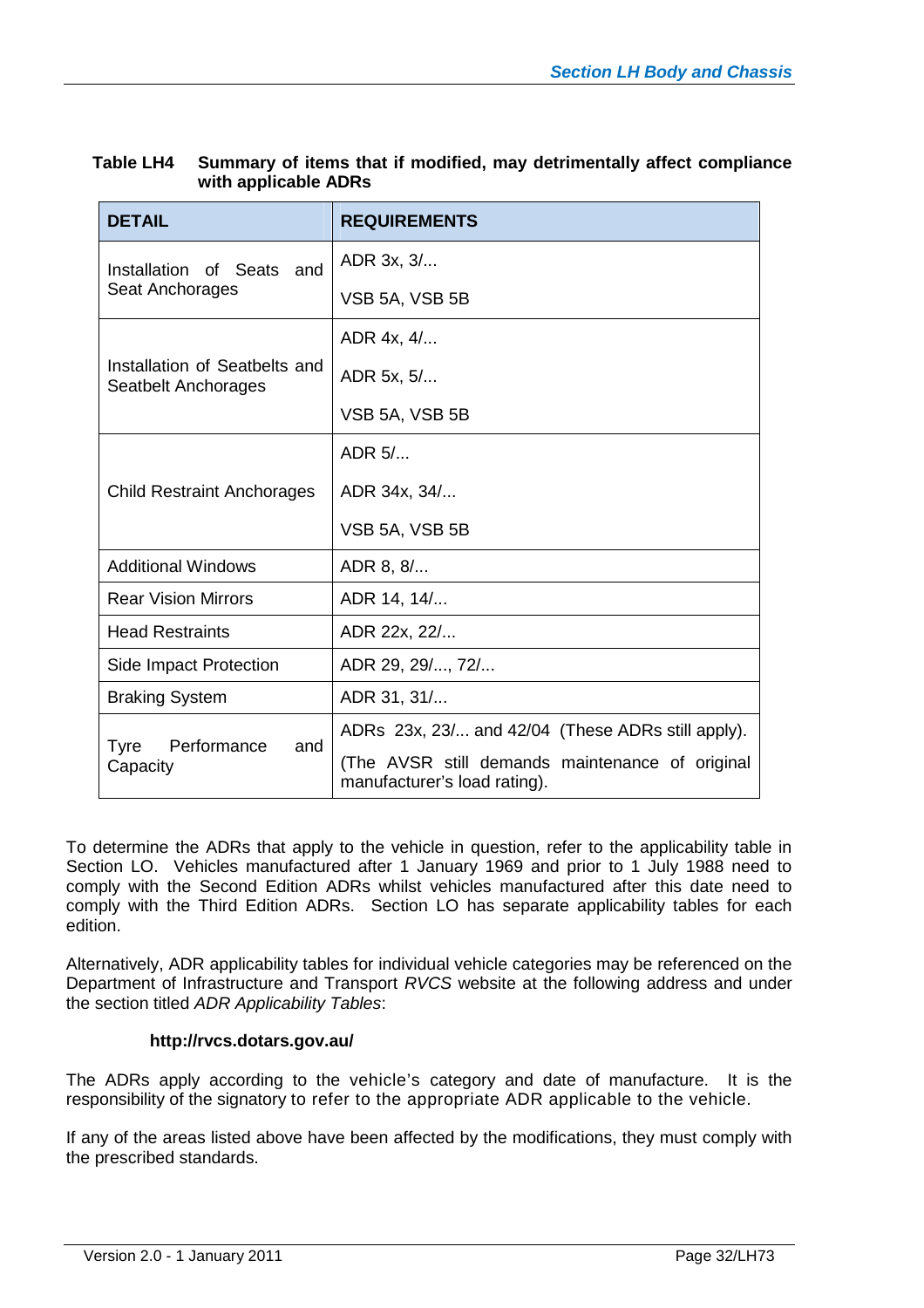#### **SPECIFIC REQUIREMENTS**

The following are items that need to be considered in the preparation of designs for modified wheelbase conversions that are to be certified under Code LH3.

The conversions must also comply with the general guidelines contained in sub-section 2 *General Requirements*.

#### **1 STRENGTH AND SAFETY**

Modification of a passenger vehicle by extending its wheelbase without additional reinforcing can significantly reduce the strength and the safety of the vehicle.

#### **2 BODY FLEXING**

If a vehicle is modified in a way that drastically reduces its stiffness, its durability and driveability are reduced. With reduced stiffness, the body will flex and eventually crack. The increased flexibility will adversely affect the vehicle's handling and make it unpleasant to drive.

#### **3 REINFORCING**

To produce a safe, durable vehicle, reinforcing must be compatible with the vehicle's existing structure. Strengthening should consist of material of similar thickness to that of the vehicle's original structure. The reinforcing material should not exceed twice the original thickness. The ends of reinforcing should be tapered to eliminate abrupt changes in section that produce stress concentrations, as this may promote cracking.

An extended wheelbase passenger vehicle of monocoque construction usually requires strengthening, with the addition of extra structural members in the sill and cant rail areas.

An extended wheelbase passenger vehicle with a separate chassis usually requires sill and cant rail reinforcing together with chassis reinforcing.

An extended wheelbase vehicle with a separate chassis originally certified as an ADR NA Category vehicle, usually only requires chassis reinforcing.

#### **3.1 Sill Reinforcement**

The following Figure LH9 illustrates three possible methods of reinforcing sill sections, an exterior skirt (A), an internal member (B) or an interior sill section (C). The additional strengthening section should be attached to the original sill along the full length of the sill.



**Figure LH9 Sill Reinforcement Details**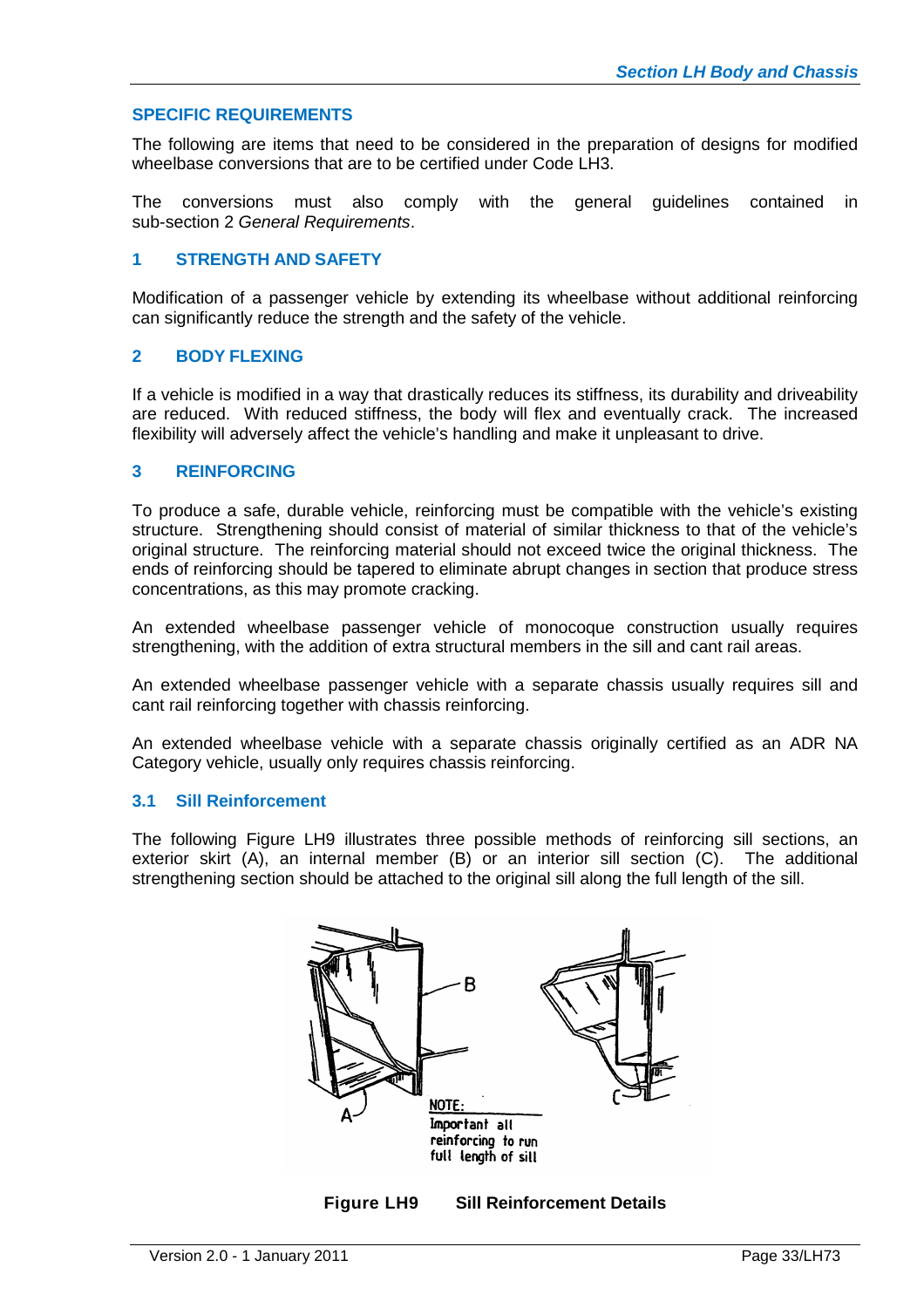#### **3.2 Cant Rail Reinforcement**

The following Figure LH10 illustrates two possible methods of reinforcing cant rail sections, an internal pressed steel section (D) or a rectangular hollow section (E). The additional section should be attached to the original cant rail along its length.





#### **3.3 Floor Channel Section Reinforcement**

The following illustrates a method of reinforcing the joints of the floorpan main channel sections. In this case, a pressed *top hat* steel section overlaps the original floorpan channel by at least twice its width and is plug welded (refer to Figure LH11). The new channel section should be attached to the floorpan at regular intervals along its length. Its thickness should be no greater than twice the original floor channel's material thickness.



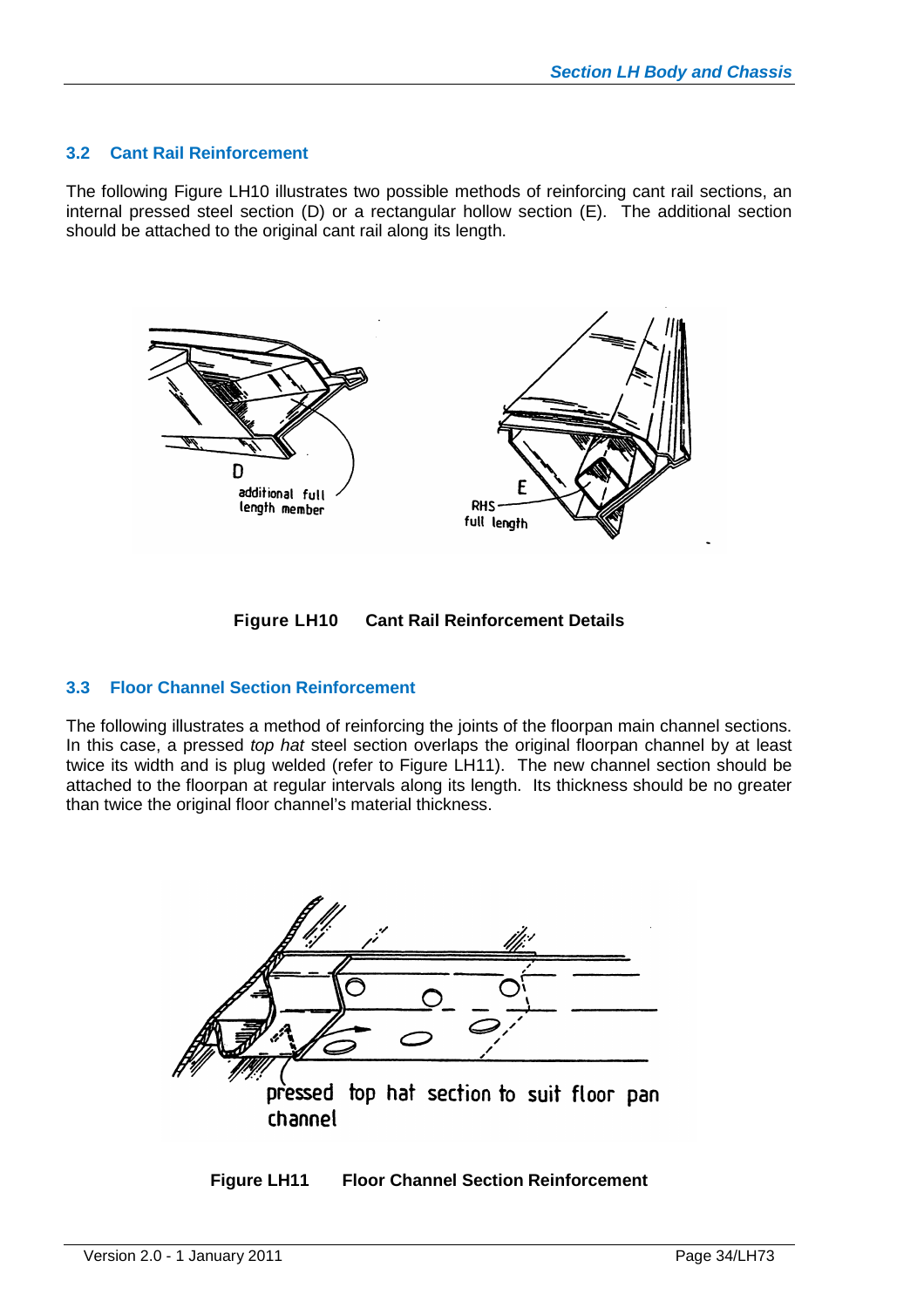All unpainted inner panels and joints of steel must be treated with a rust proofing treatment, such as zinc oxide paint or a fish-oil based lacquer.

#### **4 BEAMING AND TORSION TESTS**

#### **4.1 Testing**

Extended wheelbase passenger vehicles of monocoque construction must undergo beaming and torsion testing to determine their relevant stiffness, in accordance with the requirements of Code LT1 - *Beaming and Torsion Testing*.

Extended wheelbase passenger vehicles with separate chassis (e.g. Cadillac, Lincoln) and goods vehicles with separate chassis (e.g. Hilux, Holden one-tonne utility) do not need to undergo beaming and torsion testing to determine their relevant stiffness. In the absence of testing, these vehicles must be shown to be within the limits for beaming deflection by calculation. The modified vehicle's beaming deflection must be no greater than the beaming deflection of the original vehicle, multiplied by the ratio of the modified wheelbase to the original wheelbase. This can be calculated as outlined below in sub-sections 4.2 and 4.3.

#### **4.2 Loads (Vehicles With a Separate Chassis)**

A uniformly distributed load should be determined for the unmodified vehicle (without passengers) between the centre lines of the front and rear axles. Point loads of 68 kg per seating position are then to be added.

A uniformly distributed load should then be determined for the modified vehicle in the same manner ensuring that all extra equipment is now fitted (e.g. seats, TVs, driver partitions etc.) are included. Point loads of 68 kg per seating position are then to be added.

Bending moment diagrams are then to be produced using the loads and their relative positions, as determined above, for the unmodified and modified vehicles.

#### **4.3 Calculation (Vehicles With a Separate Chassis)**

The vehicle, viewed side on, may be treated as a set of separate beams simply supported at the centre lines of the front and rear axles. The vehicle body forward of the front axle centre line and rearward of the rear axle centre line may be ignored for the purposes of these calculations.

The moment of inertia, of the unmodified and modified vehicles, may be calculated by assuming that only the cant rails, sills and chassis provide the structural support of the vehicle, that they are separate members in bending and that the sum of their separate moments of inertia constitutes the bending stiffness of the vehicle. If the original and modified vehicle's moment of inertia are both calculated in this manner, a direct comparison can be made without having to determine the absolute values.

With the bending moment diagrams and the moment of inertias of the cant rails, sills and chassis determined, the deflection of the unmodified and modified vehicles can be compared.

The modified vehicle must have a deflection no greater than the original vehicle's deflection multiplied by the percentage increase in wheelbase.

#### **5 DRIVE SHAFTS**

To ensure reliability and safety, all drive shaft flanges must be mated correctly and all driveline components must be correctly balanced. The services of a driveline specialist should be utilised to ensure compliance with these requirements. Where drive shafts are extended they must be manufactured in accordance with a recognised industry code of practice, which covers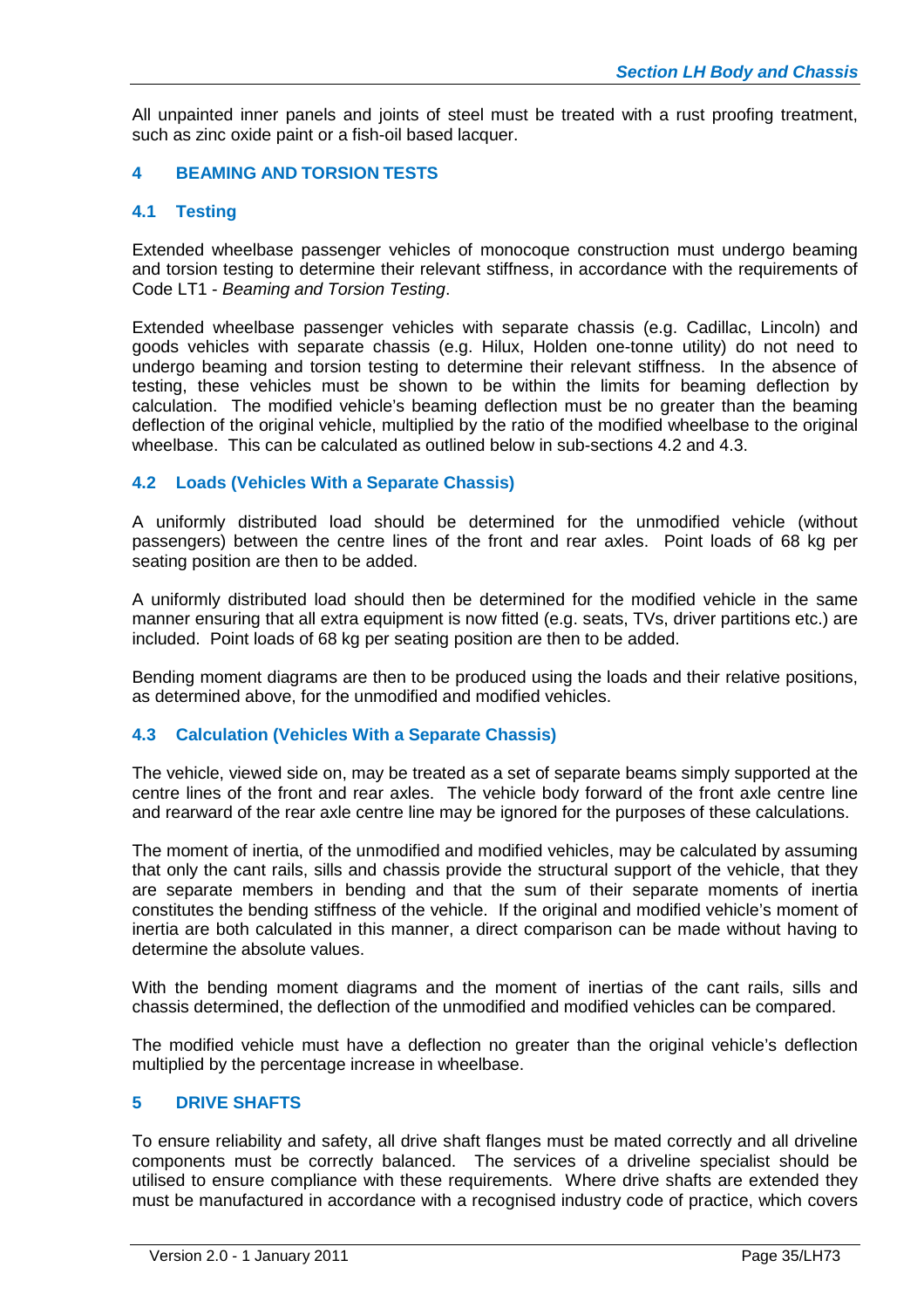recommended shaft lengths and diameters. Drive shaft universal joints must not be installed at an angle in excess of the universal joint manufacturer's recommendations.

#### **6 CRASH PROTECTION**

Vehicles originally manufactured to comply with ADR 29 – *Side Door Strength*, must continue to do so. The vehicle's ability to withstand a side impact must not be reduced. Anti-intrusion rails (refer to Figure LH12) must be fitted along the full length of the cabin. The rails must be designed to meet the strength requirements of ADR 29.



**Figure LH12 Anti-Intrusion Rail**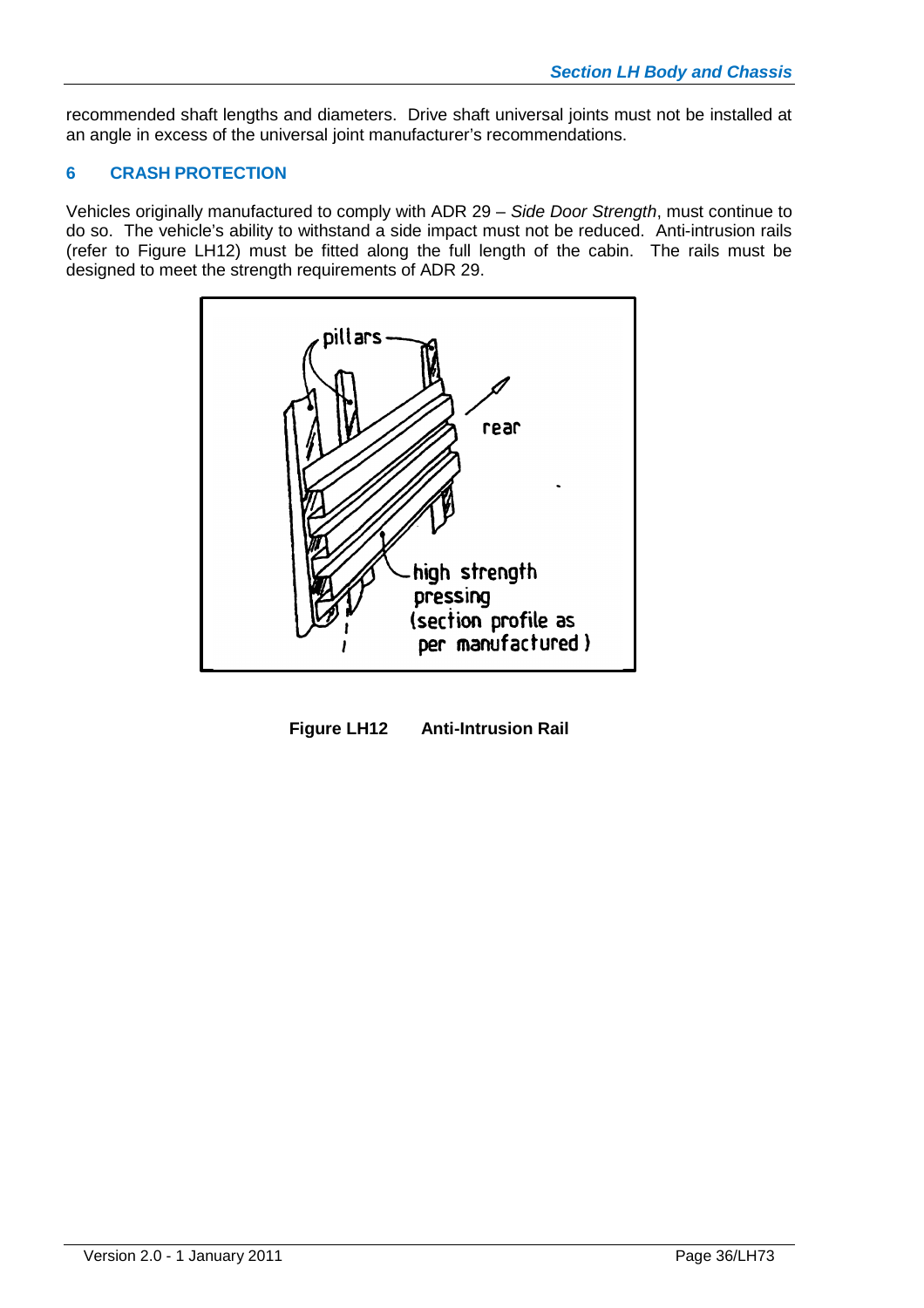## **7 REARWARD-FACING SEAT SUPPORT FRAME**

## **7.1 Structural**

The seat support frame (refer to Figure LH13) must be able to withstand the same occupant forces generated by seatbelts on a forward facing seat in a frontal impact. The rearward facing seat support structure must therefore be capable of withstanding a 20 g deceleration with an adult in each seating position.

The rearward-facing seat must be capable of simultaneously withstanding the loads shown below at a deceleration of 20 g:

- The mass of the seat and any supplementary structure; and
- A mass of 68 kg located at each seating position

The direction and line of application of these forces is detailed in ADR 3.



**Figure LH13 Rearward Facing Seat Support Frame**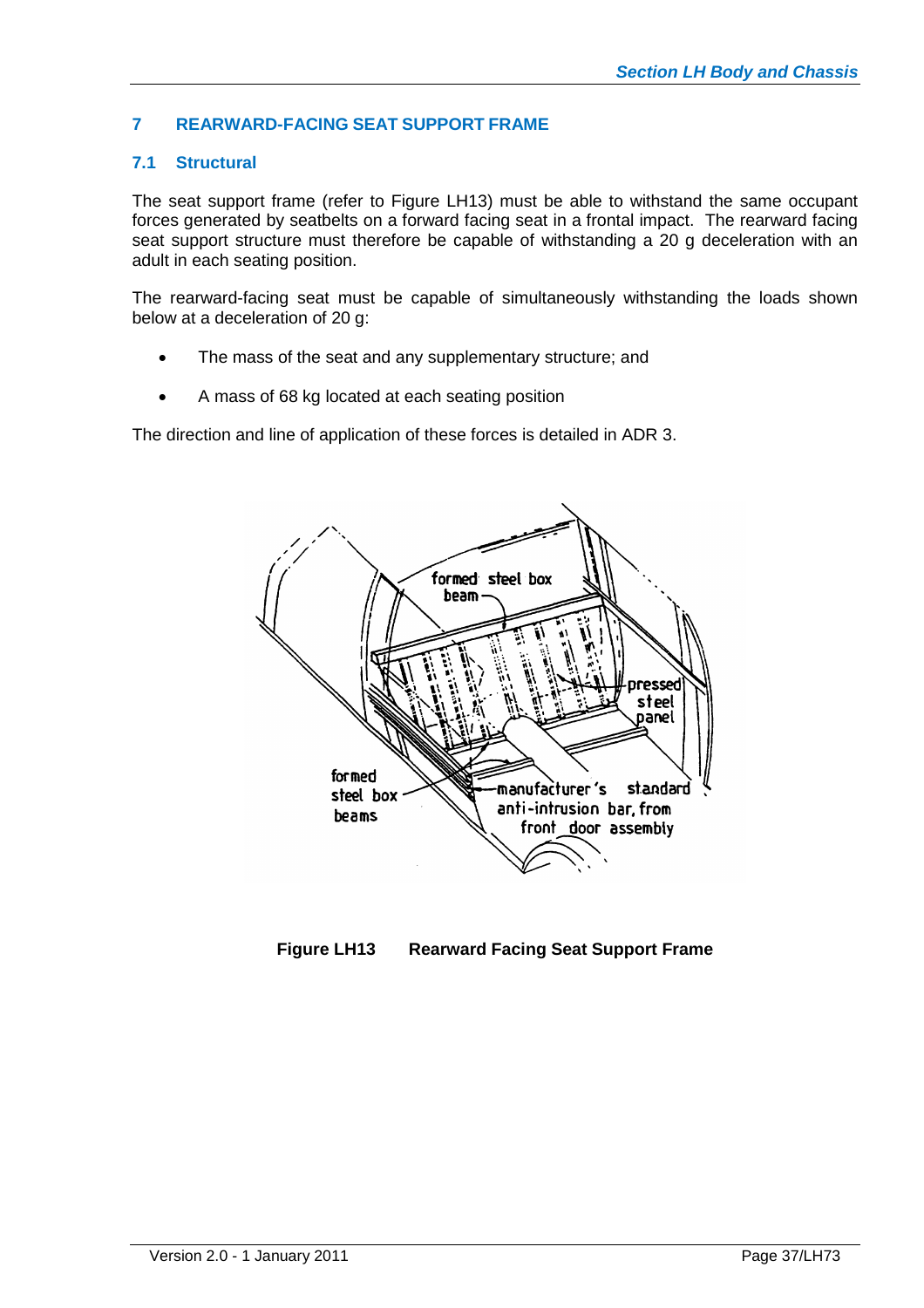## **7.2 Head Restraints (Rearward Facing Seats)**

Head restraints complying with the requirements of ADR 22 must be fitted at all rearward facing seating positions. The recommended height of the head restraint, measured from the uncompressed seat cushion to the uppermost point of the head restraint, is 750mm. Depending upon the compressibility of the seat cushion, a height of less than 750mm may be acceptable provided that the minimum distance from the Seating Reference Point to the top of the head restraint is not less than 700mm.

The head restraint must be capable of withstanding a load of 5.75 kg at 20 g (1.13 kN) located 675mm above the Seating Reference Point along the Torso Line. The deflection of the fully laden rearward facing head restraint must not exceed 100mm in the forward direction.

## **8 HEAD RESTRAINTS (ALL SEATS)**

If the vehicle is fitted with a glass partition between the first and second row of seats, a head restraint complying with ADR 22 must be fitted to the front central seating position (refer to Section LK *Seating and Occupant Protection*).

#### **9 SEATBELTS AND CHILD RESTRAINT ANCHORAGES**

Vehicles originally manufactured to comply with ADR 34 *Child Restraint Anchorages and Child Restraint Anchor Fittings* must continue to do so and the anchorages must comply with the requirements of ADR 34 (refer to Section LK *Seating and Occupant Protection*).

#### **10 RECORDS**

The signatory must hold a copy of all drawings, specifications, test results and any other data necessary to fully describe the vehicle modifications. Further details of record keeping requirements are specified by the Registration Authorities under their business rules and/or administrative procedures.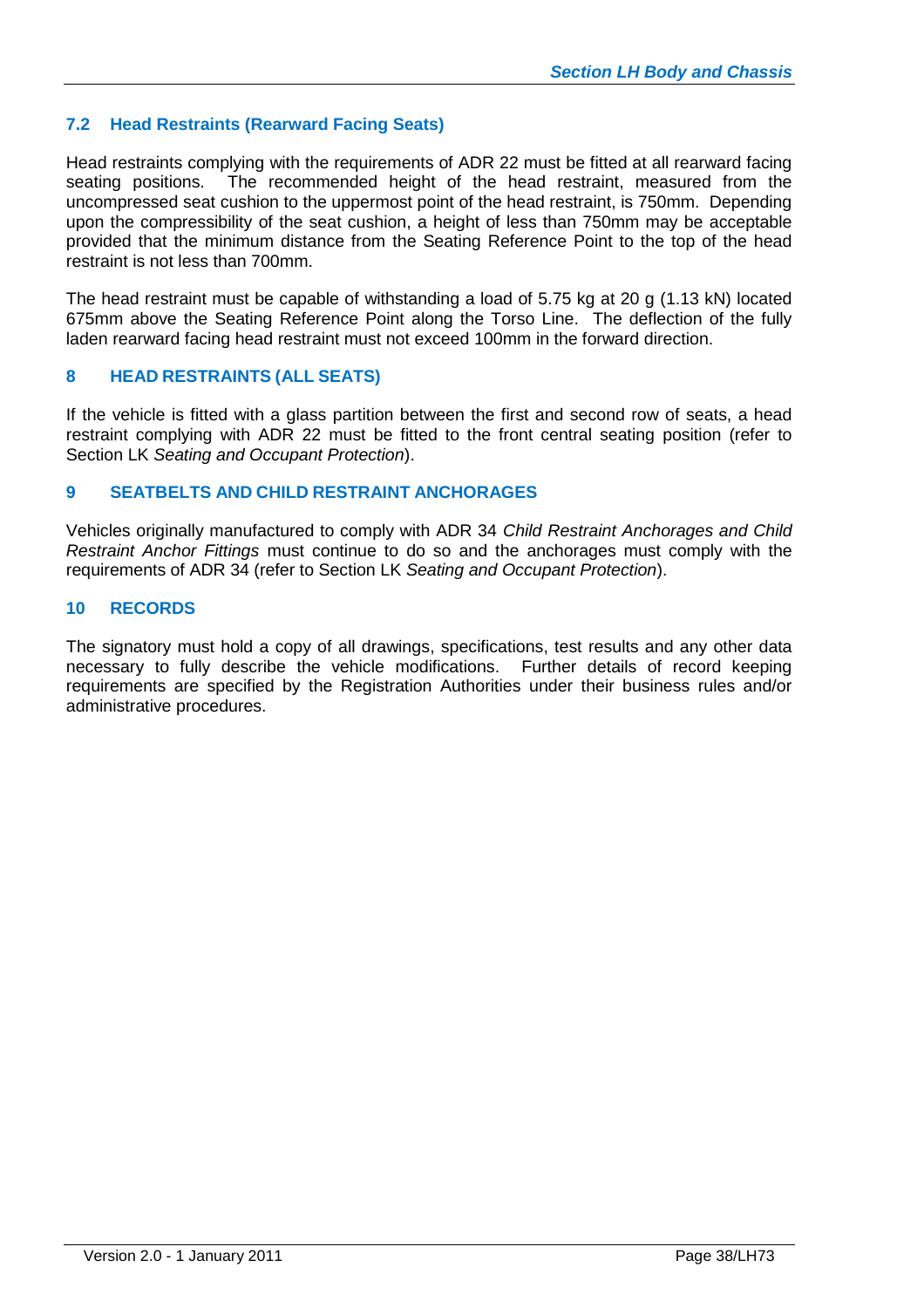# **CHECKLIST LH3**

# **MODIFIED WHEELBASE CONVERSION (DESIGN)**

## **CODE LH3**

(N/A= Not Applicable, Y=Yes, N=No)

| 1.  | <b>STRUCTURAL REINFORCEMENT</b>                                                                                                                                                                                                       |     |   |   |
|-----|---------------------------------------------------------------------------------------------------------------------------------------------------------------------------------------------------------------------------------------|-----|---|---|
| 1.1 | Is the reinforcing material thickness specified no more than twice<br>original section thickness?                                                                                                                                     |     | Y | N |
| 1.2 | Does the design minimise stress concentrations at the ends of<br>reinforcing sections?                                                                                                                                                |     | Y | N |
| 1.3 | Do floor channel rail sections and joints meet specification<br>requirements?                                                                                                                                                         |     | Y | N |
| 2.  | <b>BEAMING AND TORSION TESTS</b>                                                                                                                                                                                                      |     |   |   |
| 2.1 | Does the design of the modified monocoque body comply with<br>Code LT1 requirements?                                                                                                                                                  | N/A | Y | N |
| 2.2 | For vehicles with a full chassis, note the calculated beaming value<br>before the vehicle is modified.                                                                                                                                |     |   |   |
|     |                                                                                                                                                                                                                                       |     |   |   |
| 2.3 | For vehicles with a full chassis, is the modified vehicle's beaming<br>deflection less than the beaming deflection of the original vehicle,<br>multiplied by the ratio of the modified wheelbase to the original<br>wheelbase?        | N/A | Y | N |
| 3.  | <b>COMPLIANCE WITH ADRS</b>                                                                                                                                                                                                           |     |   |   |
| 3.1 | Does the design ensure that the modified vehicle will continue to<br>comply with the ADRs to which it was originally built?                                                                                                           |     | Y | N |
| 4.  | <b>SPECIFICATION</b>                                                                                                                                                                                                                  |     |   |   |
| 4.1 | Have drawings, specifications and reports concerning the design<br>been produced and submitted as required by the relevant<br><b>Registration Authority.?</b>                                                                         | N/A | Y | N |
| 4.2 | Has all work, that has been specified in the certification of the LH3<br>wheelbase conversion design, been determined in accordance with<br>recognised engineering standards and the relevant Appendices of<br>Section LZ Appendices? |     | Y | N |

**Note**: If the answer to any question is **N (No)**, the design is not acceptable under Code LH3.

[Continued Overleaf]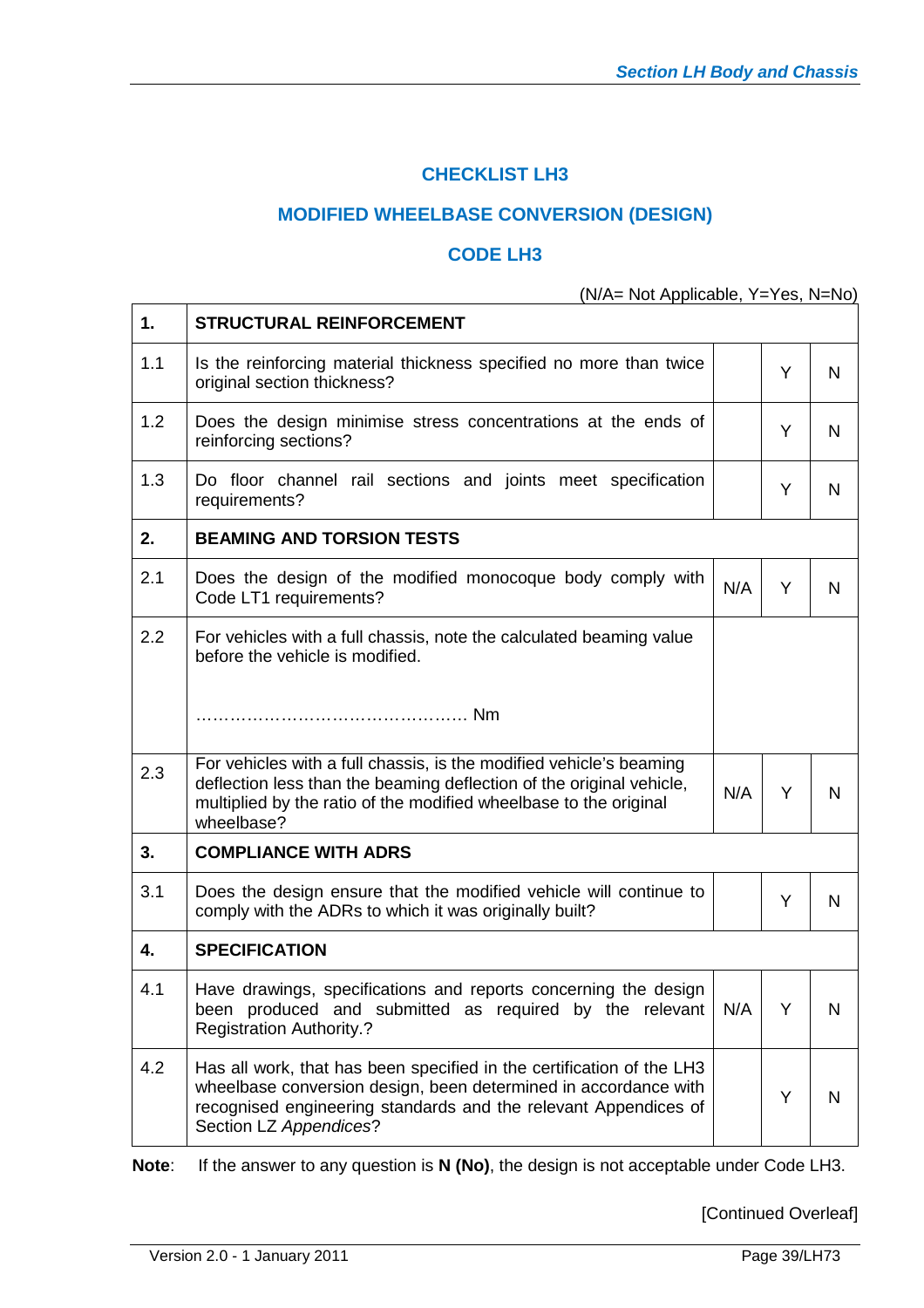| <b>CERTIFICATION DETAILS</b>                         |                              |  |  |  |              |  |  |  |  |                               |             |  |  |
|------------------------------------------------------|------------------------------|--|--|--|--------------|--|--|--|--|-------------------------------|-------------|--|--|
| <b>Make</b>                                          |                              |  |  |  | <b>Model</b> |  |  |  |  | Year of<br><b>Manufacture</b> |             |  |  |
| <b>VIN</b>                                           |                              |  |  |  |              |  |  |  |  |                               |             |  |  |
| <b>Chassis Number</b><br>(If applicable)             |                              |  |  |  |              |  |  |  |  |                               |             |  |  |
| <b>Brief Description of</b><br><b>Modification/s</b> |                              |  |  |  |              |  |  |  |  |                               |             |  |  |
| <b>Vehicle Modified By</b>                           |                              |  |  |  |              |  |  |  |  |                               |             |  |  |
| <b>Certificate Number</b><br>(If applicable)         |                              |  |  |  |              |  |  |  |  |                               |             |  |  |
| <b>Vehicle Certified By (Print)</b>                  |                              |  |  |  |              |  |  |  |  |                               |             |  |  |
| <b>Signatory's Employer</b><br>(If applicable)       |                              |  |  |  |              |  |  |  |  |                               |             |  |  |
|                                                      | <b>Signatory's Signature</b> |  |  |  |              |  |  |  |  |                               | <b>Date</b> |  |  |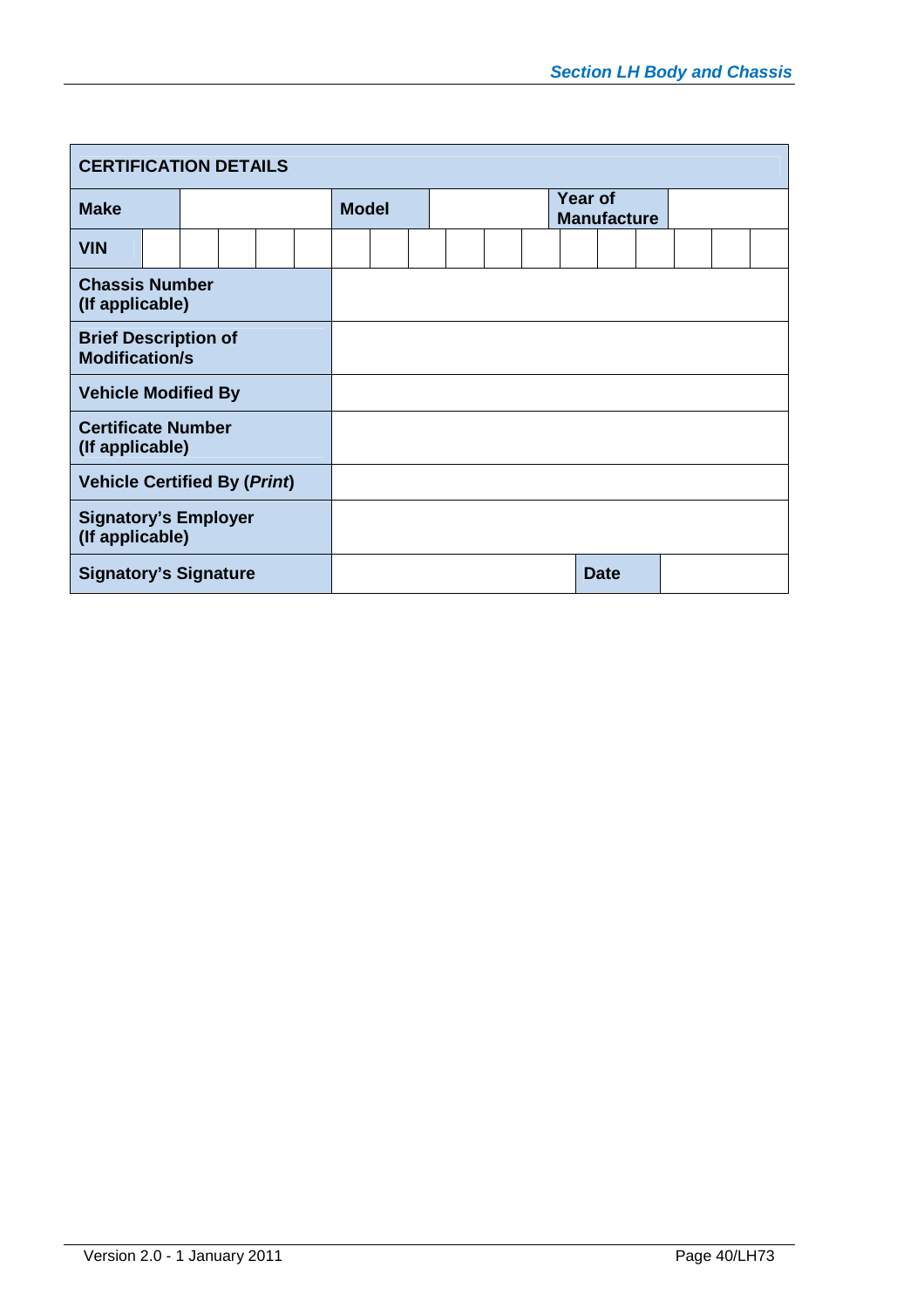# **MODIFIED WHEELBASE CONVERSION**

# **CODE LH4**

## **SCOPE**

Code LH4 covers the actual wheelbase conversion for conversions that have an LH3 Code wheelbase conversion design. Wheelbase conversion designs are covered in Code LH3.

#### **Code LH4 does not apply to ADR category L-group vehicles and motor cycles.**

## **MODIFICATIONS COVERED UNDER CODE LH4**

The following is a summary of the modifications that may be performed under Code LH4:

- Extended wheelbase conversions of passenger vehicles and their derivatives;
- Extended wheelbase conversions of off-road passenger vehicles; and
- Extended wheelbase conversions of goods vehicles.

#### **MODIFICATIONS NOT COVERED UNDER CODE LH4**

Modifications that are not covered under Code LH4 include:

 Conversions that do not have a design in accordance with the requirements of Code LH3.

## **COMPLIANCE WITH APPLICABLE VEHICLE STANDARDS**

Modified vehicles must continue to comply with the ADRs to which they were originally constructed, except as allowed for in the AVSR. These modified vehicles must also comply with the applicable in-service requirements of the AVSR.

Modified pre-ADR vehicles must continue to comply with the AVSR.

*Compliance with the AVSR* also means compliance with the equivalent regulations of a State or Territory of Australia.

#### **SPECIFIC REQUIREMENTS**

The following are specific requirements for Extended Wheelbase Passenger Vehicle Conversions to be certified-under Code LH4.

The conversions must also comply with the general guidelines contained in sub-section 2 *General Requirements*.

#### **1 DESIGN**

The modification must be carried out in accordance with the requirements of the design certified under Code LH3 and as outlined in the design specifications and drawings.

### **2 WORKMANSHIP**

The workmanship must be in accordance with the requirements of the design certified under Code LH3 and of sub-section 2 - *General Requirements*.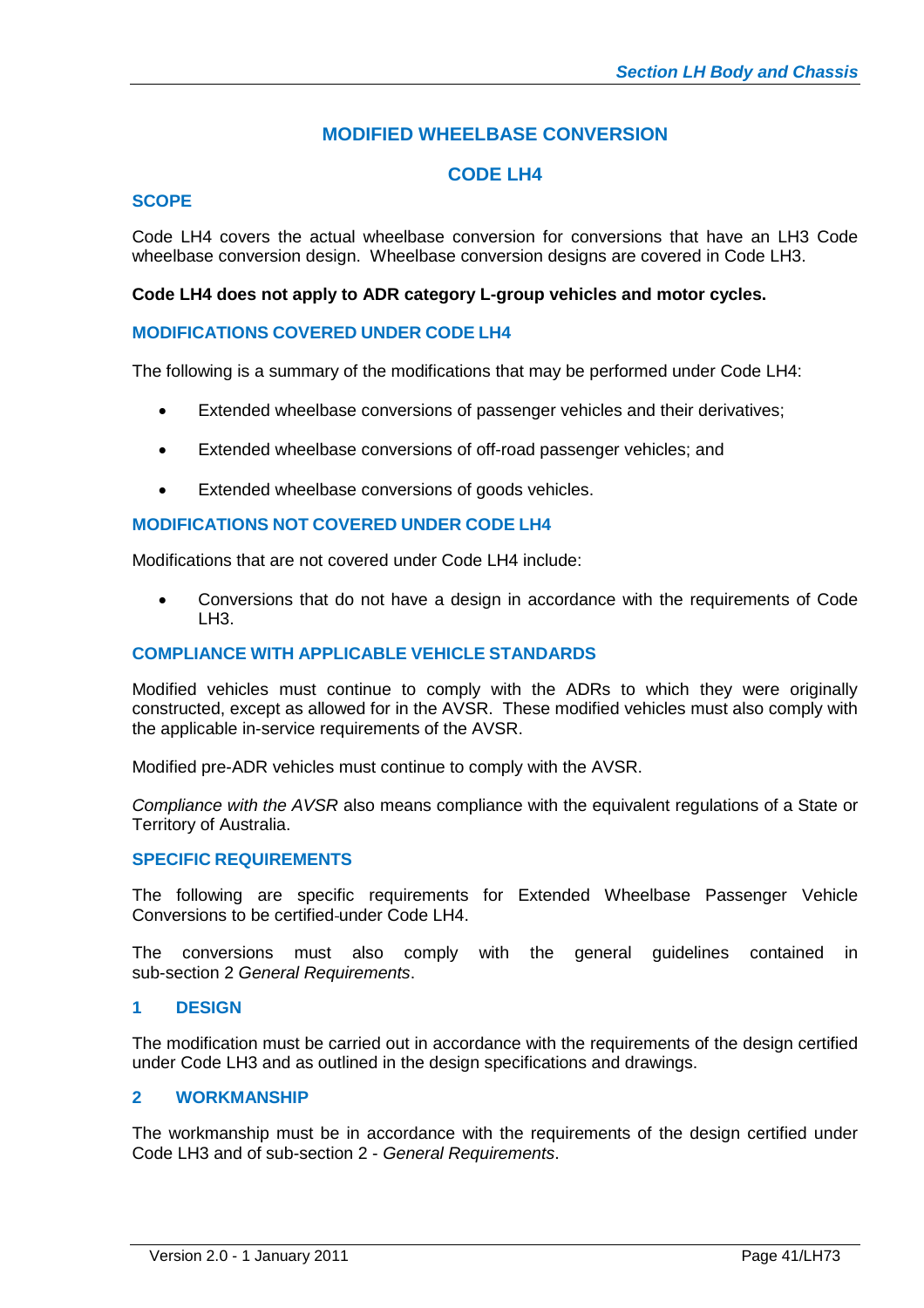## **3 INSPECTION**

The Signatory must conduct at least two inspections of the vehicle. The first, an interim inspection is to be arranged for the structurally completed vehicle. The inspection is to be carried out prior to painting and trimming of the modified areas. This may be carried out in several stages, depending on how the vehicle is modified. A final inspection is to be carried out on the completed vehicle when it is in a condition suitable for registration.

Previously modified vehicles that are being assessed must have all trim etc. removed to allow a thorough inspection of all modified areas.

### **4 RECORDS**

The signatory must hold a copy of all drawings, specifications, test results and any other data necessary to fully describe the vehicle modifications. Further details of record keeping requirements are specified by the Registration Authorities under their business rules and/or administrative procedures.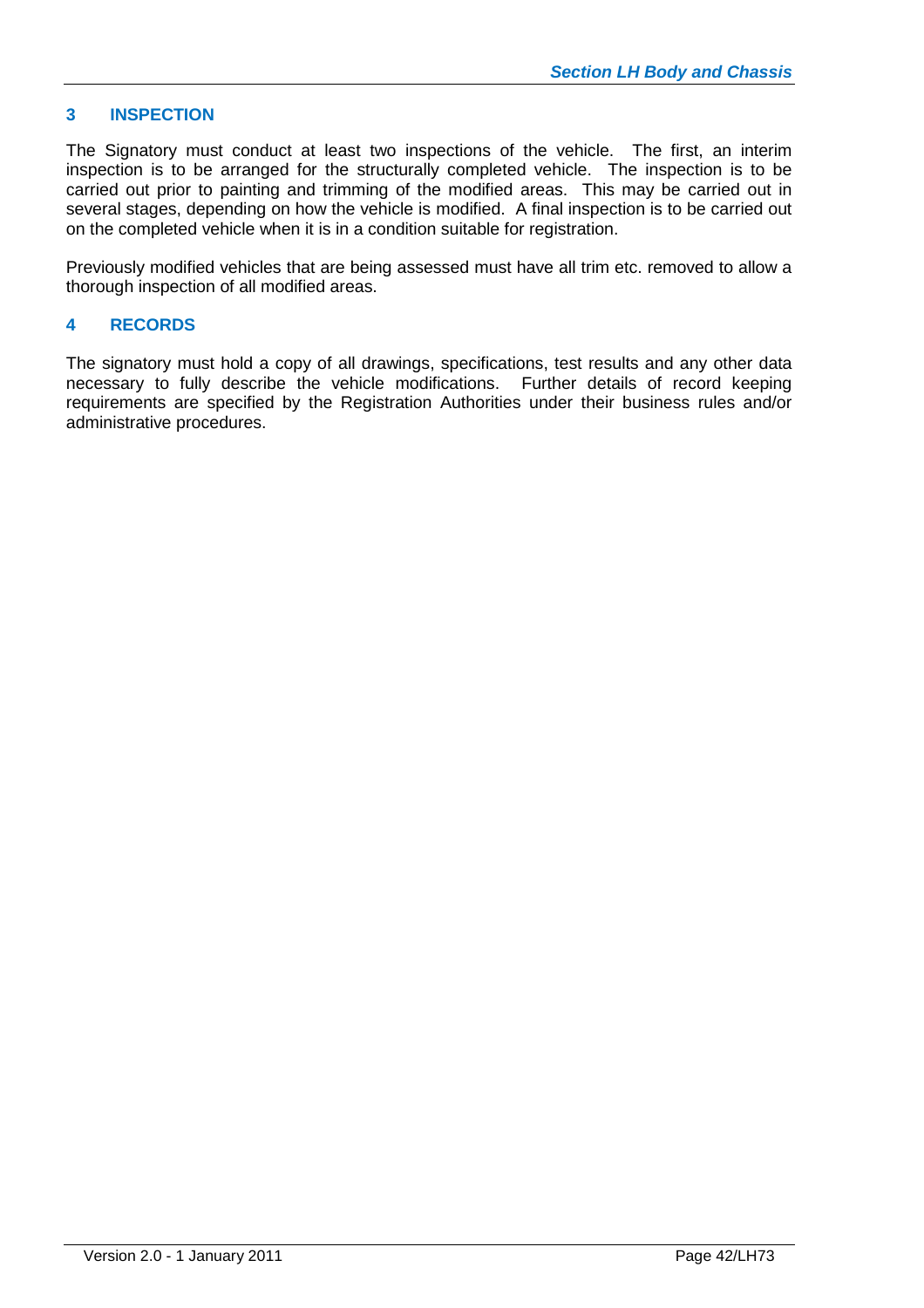# **CHECKLIST LH4**

## **MODIFIED WHEELBASE CONVERSION CODE LH4**

(N/A=Not Applicable, Y=Yes, N=No)

| Y                                                                     |   |
|-----------------------------------------------------------------------|---|
|                                                                       | N |
|                                                                       |   |
| Original Wheelbase ____________mm Final Wheelbase _________________mm |   |
|                                                                       |   |
| Y                                                                     | N |
|                                                                       |   |
| Y                                                                     | N |
| Y                                                                     | N |
|                                                                       |   |
| Y                                                                     | N |
|                                                                       |   |
| Y                                                                     | N |
| Y                                                                     | N |
|                                                                       |   |

[Continued overleaf]

 $\overline{\mathbf{r}}$ 

 $\mathsf{r}$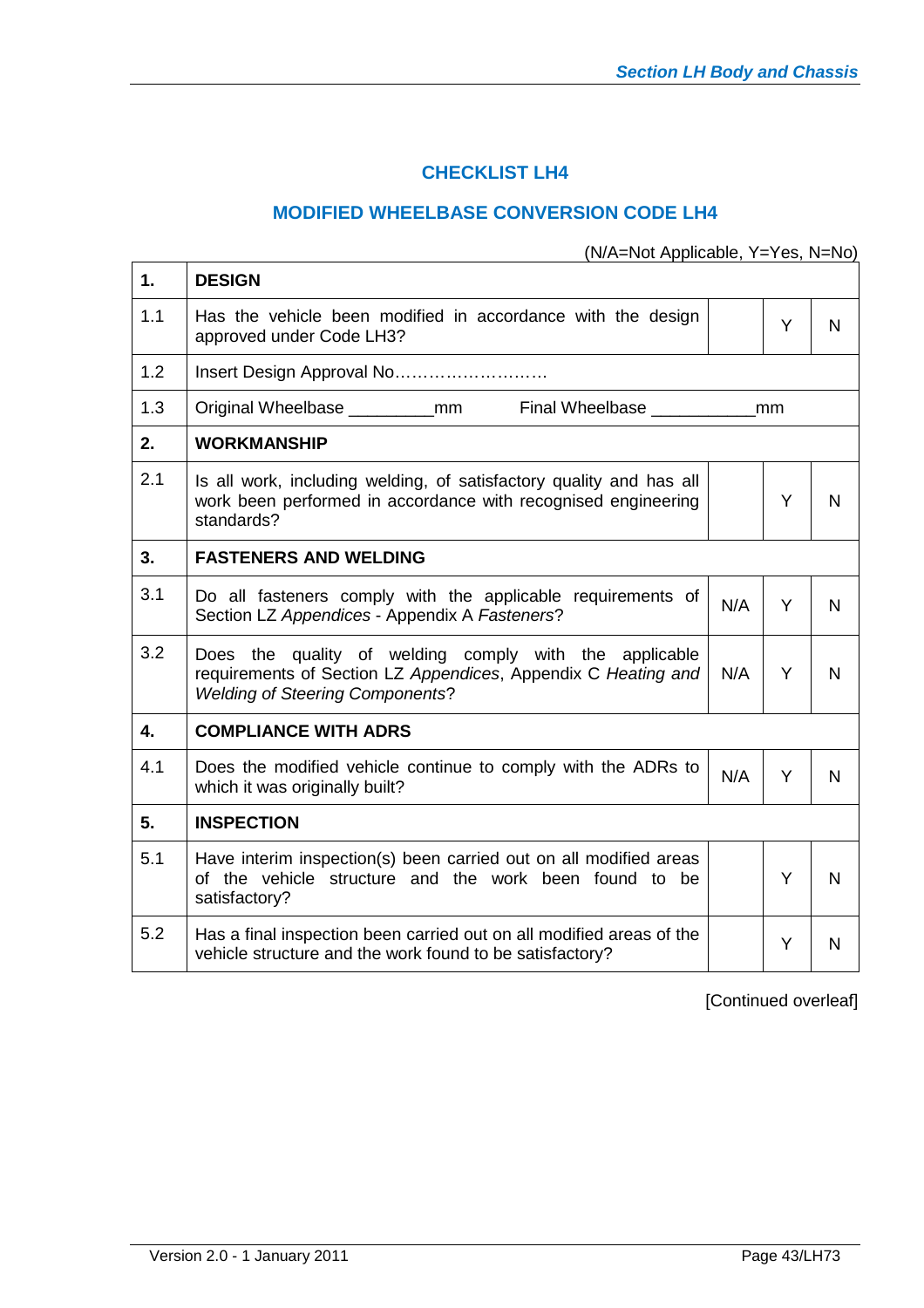| 6.  | <b>BEAMING AND TORSION TESTS</b>                                                      |  |   |
|-----|---------------------------------------------------------------------------------------|--|---|
| 6.1 | Does the body design comply with the requirements of Code LT1?                        |  | N |
| 6.2 | Note the average torsional rigidity value calculated at the<br>completion of testing. |  |   |
| 6.3 | Note the average beaming value calculated at the completion of<br>testing.            |  |   |
|     |                                                                                       |  |   |

**Note:** If the answer to any question is **N** (No), the modification cannot be certified under Code LH4.

| <b>CERTIFICATION DETAILS</b>                         |                              |  |  |  |              |  |  |                                      |             |  |  |
|------------------------------------------------------|------------------------------|--|--|--|--------------|--|--|--------------------------------------|-------------|--|--|
| <b>Make</b>                                          |                              |  |  |  | <b>Model</b> |  |  | <b>Year of</b><br><b>Manufacture</b> |             |  |  |
| <b>VIN</b>                                           |                              |  |  |  |              |  |  |                                      |             |  |  |
| <b>Chassis Number</b><br>(If applicable)             |                              |  |  |  |              |  |  |                                      |             |  |  |
| <b>Brief Description of</b><br><b>Modification/s</b> |                              |  |  |  |              |  |  |                                      |             |  |  |
| <b>Vehicle Modified By</b>                           |                              |  |  |  |              |  |  |                                      |             |  |  |
| <b>Certificate Number</b><br>(If applicable)         |                              |  |  |  |              |  |  |                                      |             |  |  |
| <b>Vehicle Certified By (Print)</b>                  |                              |  |  |  |              |  |  |                                      |             |  |  |
| <b>Signatory's Employer</b><br>(If applicable)       |                              |  |  |  |              |  |  |                                      |             |  |  |
|                                                      | <b>Signatory's Signature</b> |  |  |  |              |  |  |                                      | <b>Date</b> |  |  |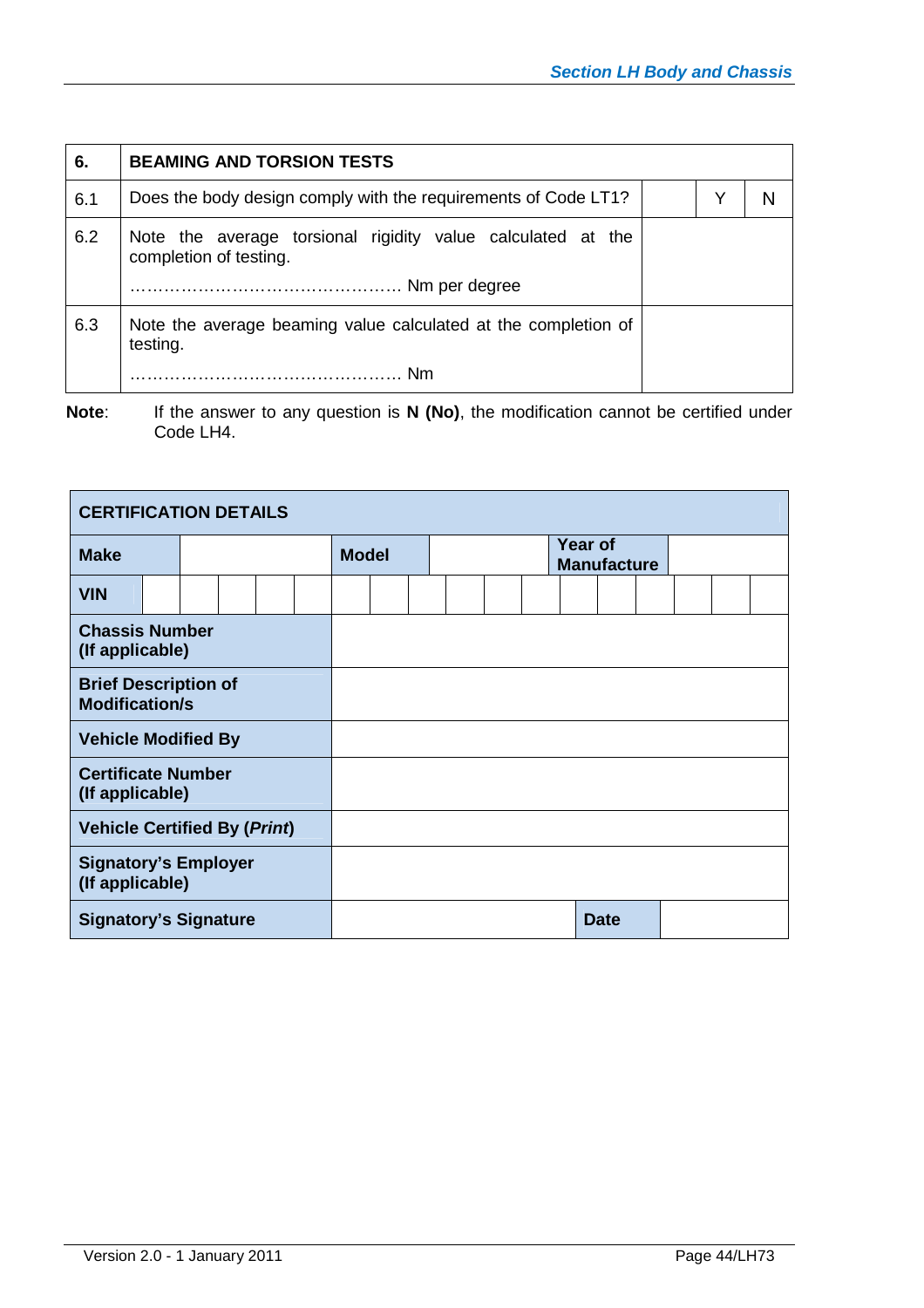# **VEHICLE CONSTRUCTION (DESIGN)**

# **CODE LH5**

## **SCOPE**

Code LH5 provides for vehicle construction designs based on vehicle definitions and *date of manufacture* contained in the *Introduction - Vehicle Definitions.*

#### **Code LH5 does not apply to ADR category L-group vehicles, motor cycles, the construction of ICVs and Street Rods.**

## **DESIGNS COVERED UNDER CODE LH5**

The following is a summary of the designs that may be certified under Code LH5*,* based on the vehicle definitions and *date of manufacture* contained in the *Introduction - Vehicle Definitions.*

Designs covered under this Code for vehicles classified as *Modified Production Vehicles* include the following:

- Conversion of the body or cabin of a vehicle with separate chassis frame to a nonstandard variation of the body or cabin;
- Structural modifications to extend inner mudguards;
- Modifying an existing or fitting an alternative transmission tunnel;
- Fitting of a tilt-front to a post-1970 production vehicle; and
- Fitting of fibreglass replacement panels to a post-1970 production vehicle.

The following modifications covered under Code LH5 are classified as *Extensive Modifications to Production Vehicles*:

- Construction of a vehicle from an unmodified production vehicle chassis assembly, (including engine, transmission, brakes and suspension) and either:
	- o an unmodified body from another vehicle model;
	- o a modified body from another vehicle model; or
	- o a newly constructed body.
- Construction of a vehicle from a modified production vehicle chassis and either:
	- o an unmodified body from another vehicle model;
	- o a modified body from another vehicle model; or
	- o a newly constructed body.
- Construction of a vehicle from a newly constructed chassis and either:
	- o an unmodified body from another vehicle model; and
	- o a modified body from another vehicle model.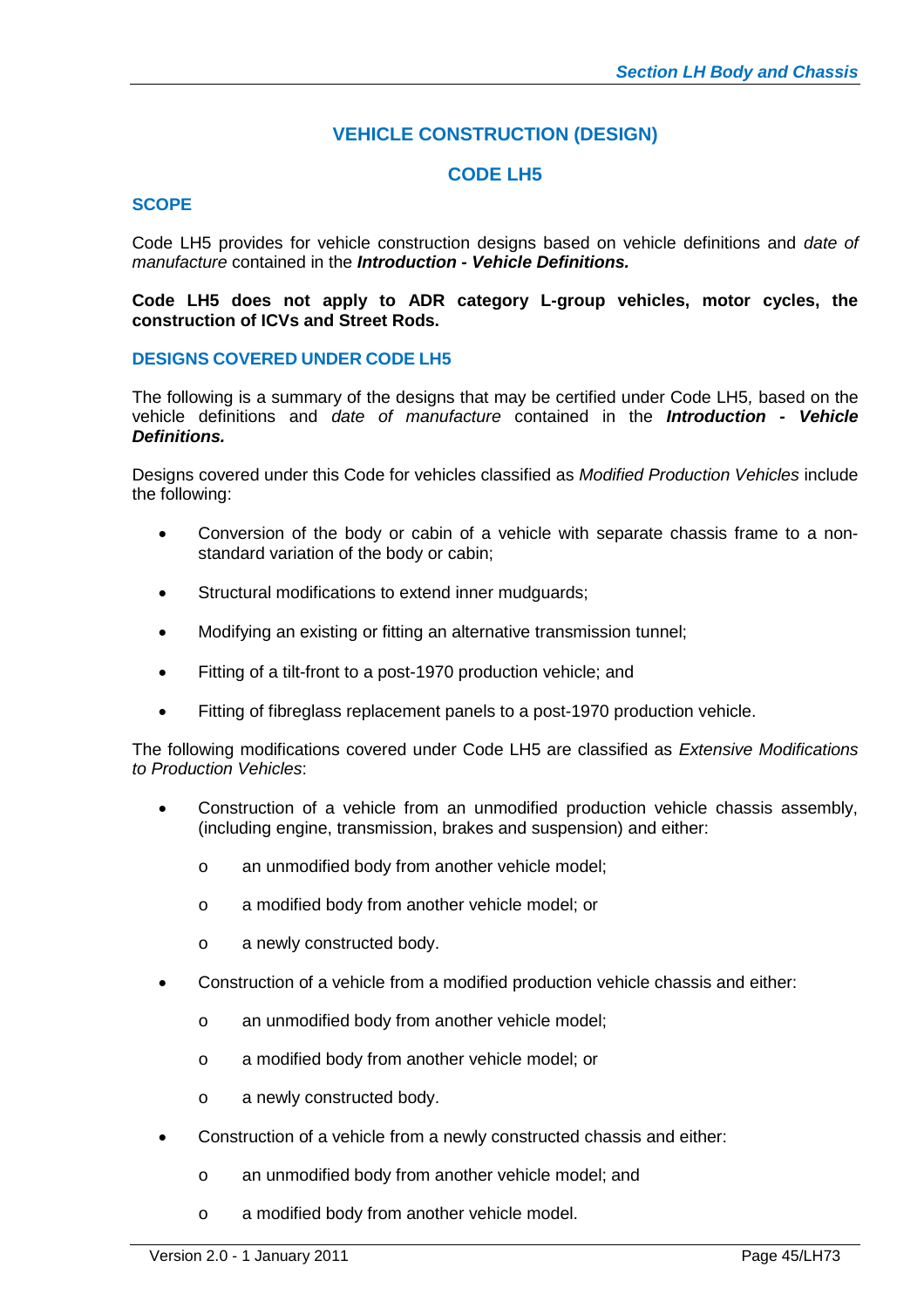## **DESIGNS NOT COVERED UNDER CODE LH5**

Designs that are not covered under this code include:

- Design of a convertible or cabriolet conversion (this is covered by Code LH1);
- Design of an extended wheelbase conversion (this is covered by Code LH3);
- Conversion of a vehicle to one of its model variants (this is covered by Code LH7);
- Construction of a *Street Rod* (this is covered by Code LO6);
- The actual construction of vehicles (this is covered by Code LH6); and
- The design of an ICV chassis or body (this is covered in Section LO).

## **COMPLIANCE WITH APPLICABLE VEHICLE STANDARDS**

Modified vehicles must continue to comply with the ADRs to which they were originally constructed, except as allowed for in the AVSR. These modified vehicles must also comply with the applicable in-service requirements of the AVSR.

Modified pre-ADR vehicles must continue to comply with the AVSR.

*Compliance with the AVSR* also means compliance with the equivalent regulations of a State or Territory of Australia.

## **ADR Applicability: (Body and Chassis)**

For the purposes of assessing compliance with ADRs, re-bodied and re-chassied vehicles are deemed to consist of two major components, these being the *chassis* and the *body*, which are considered separately.

## **Chassis (Including Engine, Suspension and Braking System)**

The *chassis* for the purposes of ADR compliance is taken to include all components that may affect the vehicle's compliance with chassis or running gear related ADRs. These include engine, brakes, wheels and tyres, suspension and steering.

If the new vehicle uses an unmodified chassis, suspension and braking system from a production motor vehicle, and if the vehicle is similar in mass and mass distribution to that of the donor vehicle, the chassis is considered to be unmodified. No additional ADR certification is required.

If the chassis is a modified production chassis (shortened or lengthened beyond that of any manufacturer's variants), if the suspension or brakes are modified, or if the new vehicle is substantially heavier or different in mass distribution from that of the chassis donor vehicle, the vehicle's braking system will require re-certification.

## **Body**

The *body* for the purposes of ADR compliance includes all other parts of the vehicle where the ADRs apply. Components and structures that form the *body* include:

- occupant protection measures such as crumple zones;
- occupant restraints including seatbelts, child restraint anchorages and airbags;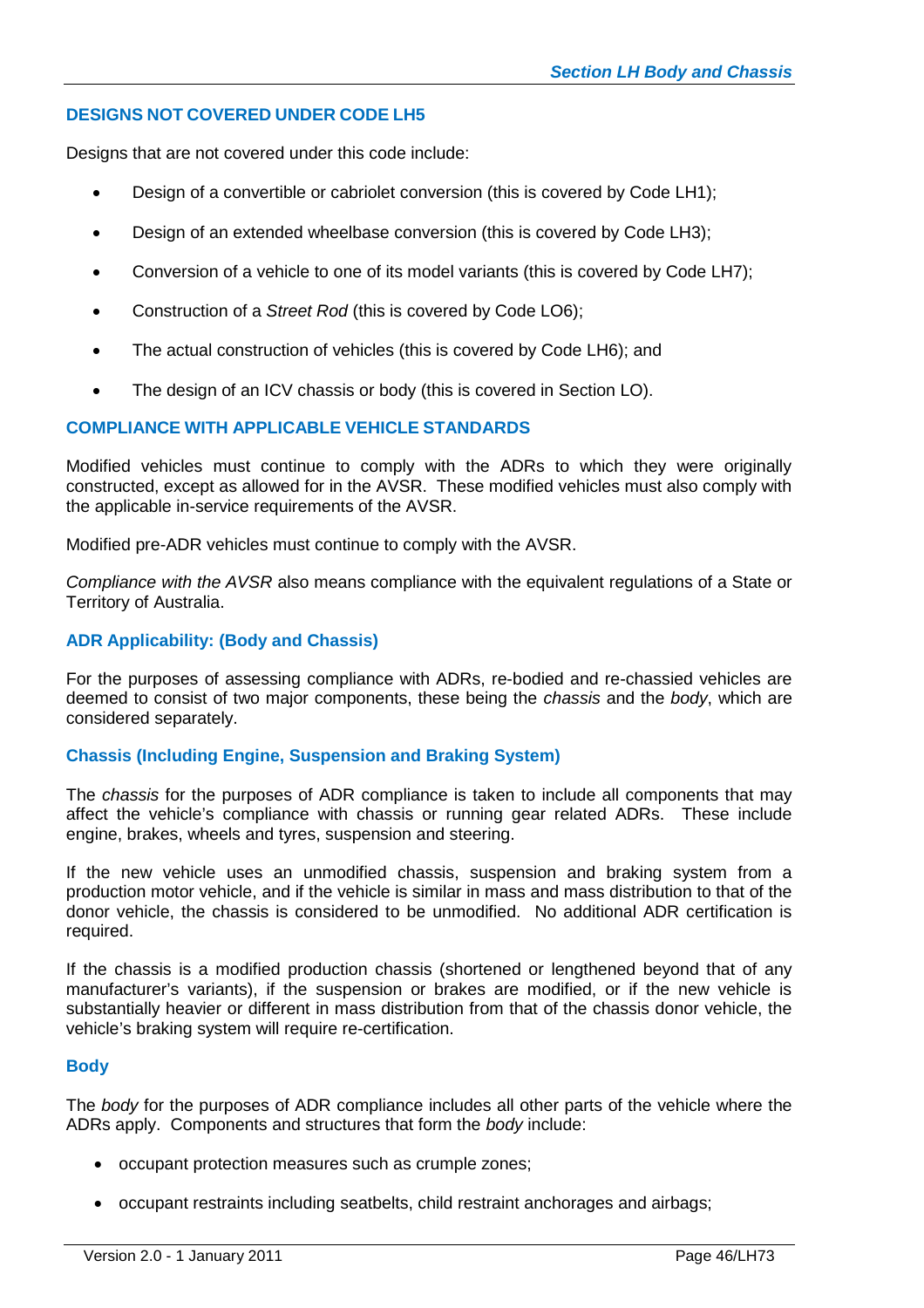- lighting and glazing;
- windscreen wipers, washers and demisters;
- body structure, panels, and doors;
- steering columns: and
- controls and instrumentation.
- **Note**: Where modifications to the transmission or transmission tunnel are required, owners must reference Section LB *Transmission* to determine whether it is necessary to certify the intended modifications under Section LB also.

## **SPECIFIC REQUIREMENTS**

The following are specific requirements for the design of vehicles to be constructed and certified under Code LH5.

The conversions must also comply with the general guidelines contained in sub-section 2 *General Requirements*.

## **1 STRENGTH AND STIFFNESS**

The vehicle's structure must have adequate strength and stiffness to provide protection for the occupants and to ensure safe handling. If a vehicle is constructed with low stiffness, its durability and driveability are reduced, and the body will flex and eventually crack. The flexing will make it unpleasant to drive.

#### **1.1 Beaming and Torsion Tests**

Torsion rigidity tests must be performed as specified in Section LT Code LT1 - *Beaming and Torsion Testing*. A torsion rigidity of at least 4,000 Nm per degree is required for most passenger vehicles.

#### **2 STEERING AND SUSPENSION**

Steering and suspension systems must be designed to ensure adequate strength and to ensure safe vehicle handling (refer to Section LS *Tyres, Rims, Suspension and Steering* for more information about steering and suspension modifications).

Steering and suspension systems can comprise components from standard production vehicles with an identical physical layout. However, systems may also be made from of a combination of suspension and steering components from various vehicles. The components must be selected to ensure that they have adequate strength for the loads imposed and will not be at risk of fatique failure.

## **2.1 Welding of Steering and Suspension Components and Metallurgical Testing**

For mandatory requirements and guidance on welding techniques and procedures refer to Appendix C in Section LZ *Appendices*.

## **2.2 Handling Test**

All vehicles with non-standard steering and suspension or vehicles with standard steering and suspension that are fitted with wheel rims that increase the original track by more than 50mm,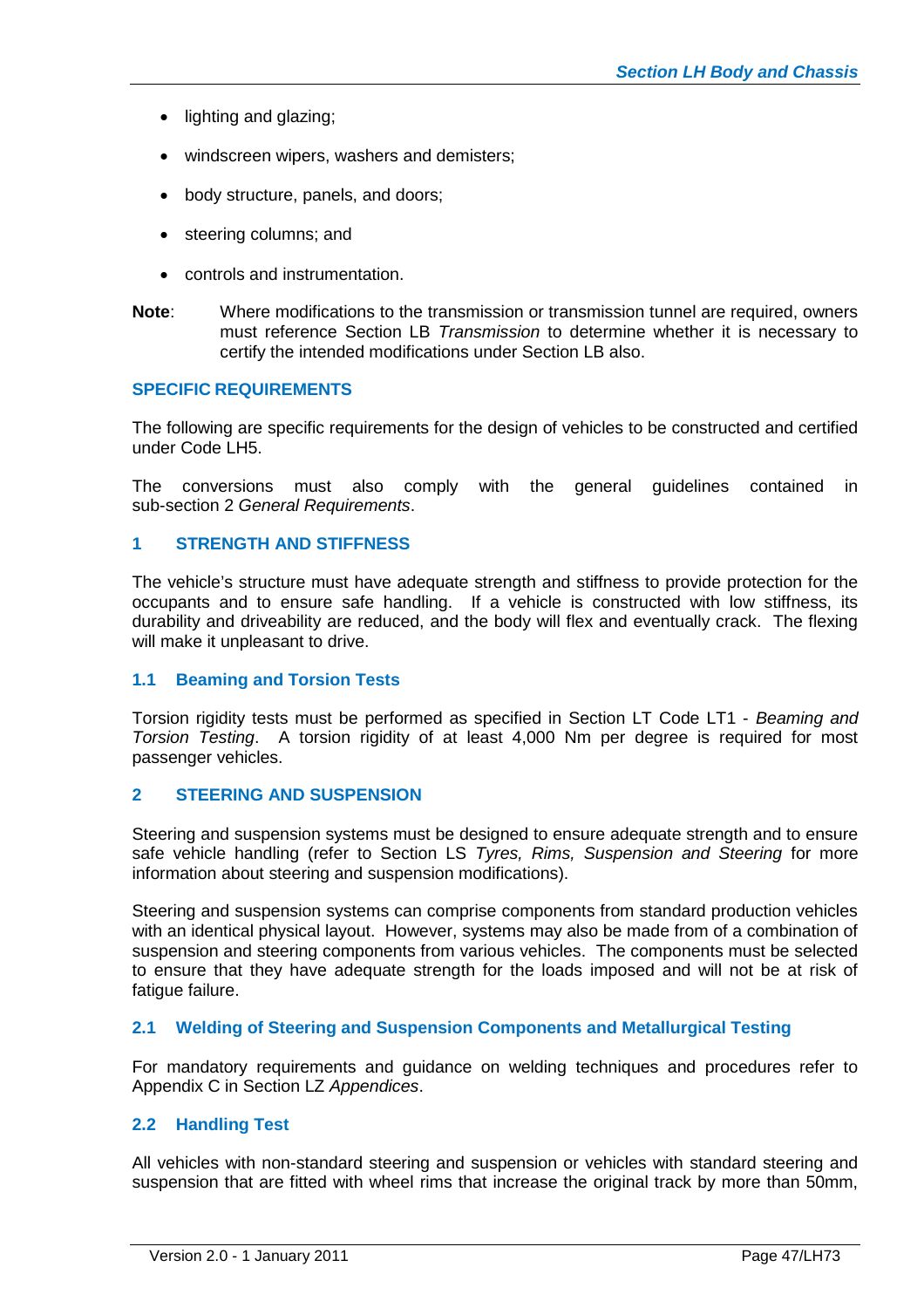must successfully complete a Lane-Change Manoeuvre Test in accordance with the test procedure in Section LT *Test Procedures*, Code LT2.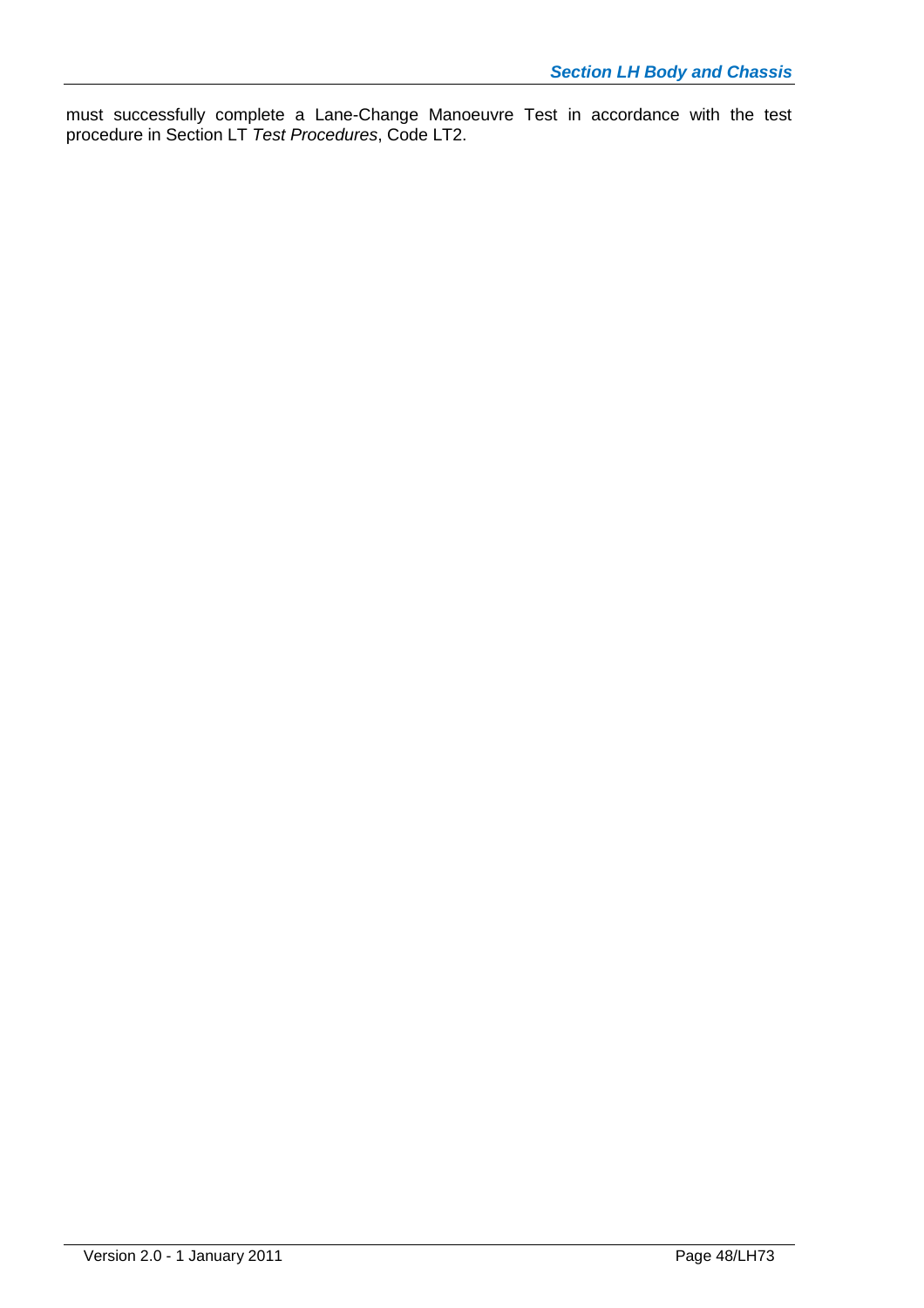# **CHECKLIST LH5**

# **VEHICLE CONSTRUCTION (DESIGN)**

## **CODE LH5**

# (N/A=Not Applicable, Y=Yes, N=No)

| 1.  | <b>STRUCTURAL DESIGN</b>                                                                                                                          |     |   |   |
|-----|---------------------------------------------------------------------------------------------------------------------------------------------------|-----|---|---|
| 1.1 | Is all reinforcing material thickness designed to be no more than<br>twice original section thickness?                                            |     | Y | N |
| 1.2 | Does the design avoid stress concentrations at the ends of<br>reinforcing sections?                                                               |     | Y | N |
| 1.3 | If fibreglass has been used has it been tested and found to comply<br>with the Standards specified in sub-section 2.7 of General<br>Requirements? |     | Y | N |
| 2.  | <b>BEAMING AND TORSION TESTS</b>                                                                                                                  |     |   |   |
| 2.1 | Does the vehicle design comply with Code LT1 requirements?                                                                                        | N/A | Y | N |
| 3.  | <b>STEERING AND SUSPENSION</b>                                                                                                                    |     |   |   |
| 3.1 | Do steering and suspension components have adequate strength<br>as designed?                                                                      | N/A | Y | N |
| 3.2 | Have weld procedures and non-destructive testing<br>$(X-ray,$<br>ultrasonic, dye penetrant) been specified for modified welded<br>components?     | N/A | Y | N |
| 3.3 | Has bump-steer been checked and does it comply<br>with<br>requirements?                                                                           | N/A | Y | N |
| 3.4 | Does the vehicle design comply with requirements of Code LT2,<br>Lane-Change Manoeuvre Test and is a report attached?                             | N/A | Y | N |
| 4.  | <b>COMPLIANCE WITH ADRS</b>                                                                                                                       |     |   |   |
| 4.1 | Does the modified vehicle continue to comply with the ADRs to<br>which it was originally built?                                                   |     | Y | N |

[Continued overleaf]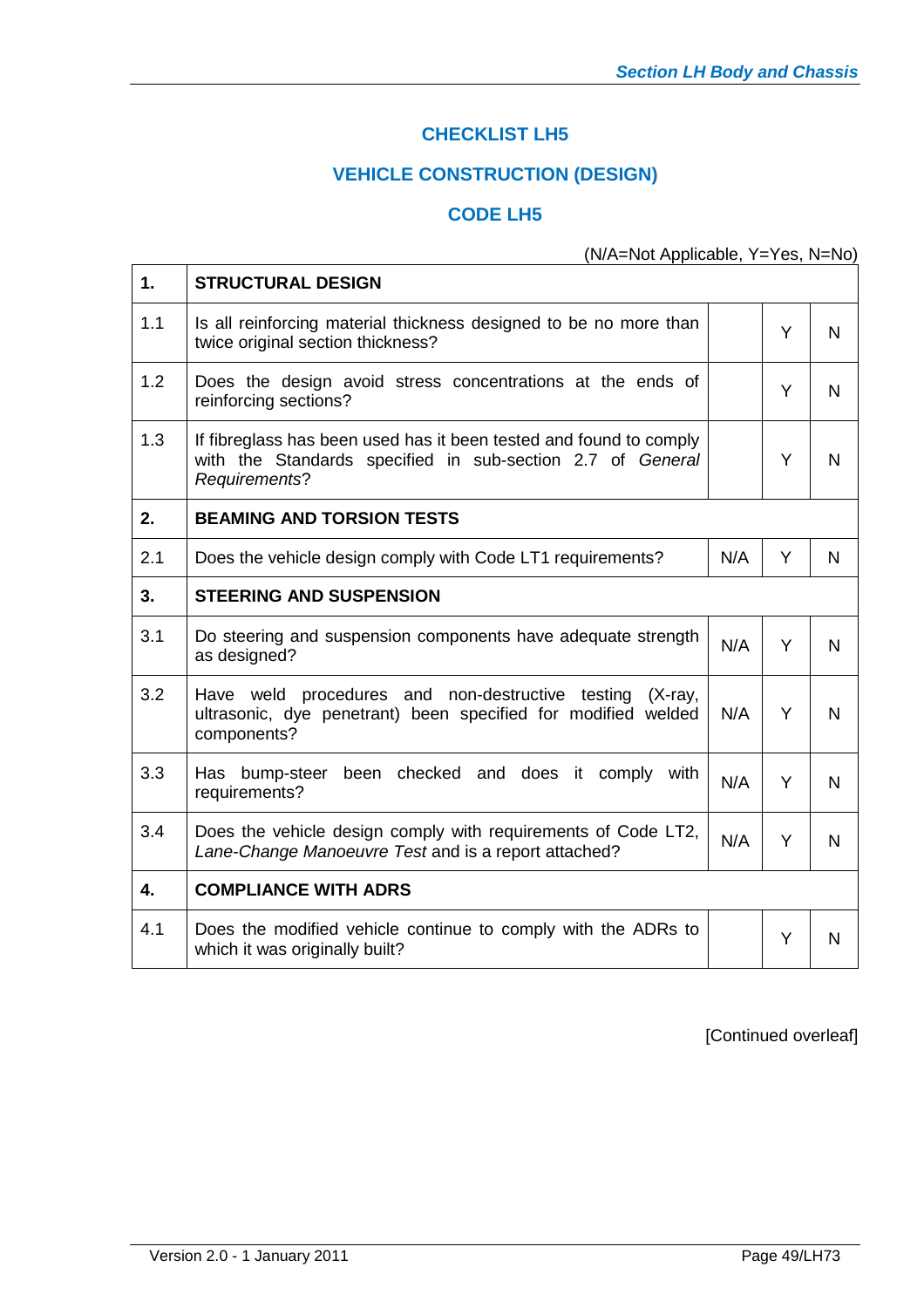| 5.  | <b>SPECIFICATION</b>                                                                                                                                                                                                |     |   |
|-----|---------------------------------------------------------------------------------------------------------------------------------------------------------------------------------------------------------------------|-----|---|
| 5.1 | Have drawings, specifications and reports of the design been<br>produced?                                                                                                                                           | N/A | N |
| 5.2 | Has all work, that has been specified in the certification of the LH5<br>been determined in accordance with recognised<br>design,<br>engineering standards and the relevant Appendices of Section LZ<br>Appendices? |     | N |

**Note**: If the answer to any question is **N (No)**, the design is not acceptable under Code LH5.

| <b>CERTIFICATION DETAILS</b>                         |                                          |  |  |  |  |              |  |  |                                      |  |             |  |  |  |  |
|------------------------------------------------------|------------------------------------------|--|--|--|--|--------------|--|--|--------------------------------------|--|-------------|--|--|--|--|
| <b>Make</b>                                          |                                          |  |  |  |  | <b>Model</b> |  |  | <b>Year of</b><br><b>Manufacture</b> |  |             |  |  |  |  |
| <b>VIN</b>                                           |                                          |  |  |  |  |              |  |  |                                      |  |             |  |  |  |  |
|                                                      | <b>Chassis Number</b><br>(If applicable) |  |  |  |  |              |  |  |                                      |  |             |  |  |  |  |
| <b>Brief Description of</b><br><b>Modification/s</b> |                                          |  |  |  |  |              |  |  |                                      |  |             |  |  |  |  |
| <b>Vehicle Modified By</b>                           |                                          |  |  |  |  |              |  |  |                                      |  |             |  |  |  |  |
| <b>Certificate Number</b><br>(If applicable)         |                                          |  |  |  |  |              |  |  |                                      |  |             |  |  |  |  |
| <b>Vehicle Certified By (Print)</b>                  |                                          |  |  |  |  |              |  |  |                                      |  |             |  |  |  |  |
| <b>Signatory's Employer</b><br>(If applicable)       |                                          |  |  |  |  |              |  |  |                                      |  |             |  |  |  |  |
| <b>Signatory's Signature</b>                         |                                          |  |  |  |  |              |  |  |                                      |  | <b>Date</b> |  |  |  |  |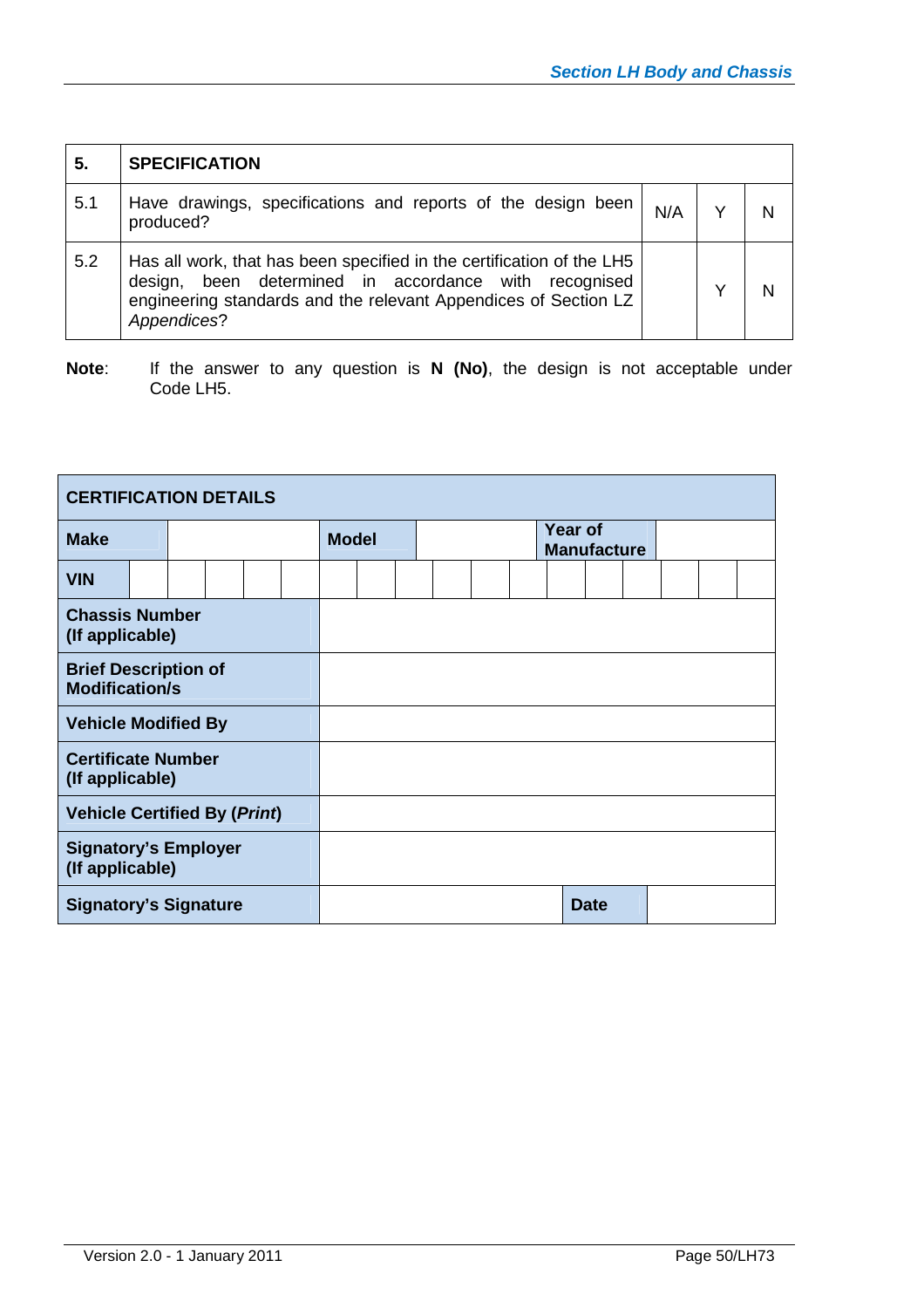# **VEHICLE CONSTRUCTION**

## **CODE LH6**

### **SCOPE**

This code provides for the actual construction of vehicles and the actual modification of vehicles that have a Code LH5 design.

#### **Code LH6 does not apply to ADR category L-group vehicles, motor cycles, the construction of ICVs and Street Rods.**

#### **CONSTRUCTION AND MODIFICATIONS COVERED UNDER CODE LH6**

Construction and modifications that may be performed under this Code include:

- Vehicle construction based on a design under Code LH5; and
- Vehicle body modification based on a design under Code LH5.

#### **CONSTRUCTION AND MODIFICATIONS NOT COVERED UNDER CODE LH6**

Construction and modifications that are not covered under this Code include:

Construction of a *Street Rod* (this is covered by Code LO6).

### **COMPLIANCE WITH APPLICABLE VEHICLE STANDARDS**

The modified vehicle must continue to comply with all applicable ADRs, AVSRs, Vehicle Standards Bulletins, Acts and Regulations.

#### **SPECIFIC REQUIREMENTS**

This sub-section applies to all light vehicles and must be read and applied in conjunction with all the LH Codes applicable to the proposed modifications.

Modified vehicles must continue to comply with the ADRs to which they were originally constructed, except as allowed for in the AVSR. These modified vehicles must also comply with the applicable in-service requirements of the AVSR.

Modified pre-ADR vehicles must continue to comply with the AVSR.

*Compliance with the AVSR* also means compliance with the equivalent regulations of a State or Territory of Australia.

#### **1 DESIGN**

The construction and modifications must be carried out in accordance with the requirements of the design certified under Code LH5 and as outlined in the design specification and drawings.

### **2 WORKMANSHIP**

The workmanship must be in accordance with the requirements of the design certified under Code LH5 and of sub-section 2 - *General Requirements*.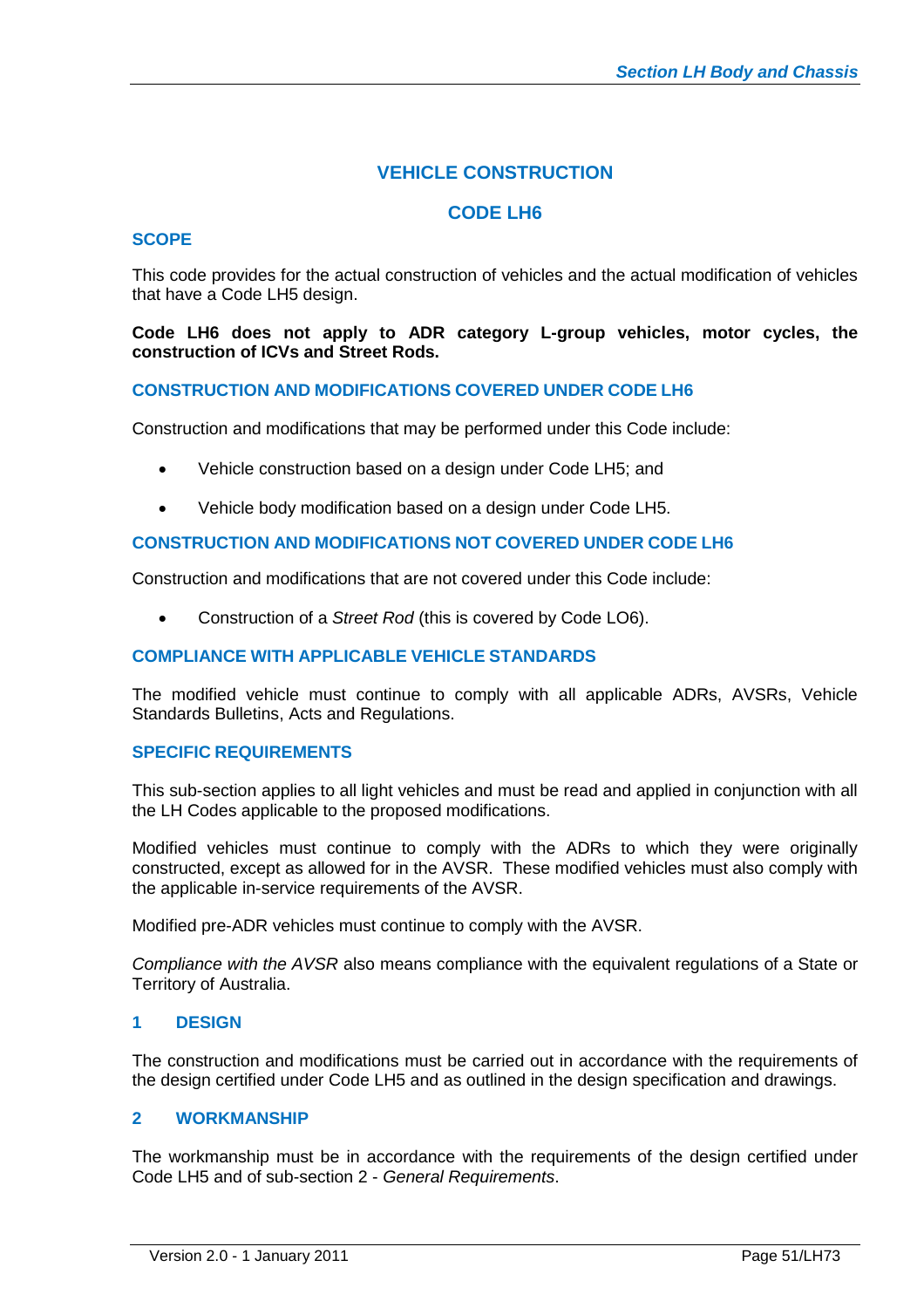## **3 INSPECTION**

An inspection must be carried out on the structurally completed vehicle prior to painting and trimming of all modified areas.

Previously modified vehicles that are being assessed must have all trim etc. removed to allow a thorough inspection of all modified areas.

A final inspection is to be carried out on the completed vehicle when it is in a condition suitable for registration.

## **4 RECORDS**

The signatory must hold a copy of all drawings, specifications, test results and any other data necessary to fully describe the vehicle modifications. Further details of record keeping requirements are specified by the Registration Authorities under their business rules and/or administrative procedures.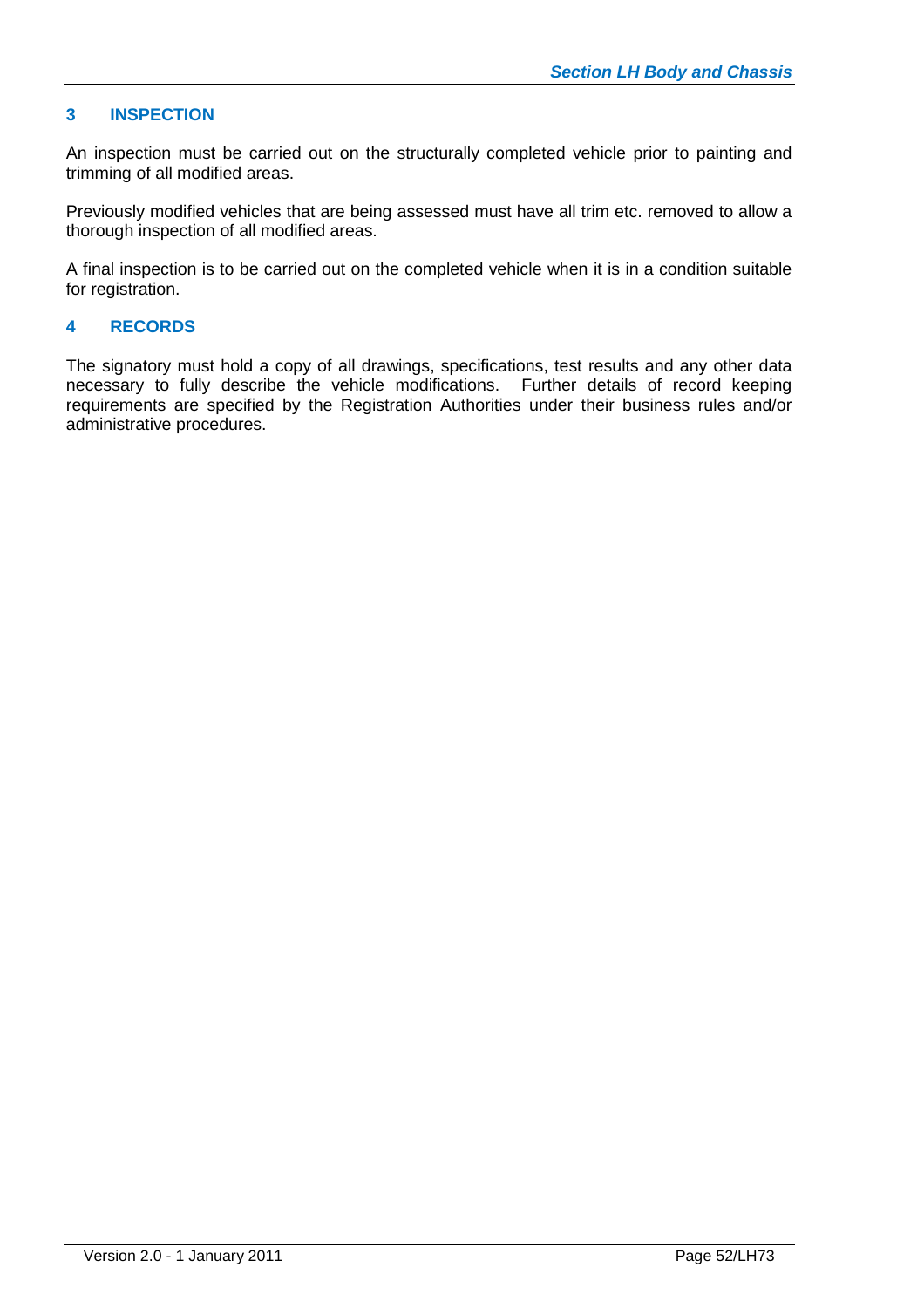# **CHECKLIST LH6**

# **VEHICLE CONSTRUCTION - CODE LH6**

(N/A=Not Applicable, Y=Yes, N=No)

| 1.  | <b>DESIGN</b>                                                                                                                                                     |     |   |   |
|-----|-------------------------------------------------------------------------------------------------------------------------------------------------------------------|-----|---|---|
| 1.1 | Has the vehicle been modified in accordance with the design<br>approved under Code LH5?                                                                           | N/A | Y | N |
| 1.2 | Insert Design Approval No                                                                                                                                         |     |   |   |
| 2.  | <b>WORKMANSHIP</b>                                                                                                                                                |     |   |   |
| 2.1 | Is all work, including welding, of satisfactory quality and has all<br>work been performed in accordance with recognised engineering<br>standards?                |     | Y | N |
| 3.  | <b>WELDING</b>                                                                                                                                                    |     |   |   |
| 3.1 | Does the quality of welding comply with the applicable<br>requirements of Section LZ Appendices, Appendix C Heating and<br><b>Welding of Steering Components?</b> | N/A | Y | N |
| 4.  | <b>FASTENERS</b>                                                                                                                                                  |     |   |   |
| 4.1 | Do all fasteners comply with the applicable requirements of<br>Section LZ Appendices - Appendix A Fasteners?                                                      | N/A | Y | N |
| 5.  | <b>COMPLIANCE WITH ADRS</b>                                                                                                                                       |     |   |   |
| 5.1 | Does the modified vehicle continue to comply with the ADRs to<br>which it was originally built?                                                                   | N/A | Y | N |
| 6.  | <b>INSPECTION</b>                                                                                                                                                 |     |   |   |
| 6.1 | Have interim inspection(s) been carried out on all modified areas<br>of the vehicle structure and the work found to be satisfactory?                              |     | Y | N |
| 6.2 | Has a final inspection been carried out on the complete vehicle<br>and the work found to be satisfactory?                                                         |     | Y | N |
| 7.  | <b>TESTING</b>                                                                                                                                                    |     |   |   |
| 7.1 | Does the vehicle design comply with requirements of Code LT2,<br>Lane-Change Manoeuvre Test and is a report attached?                                             | N/A | Y | N |
|     |                                                                                                                                                                   |     |   |   |

**Note**: If the answer to any question is **N (No)**, the construction or modification cannot be certified under CodeLH6.

[Continued overleaf]

 $\mathsf{r}$ 

┯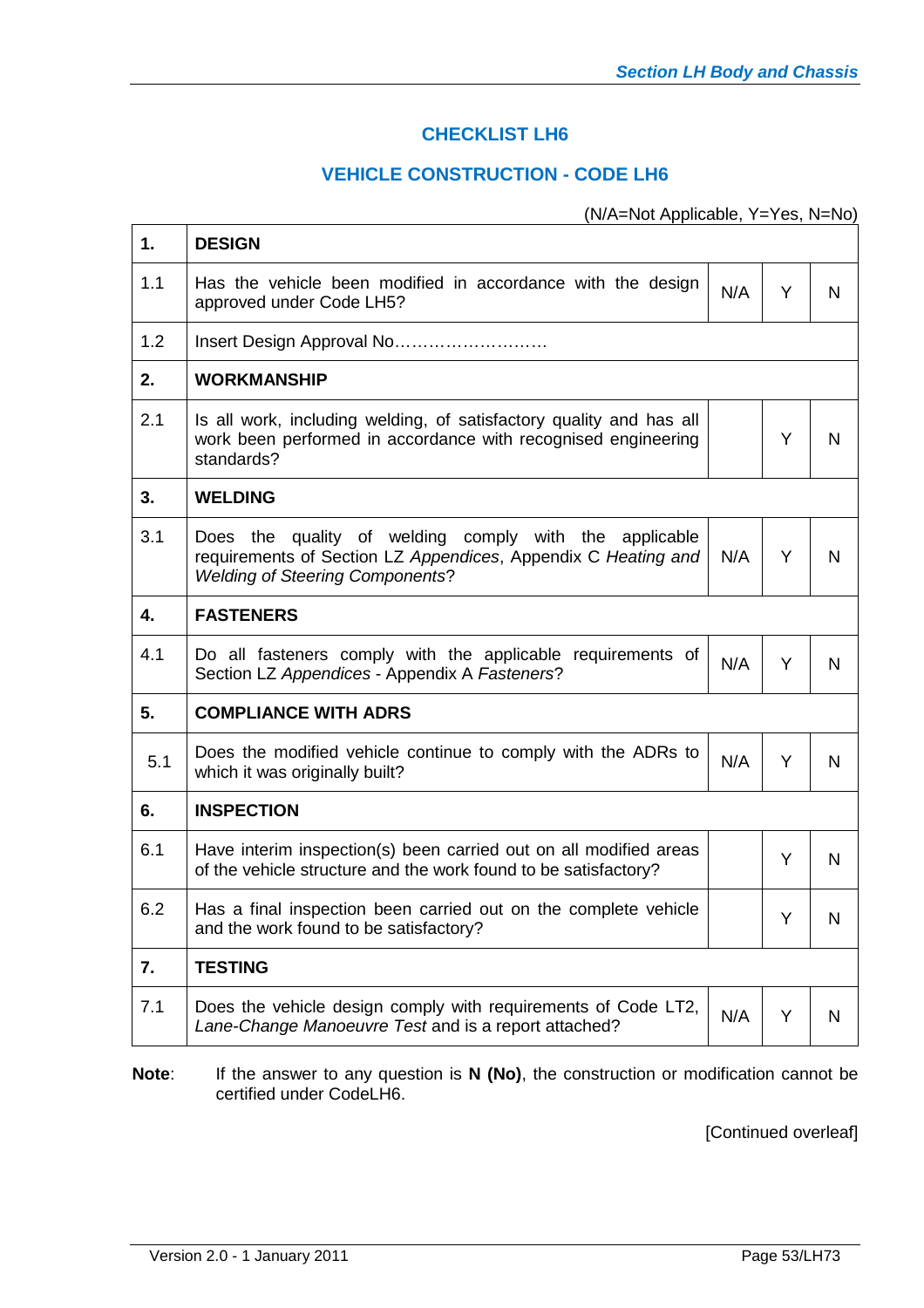| <b>CERTIFICATION DETAILS</b>                         |                              |  |  |  |              |  |  |  |  |                               |             |  |  |
|------------------------------------------------------|------------------------------|--|--|--|--------------|--|--|--|--|-------------------------------|-------------|--|--|
| <b>Make</b>                                          |                              |  |  |  | <b>Model</b> |  |  |  |  | Year of<br><b>Manufacture</b> |             |  |  |
| <b>VIN</b>                                           |                              |  |  |  |              |  |  |  |  |                               |             |  |  |
| <b>Chassis Number</b><br>(If applicable)             |                              |  |  |  |              |  |  |  |  |                               |             |  |  |
| <b>Brief Description of</b><br><b>Modification/s</b> |                              |  |  |  |              |  |  |  |  |                               |             |  |  |
| <b>Vehicle Modified By</b>                           |                              |  |  |  |              |  |  |  |  |                               |             |  |  |
| <b>Certificate Number</b><br>(If applicable)         |                              |  |  |  |              |  |  |  |  |                               |             |  |  |
| <b>Vehicle Certified By (Print)</b>                  |                              |  |  |  |              |  |  |  |  |                               |             |  |  |
| <b>Signatory's Employer</b><br>(If applicable)       |                              |  |  |  |              |  |  |  |  |                               |             |  |  |
|                                                      | <b>Signatory's Signature</b> |  |  |  |              |  |  |  |  |                               | <b>Date</b> |  |  |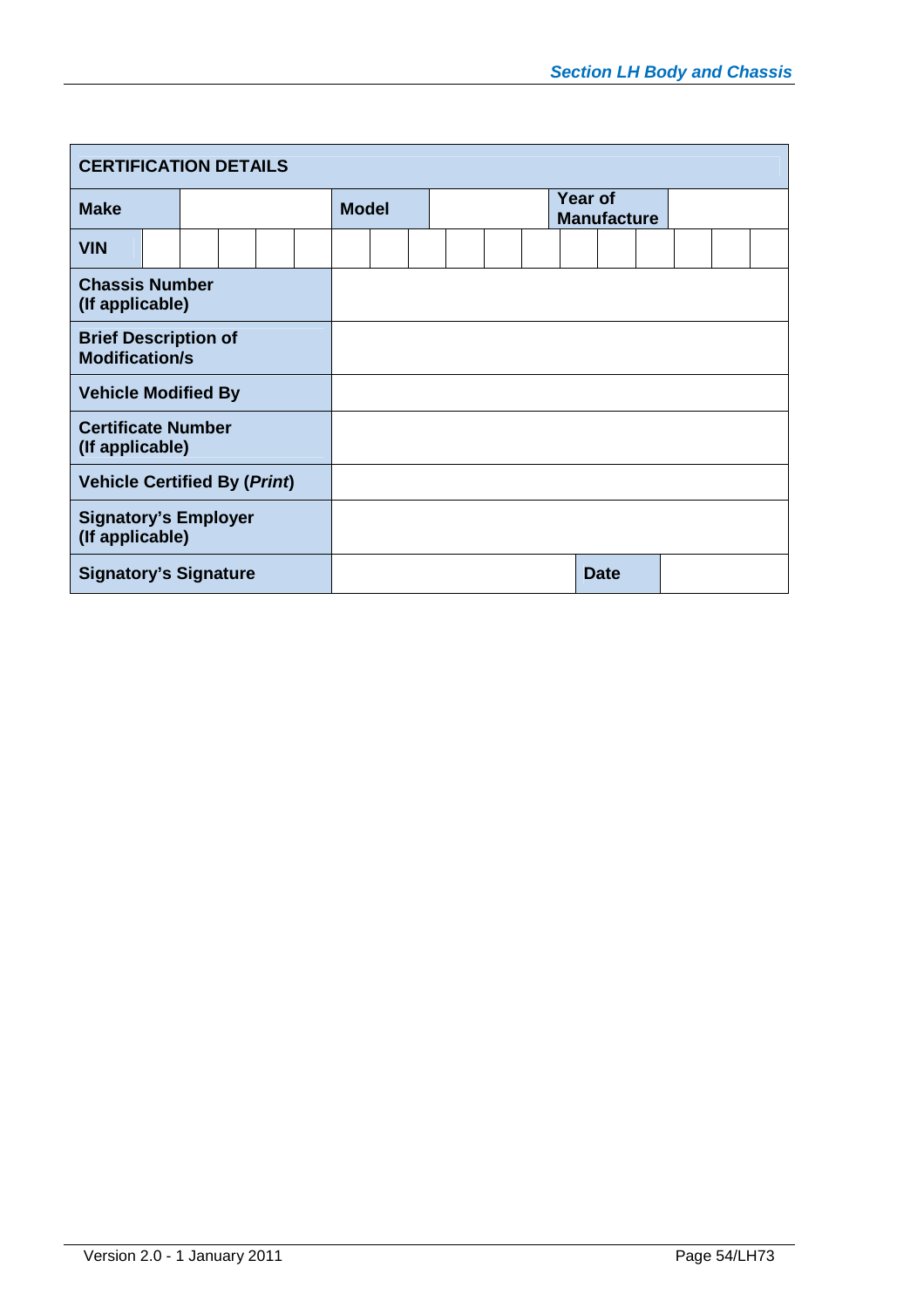## **BODY/CHASSIS VARIANTS CONVERSION**

## **CODE LH7**

## **SCOPE**

This code provides for the conversion of a vehicle to one of its manufacturer's model variants.

#### **Code LH7 does not apply to ADR category L-group vehicles and motor cycles.**

#### **CONVERSIONS COVERED UNDER CODE LH7**

A manufacturer's model variant is a vehicle that varies from the base vehicle model with different features such as additional seating, access and/or load space. Variants often share the same front body structure, but have different rear body configurations, e.g. sedans, coupes, convertibles, hatchbacks, utilities and station wagons.

For example, under this Code, certain panel vans may be converted to their corresponding utility variant using new utility body panels supplied by the manufacturer, or they can be converted by replacing their rear body or chassis section with that from the utility variant.

Conversions that are covered under this Code include:

- Conversion of any light vehicle to a manufacturer's variant of that model;
- Conversion of a panel van or station wagon to a manufacturer's utility variant;
- Conversion of a sedan to a manufacturer's station wagon variant;
- Conversion of a coupe to a manufacturer's hatchback or convertible variant;
- Conversion of a vehicle to a manufacturer's four wheel drive variant; and
- Conversion of a single cab utility to a manufacturer's extended or dual cab utility variant.

## **CONVERSIONS NOT COVERED UNDER CODE LH7**

Conversions that are not covered under this Code include:

- Conversion of a vehicle to a variant that is different in construction from the manufacturer's variant;
- Conversion of a sedan or coupe to a convertible or cabriolet using non-standard components and reinforcement sections (this is covered by Codes LH1 and LH2); and
- Conversion of a single cab utility to a non-standard extended or dual cab utility (this is covered by Codes LH5 and LH6).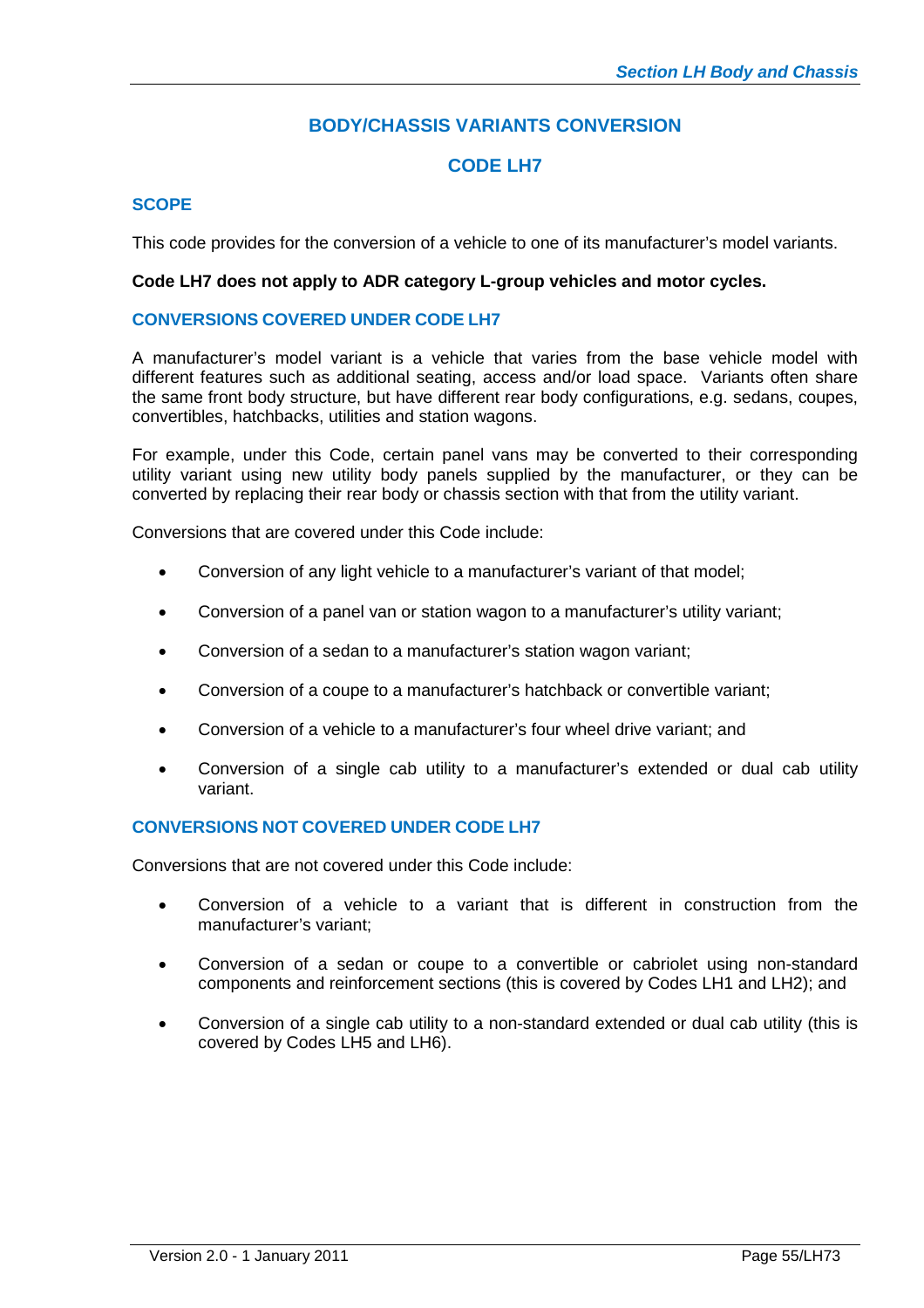## **COMPLIANCE WITH APPLICABLE VEHICLE STANDARDS**

Modified vehicles must continue to comply with the ADRs to which they were originally constructed, except as allowed for in the AVSR. These modified vehicles must also comply with the applicable in-service requirements of the AVSR.

Modified pre-ADR vehicles must continue to comply with the AVSR.

*Compliance with the AVSR* also means compliance with the equivalent regulations of a State or Territory of Australia.

Outlined below in Table LH5 are areas of the vehicle that may be affected by the modifications and that may require re-certification, testing and/or data to show compliance for the modified vehicle. This is not an exhaustive list and other modifications may also affect ADR compliance.

#### **Table LH5 Summary of items that if modified, may detrimentally affect compliance with applicable ADRs**

| <b>DETAIL</b>                          | <b>REQUIREMENTS</b> |
|----------------------------------------|---------------------|
| Installation of Seats and   ADR 3x, 3/ |                     |
| Seat Anchorages                        | VSB 5A, VSB 5B.     |
| Installation of Seatbelts and          | ADR 4x, 4/          |
| Seatbelt Anchorages                    | ADR 5x, 5/          |
|                                        | VSB 5A, VSB 5B.     |
| <b>Replacement Windows</b>             | ADR 8, 8/           |

To determine the ADRs that apply to the vehicle in question, refer to the applicability table in Section LO. Vehicles manufactured on or after 1 January 1969 and prior to 1 July 1988 need to comply with the Second Edition ADRs whilst vehicles manufactured after this date need to comply with the Third Edition ADRs. Section LO has separate applicability tables for each edition.

Alternatively, ADR applicability tables for individual vehicle categories may be referenced on the Department of Infrastructure and Transport *RVCS* website at the following address and under the section titled *ADR Applicability Tables*:

#### **http://rvcs.dotars.gov.au/**

The ADRs apply according to the vehicle's category and date of manufacture. It is the responsibility of the signatory to refer to the appropriate ADR applicable to the vehicle.

## **SPECIFIC REQUIREMENTS**

The following are specific requirements for Body/Chassis Variant Conversions to be certified under Code LH7.

The conversions must also comply with the general guidelines contained in sub-section 2 *General Requirements*.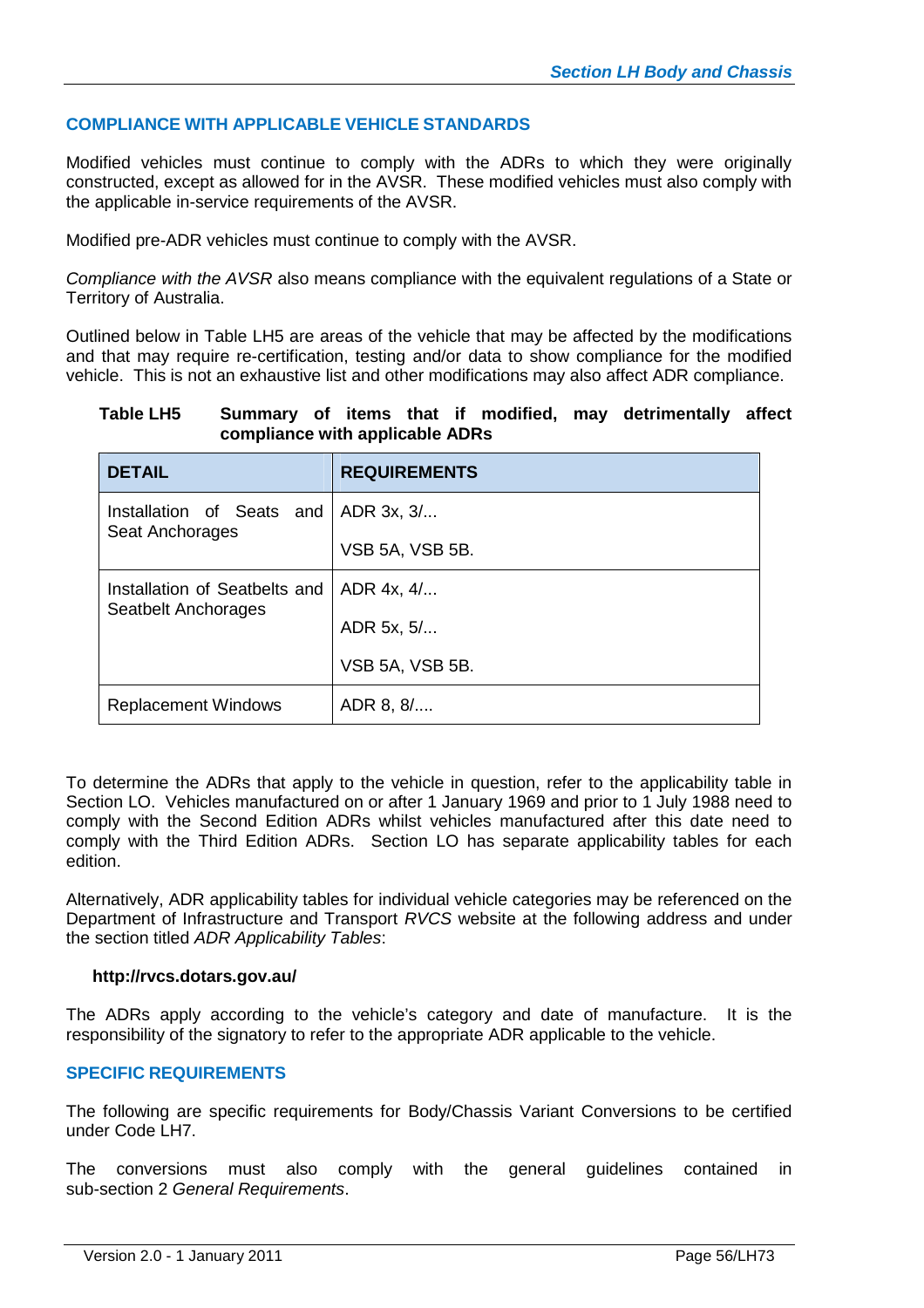## **1 BODY COMPONENTS**

Standard body components or equivalent for the variant model must be used for all replacement panels.

Equivalent panels and brackets may be used, provided that the replacement panels are at least equivalent material in thickness and strength.

Where sharp edges exist, they should be capped with fully welded steel covers or pinch weld or equivalent (see Figure LH7, Code LH1).

#### **1.1 Mechanical Components**

If any of the standard mechanical components, including engine, transmission, suspension and braking system for the variant model are not used, it will be necessary to certify these modifications separately under the appropriate Sections of VSB 14.

#### **1.2 General**

Replacement panels must be attached with at least the same number and size of welds as on the standard variant.

Where panels are intermittently welded, they must be fully sealed to prevent the ingress of exhaust gases into the cabin.

Glazing must comply with the requirements of ADR 8 - *Safety Glazing Material* and must have the appropriate Standards marking (refer to Appendix G in Section LZ *Appendices* for more information).

The structural integrity of existing seatbelt mountings must be maintained by ensuring that all original mounting and reinforcing sections are retained or replaced.

## **2 INSPECTION**

An inspection must be carried out on the structurally completed vehicle prior to painting and trimming of all modified areas.

Previously modified vehicles that are being assessed must have all trim etc. removed to allow a thorough inspection of all modified areas.

A final inspection is to be carried out on the converted vehicle when it is in a condition ready for registration.

## **3 RECORDS**

The signatory must hold a copy of all drawings, specifications, test results and any other data necessary to fully describe the vehicle modifications. Further details of record keeping requirements are specified by the Registration Authorities under their business rules and/or administrative procedures.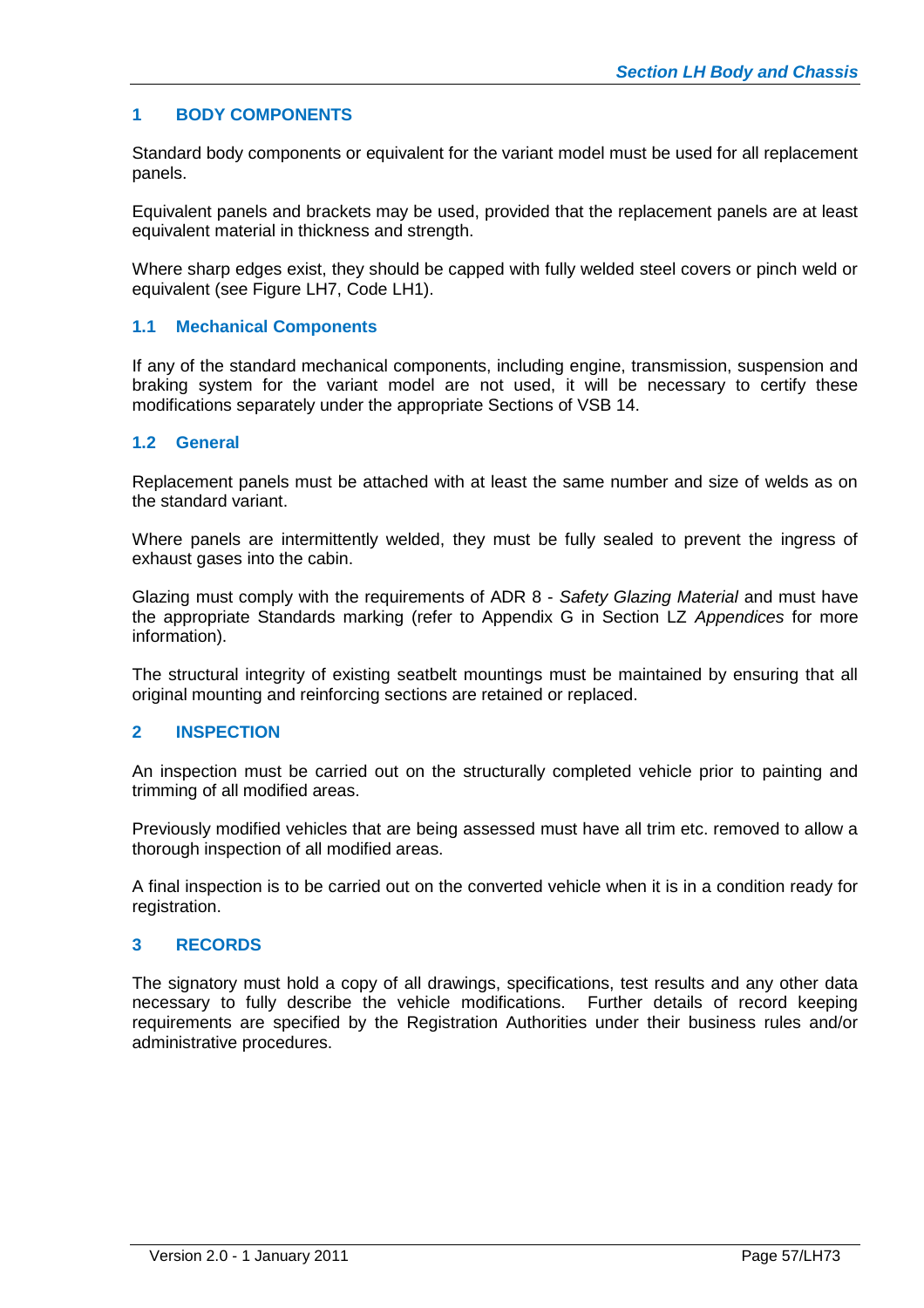# **CHECKLIST LH7 BODY/CHASSIS VARIANTS CONVERSION CODE LH7**

(N/A=Not Applicable, Y=Yes, N=No)

| 1.  | <b>DESIGN</b>                                                                                                                                                     |   |              |
|-----|-------------------------------------------------------------------------------------------------------------------------------------------------------------------|---|--------------|
| 1.1 | Has the vehicle been modified exactly in accordance with the<br>design of the manufacturer's standard variant, using standard or<br>equivalent components?        | Y | N            |
| 1.2 | Are all replacement panels and reinforcing equivalent in thickness<br>and strength to those of the standard variant?                                              | Y | N            |
| 1.3 | Are replacement panels attached equivalent to that of the<br>original?                                                                                            | Y | N            |
| 1.4 | If fibreglass has been used has it been tested and found to<br>comply with the Standards specified in Section 2.7 of General<br>Requirements?                     | Y | N            |
| 1.5 | Insert Design Approval No                                                                                                                                         |   |              |
| 2.  | <b>FASTENERS AND WELDING</b>                                                                                                                                      |   |              |
| 2.1 | Do all fasteners comply with the applicable requirements of<br>Section LZ Appendices - Appendix A Fasteners?                                                      | Y | N            |
| 2.2 | Does the quality of welding comply with the applicable<br>requirements of Section LZ Appendices, Appendix C Heating and<br><b>Welding of Steering Components?</b> | Y | N            |
| 3.  | <b>WORKMANSHIP</b>                                                                                                                                                |   |              |
| 3.1 | Is all work, including welding, of satisfactory quality and has all<br>work been performed in accordance with recognised engineering<br>standards?                | Y | N            |
| 3.2 | Are replacement panels fully sealed to prevent ingress of exhaust<br>gases?                                                                                       | Y | $\mathsf{N}$ |
| 3.3 | Are all sharp edges capped or covered?                                                                                                                            | Y | N            |

[Continued overleaf]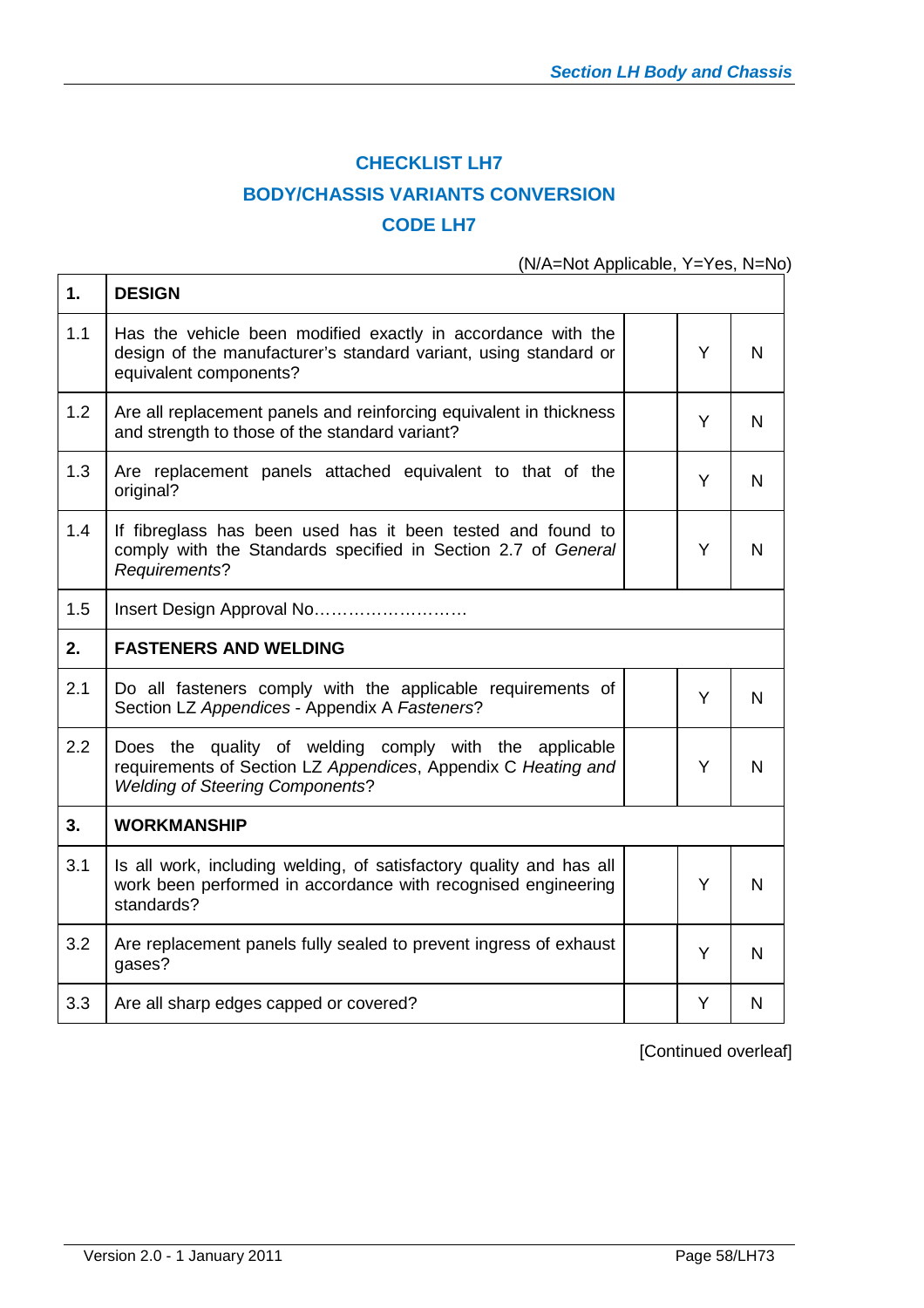| 4.  | <b>COMPLIANCE WITH ADRS</b>                                                                                                                   |     |   |   |  |  |  |  |  |  |
|-----|-----------------------------------------------------------------------------------------------------------------------------------------------|-----|---|---|--|--|--|--|--|--|
| 4.1 | Do all seats and seat anchorages comply with the relevant ADRs?                                                                               |     | Y | N |  |  |  |  |  |  |
| 4.2 | Do all seatbelts and seatbelt anchorages comply with the relevant<br>ADR <sub>s</sub> ?                                                       |     | Y | N |  |  |  |  |  |  |
| 4.3 | Y<br>N<br>Does all replacement glass comply with the relevant ADR?                                                                            |     |   |   |  |  |  |  |  |  |
| 5.  | <b>INSPECTION</b>                                                                                                                             |     |   |   |  |  |  |  |  |  |
| 5.1 | Were interim inspection(s) carried out on all modified areas of the<br>vehicle structure and the work found to be satisfactory?               | N/A | Y | N |  |  |  |  |  |  |
| 5.2 | Was a final inspection carried out on all modified areas of the<br>N/A<br>Y<br>vehicle structure and the work found to be satisfactory?       |     |   |   |  |  |  |  |  |  |
| 6.  | <b>RECORDS</b>                                                                                                                                |     |   |   |  |  |  |  |  |  |
| 6.1 | of<br>Have<br>complete<br>records<br>vehicle<br>details<br>and<br>conversion/construction been retained in a manner suitable for<br>auditing? |     | Y | N |  |  |  |  |  |  |

**Note**: If the answer to any question is **N (No)**, the modification cannot be certified under Code LH7.

| <b>CERTIFICATION DETAILS</b>                         |  |  |  |              |  |  |  |  |  |                               |  |             |  |  |  |  |  |
|------------------------------------------------------|--|--|--|--------------|--|--|--|--|--|-------------------------------|--|-------------|--|--|--|--|--|
| <b>Make</b>                                          |  |  |  | <b>Model</b> |  |  |  |  |  | Year of<br><b>Manufacture</b> |  |             |  |  |  |  |  |
| <b>VIN</b>                                           |  |  |  |              |  |  |  |  |  |                               |  |             |  |  |  |  |  |
| <b>Chassis Number</b><br>(If applicable)             |  |  |  |              |  |  |  |  |  |                               |  |             |  |  |  |  |  |
| <b>Brief Description of</b><br><b>Modification/s</b> |  |  |  |              |  |  |  |  |  |                               |  |             |  |  |  |  |  |
| <b>Vehicle Modified By</b>                           |  |  |  |              |  |  |  |  |  |                               |  |             |  |  |  |  |  |
| <b>Certificate Number</b><br>(If applicable)         |  |  |  |              |  |  |  |  |  |                               |  |             |  |  |  |  |  |
| <b>Vehicle Certified By (Print)</b>                  |  |  |  |              |  |  |  |  |  |                               |  |             |  |  |  |  |  |
| <b>Signatory's Employer</b><br>(If applicable)       |  |  |  |              |  |  |  |  |  |                               |  |             |  |  |  |  |  |
| <b>Signatory's Signature</b>                         |  |  |  |              |  |  |  |  |  |                               |  | <b>Date</b> |  |  |  |  |  |

 $\mathsf{r}$ 

 $\overline{\mathbf{r}}$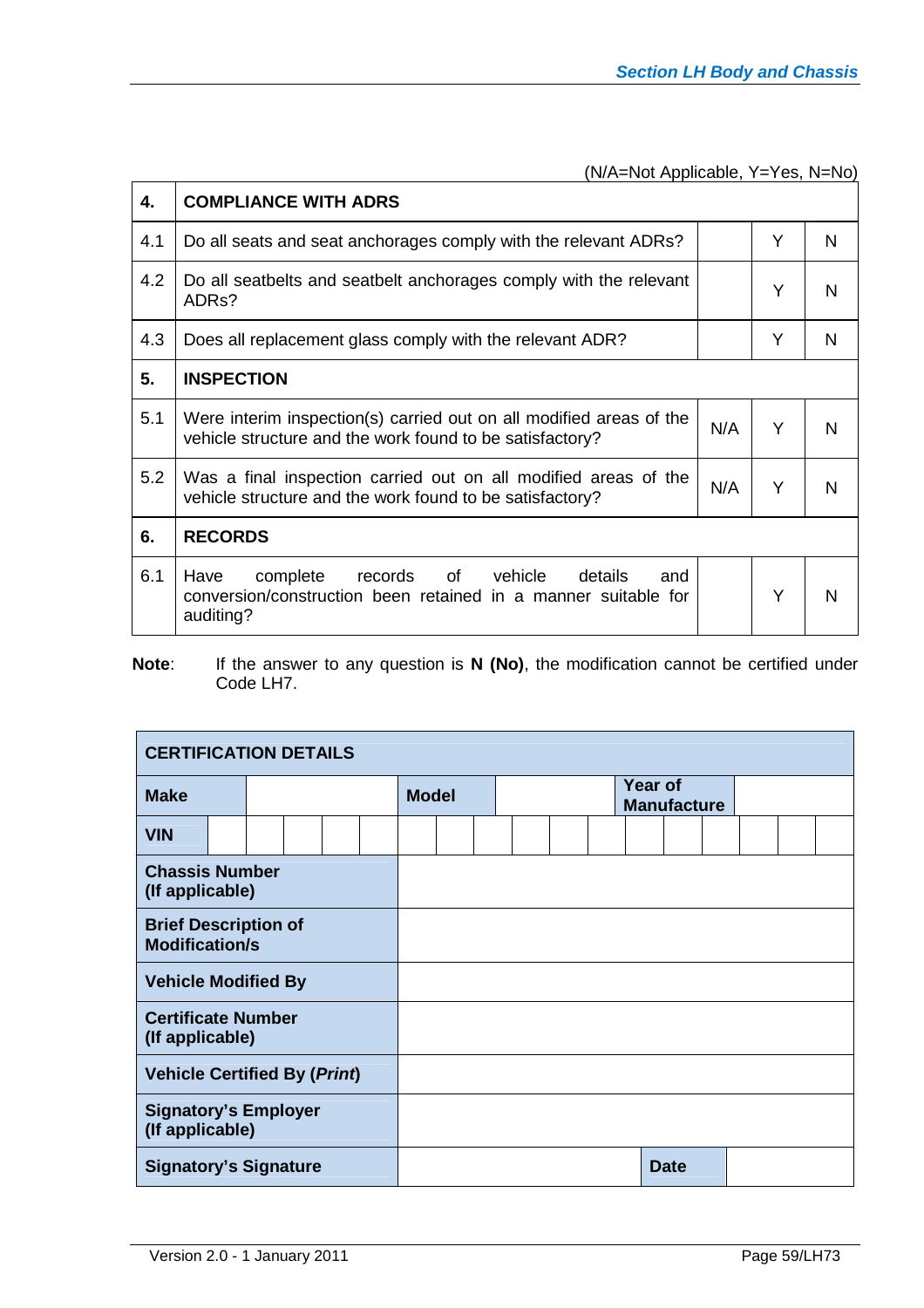# **CAMPERVAN, MOTORHOME CONVERSION**

## **CODE LH11**

## **SCOPE**

This Code provides information on the minimum safety requirements for a vehicle being converted to a campervan/motorhome.

#### **Code LH11 does not apply to ADR category L-group vehicles and motor cycles.**

The requirements apply to those vehicles that have been previously registered and used in transport in Australia.

**Note:** Where any modification is intended to be carried out on a vehicle not previously registered and used in transport, such a vehicle would be subject to the Motor Vehicle Standards Act and requires certification and compliance with all applicable ADRs at the time of first registration or supply to the market (refer to Circular 0-4-12 (*Certification of Campervans and Motorhomes*) issued by the Department of Infrastructure and Transport (DIT) for additional information).

The importation of vehicles into Australia is also administered by DIT. Vehicles imported into Australia must possess an import approval issued by that Department. Registration Authorities will not register imported vehicles that do not have the necessary approvals. Therefore to avoid disappointment and unnecessary expenditure, persons wishing to convert unregistered imported vehicles should not do so without ensuring the vehicle/s in question have the necessary valid import approvals.

Further information about certification and importation of vehicles can be found in the DIT website located at:

#### **www.infrastructure.gov.au**

**Note**: Whilst VSB 14 is not intended to cover trailers, much of the information contained within this Code may be applied to the internal construction and fitting-out of caravans. The requirements for the construction of caravans of an Aggregate Trailer Mass (ATM) up to 4.5 tonnes is contained in Vehicle Standards Bulletin N<sup>o</sup> 1 *National Code of Practice for Building Small Trailers* which may be downloaded from the following website:

#### **www.infrastructure.gov.au/roads/safety/bulletin/vsb1/index.aspx**

#### **DEFINITIONS**

The term *motorhome* applies equally to both a *Campervan* and a *Motorhome*.

A *motorhome* is usually a motorised cab/chassis fitted with a body having accommodation facilities and designed for self-contained recreational travel.

A *campervan* is usually a motorised van (for example, a panel van or forward control passenger vehicle) fitted with accommodation facilities and designed for recreational travel (refer to Figure LH11-1 below).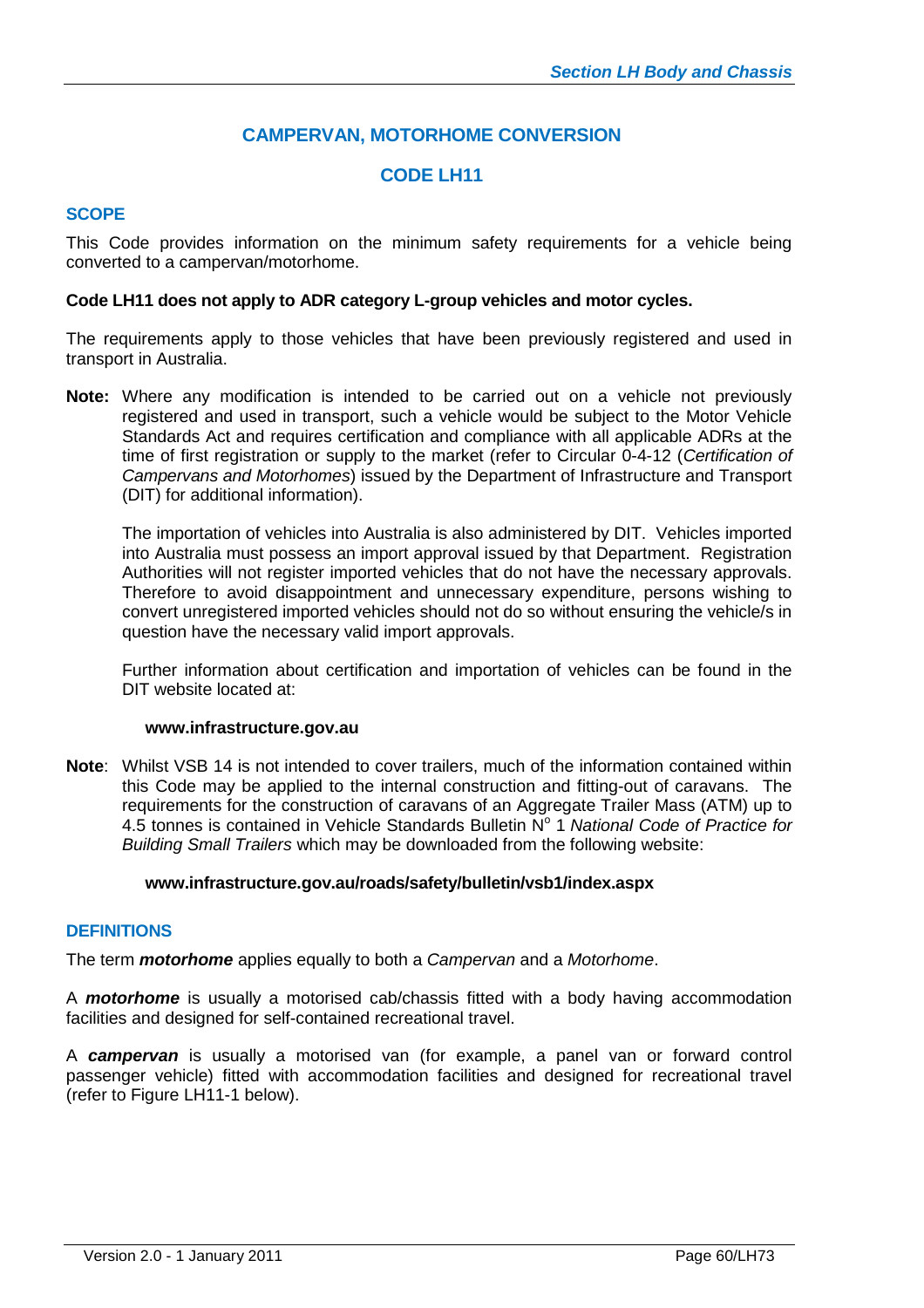





**Campervan Motorhome Motorhome**



**Bus Converted to Motorhome**

## **Figure LH14 Examples of Typical Campervans and Motorhomes**

The following definition therefore applies:

A *motorhome/campervan* is a motor vehicle manufactured to include accommodation space, which contains at least the following equipment:

- seats, and a table;
- sleeping accommodation, includes seats that may be converted to sleeping accommodation;
- cooking facilities; and
- storage facilities.

This equipment must be rigidly fixed - however, the table may be designed to be easily removable.

*Gross Vehicle Mass* **(GVM) -** is the maximum permissible laden mass of a vehicle as specified by the manufacturer. (This figure is normally shown on the vehicle identification plate (compliance plate) or in specifications published by the manufacturer of that vehicle).

*Aggregate Trailer Mass* **(ATM)** - the total mass of the laden trailer when carrying the maximum load recommended by the *manufacturer*. This will include any mass imposed on the drawing vehicle when the *combination vehicle* is resting on a horizontal supporting plane.

*Tare Mass* – mass of a vehicle, other than an L-group vehicle, ready for service, unoccupied and unladen, with all fluid reservoirs filled to nominal capacity, except for fuel, which must be 10 litres only, and with all standard equipment and any options fitted.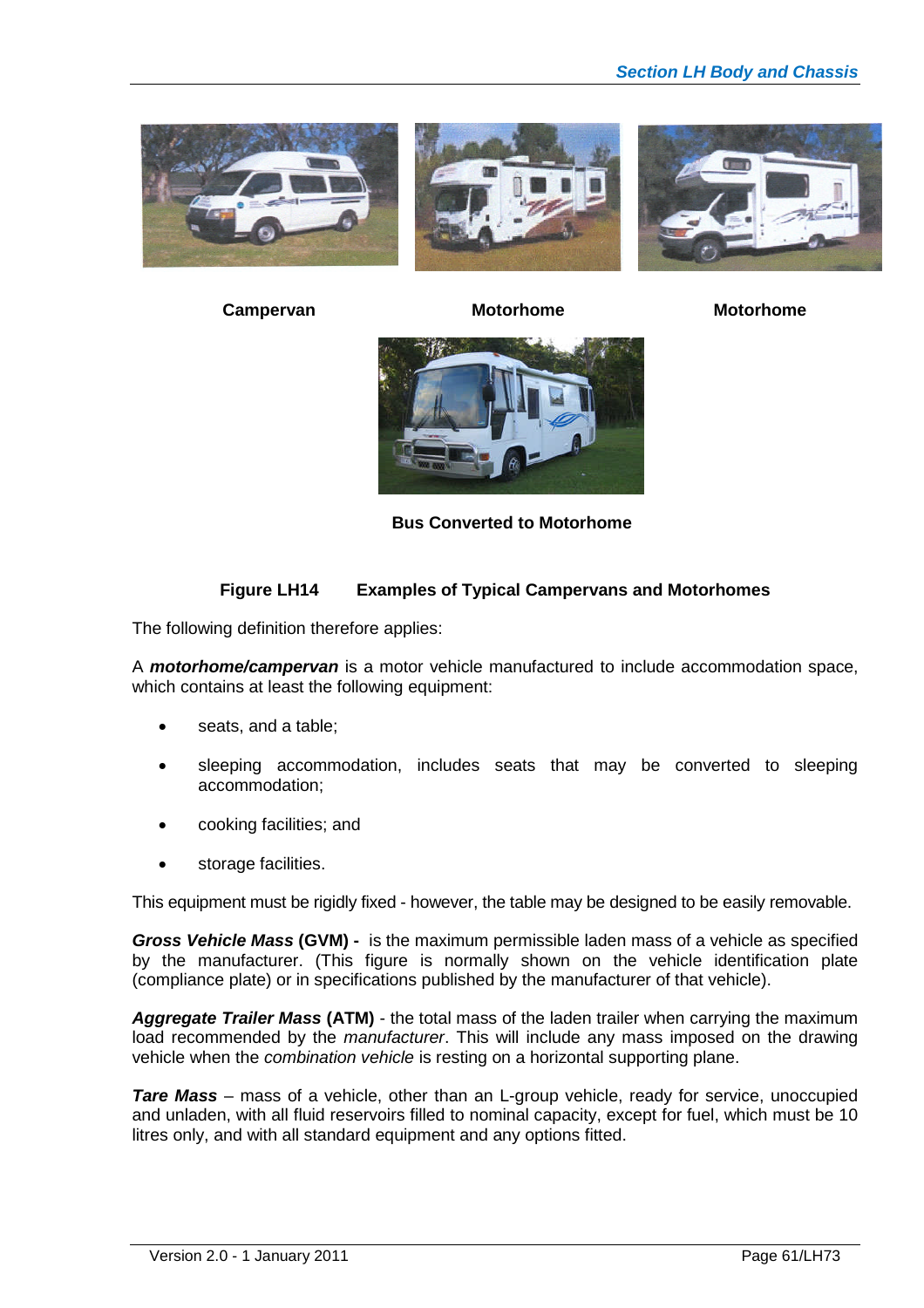*Load Capacity* **–**is the difference between the GVM/ATM of the vehicle and its *Tare Mass*.

*Gross Axle Load Rating* **(GALR)** - the *manufacturer's* specified maximum *Axle Load* for each *Axle* for which compliance with applicable ADRs has been or can be established.

### CONVERSIONS COVERED UNDER CODE LH10

Conversions that are covered under this Code include:

 Conversion of any light vehicle (up to and including 4.5 tonnes GVM) to a campervan or motorhome configuration.

## **CONVERSIONS NOT COVERED UNDER CODE LH10**

Conversions that are not covered under this Code include:

- Building or modifying vehicles that were not previously registered;
- Conversion of a vehicle that does not have the necessary payload capacity to carry the designated number of persons and the equipment; and
- Conversion of a vehicle in excess of 4.5 tonnes GVM to a campervan or motorhome configuration.

#### **COMPLIANCE WITH APPLICABLE VEHICLE STANDARDS**

Modified vehicles must continue to comply with the ADRs to which they were originally constructed, except as allowed for in the AVSR. These modified vehicles must also comply with the applicable in-service requirements of the AVSR.

Modified pre-ADR vehicles must continue to comply with the AVSR.

*Compliance with the AVSR* also means compliance with the equivalent regulations of a State or Territory of Australia.

Outlined below in Table LH6 are areas of the vehicle that may be affected by the modifications and that may require re-certification, testing and/or data to show compliance for the modified vehicle. This is not an exhaustive list and other modifications may also affect ADR compliance.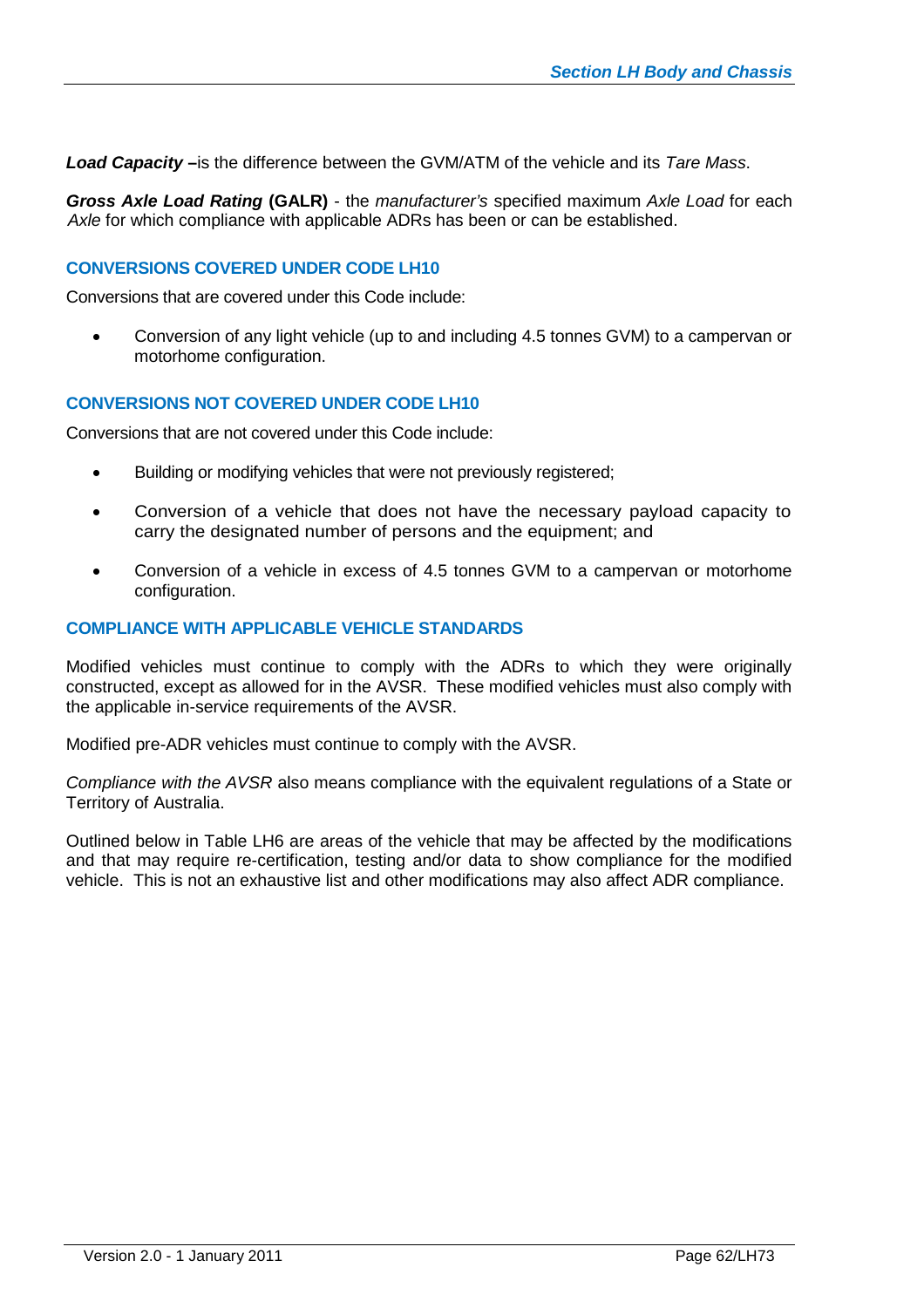| <b>DETAIL</b>                          | <b>REQUIREMENTS</b> |
|----------------------------------------|---------------------|
| Installation of Seats and Seat         | ADR 3x, 3/          |
| Anchorages                             | VSB 5A, VSB 5B      |
| Installation of Seatbelts and Seatbelt | ADR 4x, 4/          |
| Anchorages                             | ADR 5x, 5/          |
|                                        | VSB 5A, VSB 5B      |
| <b>Child Restraint Anchorages</b>      | ADR 5/              |
|                                        | ADR 34x, 34/        |
|                                        | VSB 5A, VSB 5B      |
| <b>Replacement Windows</b>             | ADR 8, 8/           |
| <b>General Safety Requirements</b>     | ADR 42/             |
| Vehicle Configuration and Dimensions   | ADR 43/             |
| Specific Purpose Vehicle Requirements  | ADR 44/             |

| <b>Table LH6</b> |                                 |  |  |  | Summary of items that if modified, may detrimentally affect |  |
|------------------|---------------------------------|--|--|--|-------------------------------------------------------------|--|
|                  | compliance with applicable ADRs |  |  |  |                                                             |  |

To determine the ADRs that apply to the vehicle in question, refer to the applicability table in Section LO. Vehicles manufactured on or after 1 January 1969 and prior to 1 July 1988 need to comply with the Second Edition ADRs whilst vehicles manufactured after this date need to comply with the Third Edition ADRs. Section LO has separate applicability tables for each edition.

Alternatively, ADR applicability tables for individual vehicle categories may be referenced on the Department of Infrastructure and Transport *RVCS* website at the following address and under the section titled *ADR Applicability Tables*:

## **http://rvcs.dotars.gov.au/**

The ADRs apply according to the vehicle's category and date of manufacture. It is the responsibility of the modifier and the Signatory to refer to the appropriate ADR applicable to the vehicle.

Where a campervan/motorhome conversion results in a change of vehicle category, the modified vehicle must comply with the ADRs applicable to the new vehicle category and the date of manufacture of the original base vehicle.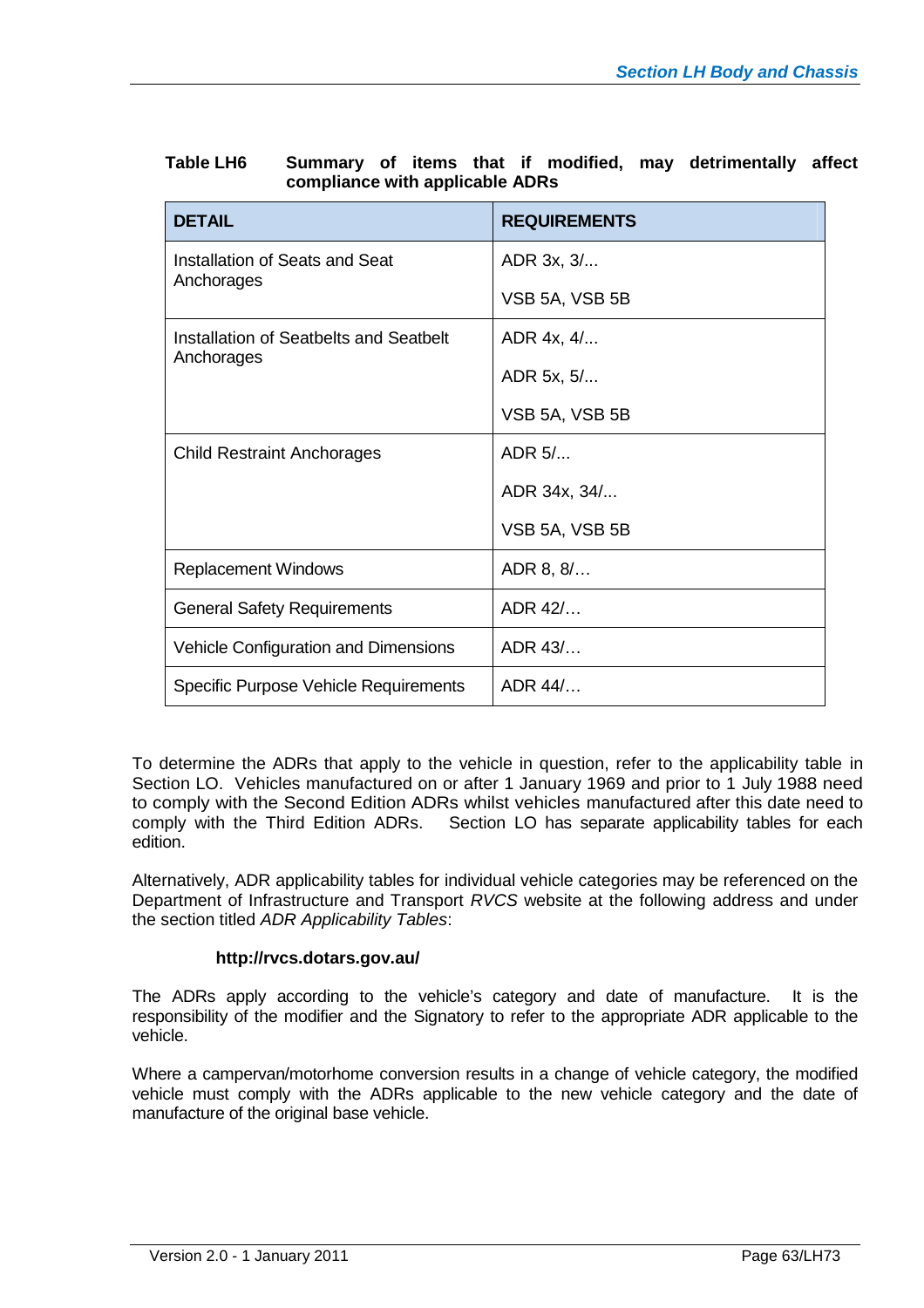## **SPECIFIC REQUIREMENTS**

The following are specific requirements that apply to Motorhome Conversions certified under Code LH11.

The conversions must also comply with the general guidelines contained in sub-section 2 *General Requirements*.

## **1 VEHICLE SUITABILITY**

A motorhome must be of a type that is suitable for conversion to the required configuration. Aspects that need to be considered are:

- Is the vehicle's general mechanical and structural condition sound?
- Is there enough space available for seating, bunks, stove, sink, refrigerator and general living requirements?
- Is the payload capacity of the vehicle sufficient to accommodate the additional weight of equipment, accessories, passengers and luggage? and
- What category of driver's licence will be required to drive the vehicle after the conversion?

#### **1.1 Motorhome Gross Vehicle Mass**

The motorhome must have a GVM appropriate for its purpose, and must include the following allowances within its laden mass, regardless of the determined Vehicle Category:

- A *Maximum Loaded Vehicle Mass* (of a passenger vehicle) as per the ADR definitions, where reference to a *seating position* means a *designated seating position;*
- The mass of all supplied equipment such as toilets, refrigerators, showers, gas-bottles etc. including the mass of full tanks containing fluids or gas. Where waste (grey and black) water tank/s are provided, their mass may be reduced by the mass of the water stored in any fresh water tank/s;and
- A *Personal Effects Allowance*, to cover cooking utensils, bedding, luggage and other such items, of 60 kg for each of the first two sleeping berths, and 20 kg for each sleeping berth more than two. This must be in addition to that included within the *Maximum Loaded Vehicle Mass* (of a passenger vehicle) above; and
- **Note:** This *laden mass* allowance should be distributed as appropriate to the build of the motorhome as determined by the motorhome manufacturer/modifier, but with the *Personal Effects Allowance* distributed equally per *axle group* for the purpose of determining certified *GALR*.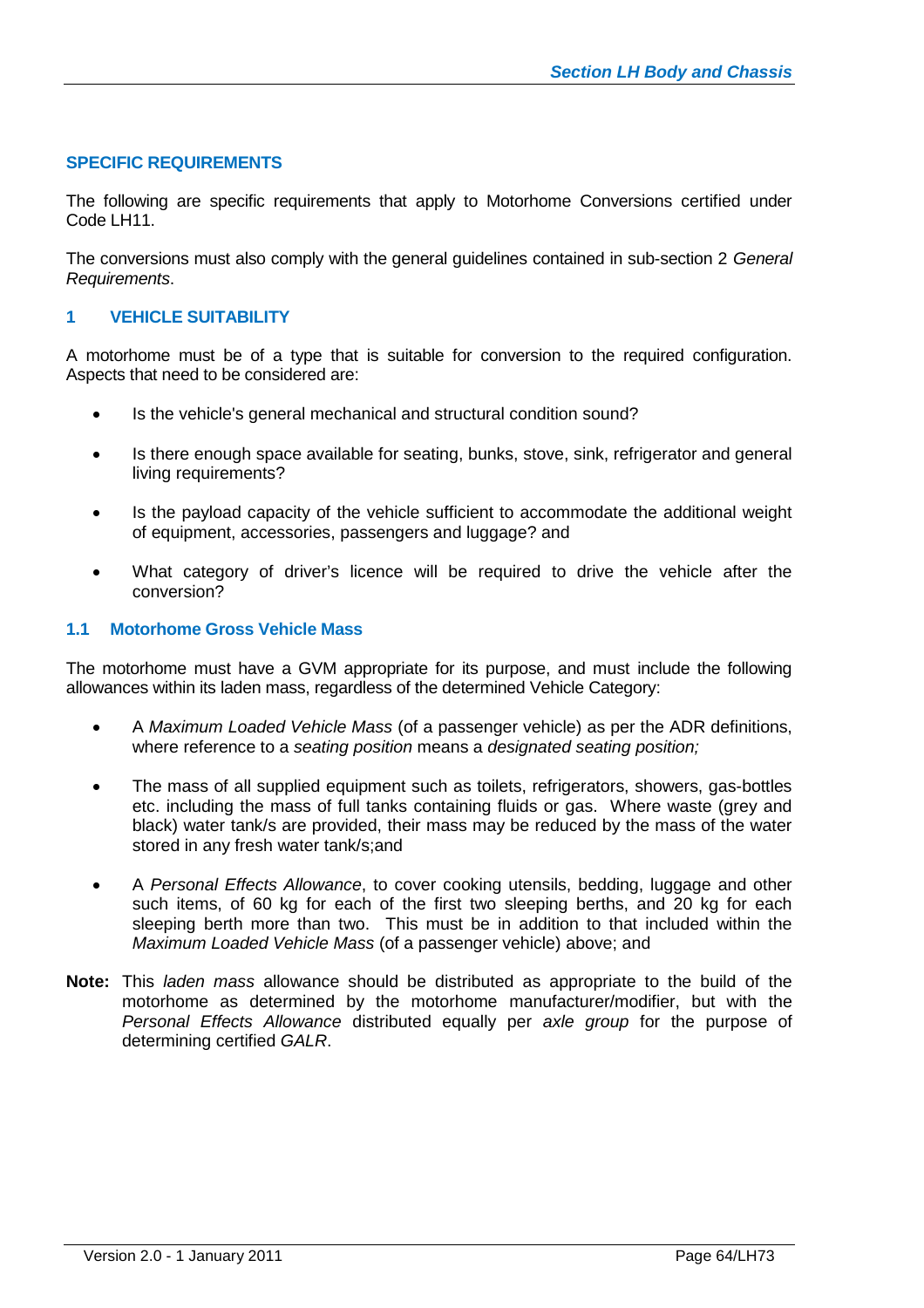## **2 DIMENSIONS**

The following dimensions must not be exceeded:

Maximum length: 12.5 metres; Maximum width: 2.5 metres; Maximum height: 4.3 metres; and Rear overhang: the lesser of 60% of the wheelbase or 3.7 metres.

Items or equipment mounted on the rear of the vehicle (for example toolboxes or a rack to carry a motor cycle or gas bottles) are included in the measurement of rear overhang and overall length.

## **3 BODY COMPONENTS**

Properly fabricated body components, including body panels, must be used for all new, additional or replacement panels.

Equivalent panels and brackets to that utilised on high volume manufactured motorhomes may be used, provided that the panels are at least equivalent material in thickness and strength and attached in accordance with good engineering practice.

Where sharp edges exist, they should be capped with fully welded steel covers or pinch weld or equivalent (refer Figure LH7, Code LH1).

Where panels are intermittently welded, they must be fully sealed to prevent the ingress of exhaust gases into the cabin.

## **4 MECHANICAL COMPONENTS**

If any additional or replacement mechanical components, for example axle(s), suspension or modified braking system are utilised in the conversion, these modifications must be certified under the appropriate Sections of VSB 14.

## **5 GENERAL SAFETY REQUIREMENTS**

Motorhomes must continue to comply with all the applicable standards and ADRs, including the requirements in ADR 42/… and ADR 44/... that apply to these types of vehicles.

The vehicle must not be modified or fitted with any object, fitting or appliance that is likely to cause the risk of bodily injury to any person.

Interior fittings are to be designed and located so as to prevent injury to any occupant. All chairs, tables and equipment should be secured in such a way that they are not likely to become dislodged in normal operating conditions. Sufficient cupboard space should be provided to store all items such as cooking utensils, cutlery and crockery, while travelling. The cupboard doors should be fitted with latches and hinges of sufficient strength to hold the doors closed in normal driving conditions.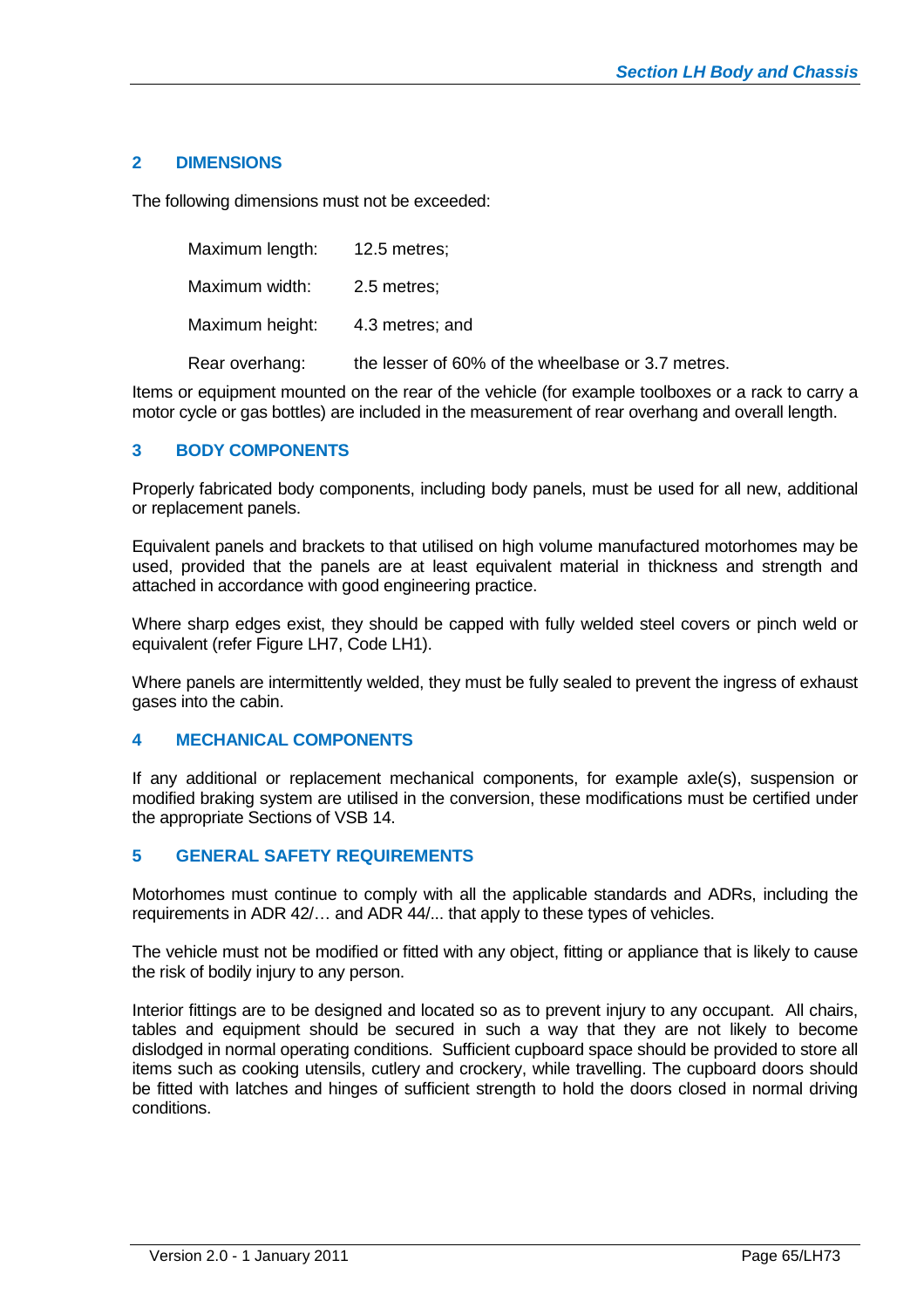Equipment such as stoves, refrigerators, water, fuel and waste tanks should be installed in positions so that:

- the load is evenly distributed;
- no axle or wheel is overloaded; and
- the vehicle remains level.

Motorhome converters should also establish with their relevant State and Territory Registration Authorities whether any additional requirements exist for items such as electrical power systems, remote connections, smoke detectors, fire control etc..

## **5.1 Lighting**

The vehicle must be fitted with lamps that comply with the applicable standards as required in the AVSR.

All mandatory lamps must not be obscured by any equipment or fittings.

**Note:** As a condition of approval, all converted vehicles must be fitted with direction indicator lamps regardless of the date of manufacture.

## **5.2 Driver's View**

The driver of the vehicle must have a full and uninterrupted view of the road and any traffic ahead and to each side of the vehicle, and by use of rear vision mirrors, a clear reflected view of any following or overtaking vehicle.

## **5.3 Seating Positions**

**Note:** Refer to Section LK *Seating and Occupant Protection* for more detailed information about the installation of additional seats.

Motorhomes may be configured to provide a number of designated seating positions in addition to the driver and front passenger seats. *Designated seating positions* in this context mean *seating positions* that are equipped to be used whilst travelling. These seats may double in use as seats for dining or recreation and may convert to sleeping-berths. They may also be capable of swivelling to better suit their intended multiple use function.

A motorhome must be fitted with an adequate number of designated seating positions, designed for use while travelling.

The number of designated seating positions must be equal to, or greater than the number of sleeping-berths provided in the motorhome. For example, a motorhome which has four sleeping berths must have at least four seating positions designed for use while travelling.

As far as possible, all the designated seating positions should be forward facing and are those that would most likely be occupied when travelling, such as seats immediately behind the front row of seats, rather than those at the rear of the vehicle.

Swivel seats, if intended to be used as seating positions when travelling, must be capable of being locked against rotation in the position in which they will be occupied when the vehicle is in motion.

If a swivel seat is used in a designated seating position, it must be easily lockable without the use of tools in position(s) as intended for use in transport and ADR compliance must be determined for those locked position(s).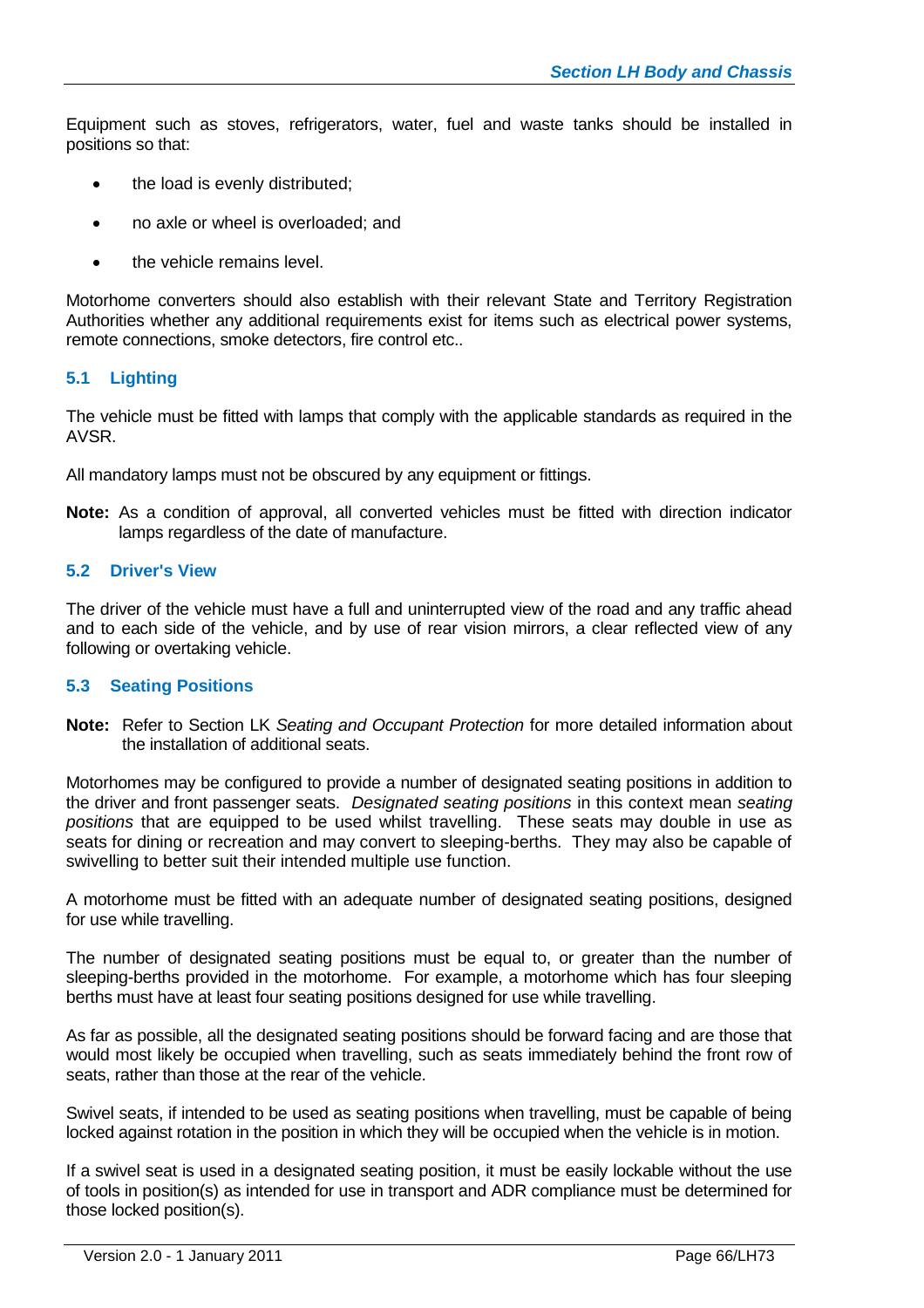If a swivel seat is able to be locked in a position other than as certified as a *designated seating position*, then a durable and permanent label must be provided in a visible location adjacent to the seat warning prospective users that the seat can only be safely used in certain positions. The label must have lettering that is at least 6mm in height and must display a message similar to that shown in Figure LH15.



**Figure LH15 Warning Label for Swivel Seats**

Seats which are additional to the minimum number of seating positions intended for use when travelling, need not comply with seat strength and seatbelt requirements specified. However if these seats are not certified and no seatbelts are fitted, these seats must not be occupied while the vehicle is in motion on public roads.

To warn prospective users of the status of the seats fitted to a motorhome, it is recommended that a durable and permanent label or plaque be fixed in a conspicuous position inside the motorhome. The label must have lettering that is at least 6mm in height and must display a message similar to that shown in Figure LH16. The label should also include a seating plan that identifies with an *X*, the seats that must not be used when the vehicle is being used on public roads.

**THIS MOTORHOME IS DESIGNED FOR THE CARRIAGE OF ( \* ) PERSONS**

**{A seating plan showing all provided seats, with an 'X' shown on all seating positions that are NOT designated seating positions }**

**WARNING : THE SEATING POSITION(S) SHOWN BY " X " ON THIS LABEL**

**MUST NOT BE OCCUPIED WHILE THE VEHICLE IS IN MOTION**

**Figure LH16 Warning Label Including Seating Plan (for seats that must not be occupied when the vehicle is being used on public roads)**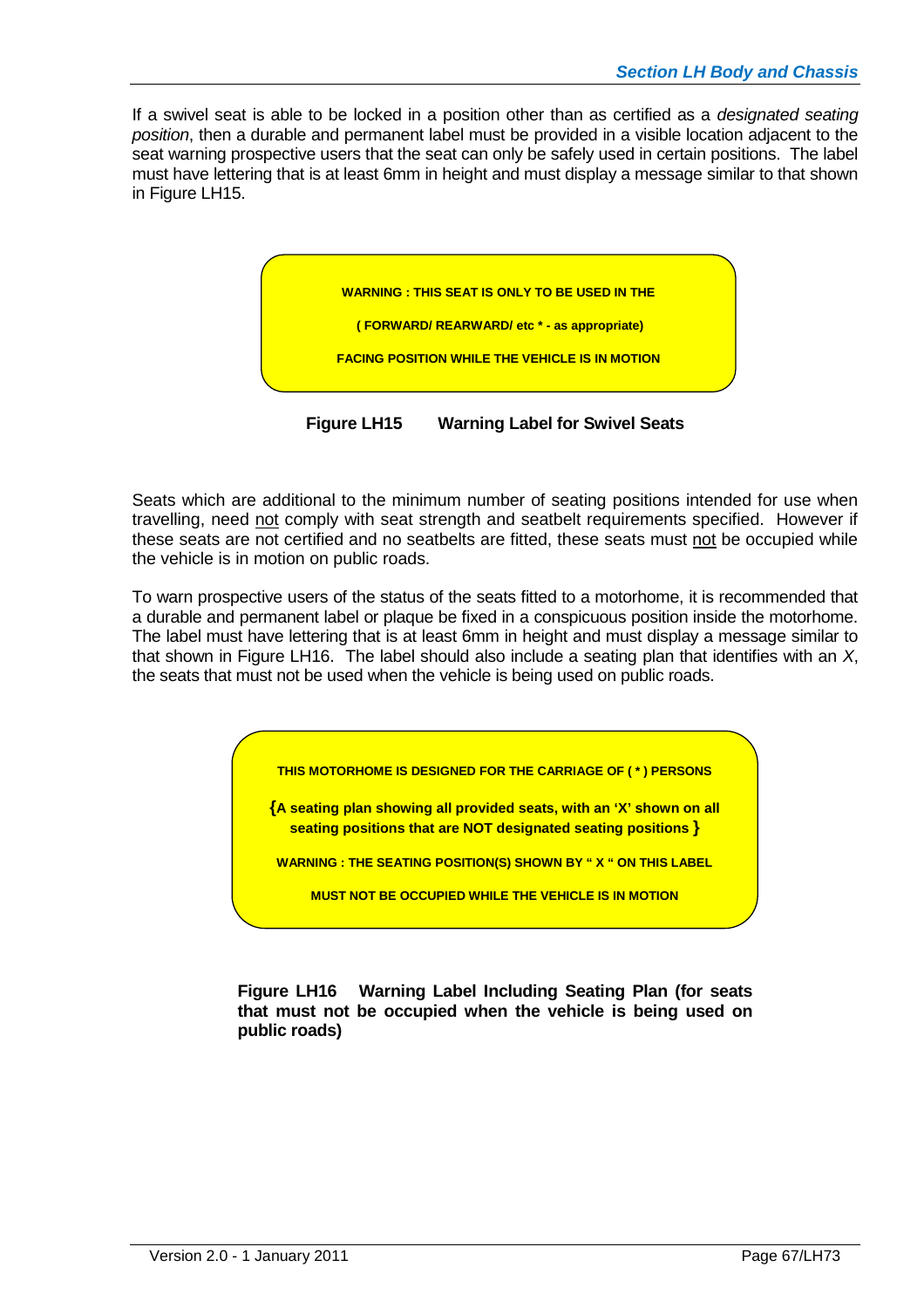## **5.4 Seatbelts**

**Note:** Refer to Section LK *Seating and Occupant Protection* for more detailed information about the installation of Seatbelts and Seatbelt Anchorages.

To determine the vehicle category after conversion, the following calculations must be performed:

- Multiply the number of designated seating positions by 68 kg;
- If the calculated mass is less than 50% of the difference between the GVM and the Unladen Mass then the vehicle is classified as a goods vehicle (provided there is an area available for goods to be carried). The requirements for an NA, NB or NC ADR category vehicle will apply as appropriate; or
- If the calculated mass is more than 50% of the difference between the GVM and the Unladen Mass, then the vehicle is classified as a passenger vehicle. The requirements for a MA, MB, MC or MD ADR category vehicle will apply as appropriate.

The seatbelt fitting requirements depend on the vehicle's ADR category. In most cases, vehicles converted to a motorhome will be in either the MB or MC passenger vehicle categories or in the NA or NB goods vehicle categories.

Seatbelts must be fitted to all designated seating positions. ADR 5/… specifies the type of belt anchorages required depending on the category and age of the vehicle.

The structural integrity of existing seatbelt anchorages must be maintained by ensuring that all original mounting and reinforcing sections are retained.

General requirements for seatbelts are as follows:

- Forward facing seating positions which are within 200mm of the internal sidewall of the vehicle must be provided with lap sash seatbelts;
- Side facing seats must only be fitted with lap type seatbelts; and
- The seatbelts fitted must comply with Australian Standard (AS) 2596.

Seats, in addition to designated seating positions, are not required to be ADR compliant, and do not need to be provided with seatbelts, child-restraint anchorages or any other equipment that may imply they are suitable for use in transport.

**Note:** Under no circumstances should seatbelts or child restraints be attached to noncomplying seats.

## **5.5 Child Restraint Anchorages**

**Note:** Refer to Section LK *Seating and Occupant Protection* for more detailed information about the installation of Child Restraint Anchorages.

Child restraint anchorages must be fitted if specified for that category of vehicle. If the vehicle has more than one row of seats, a child restraint anchorage is required for each forward facing seat, excluding the front row, up to a total of three.

Where the seat back is divided into two or more sections which may be folded independently of each other and the division lies close to the centre of a seating position, then a child restraint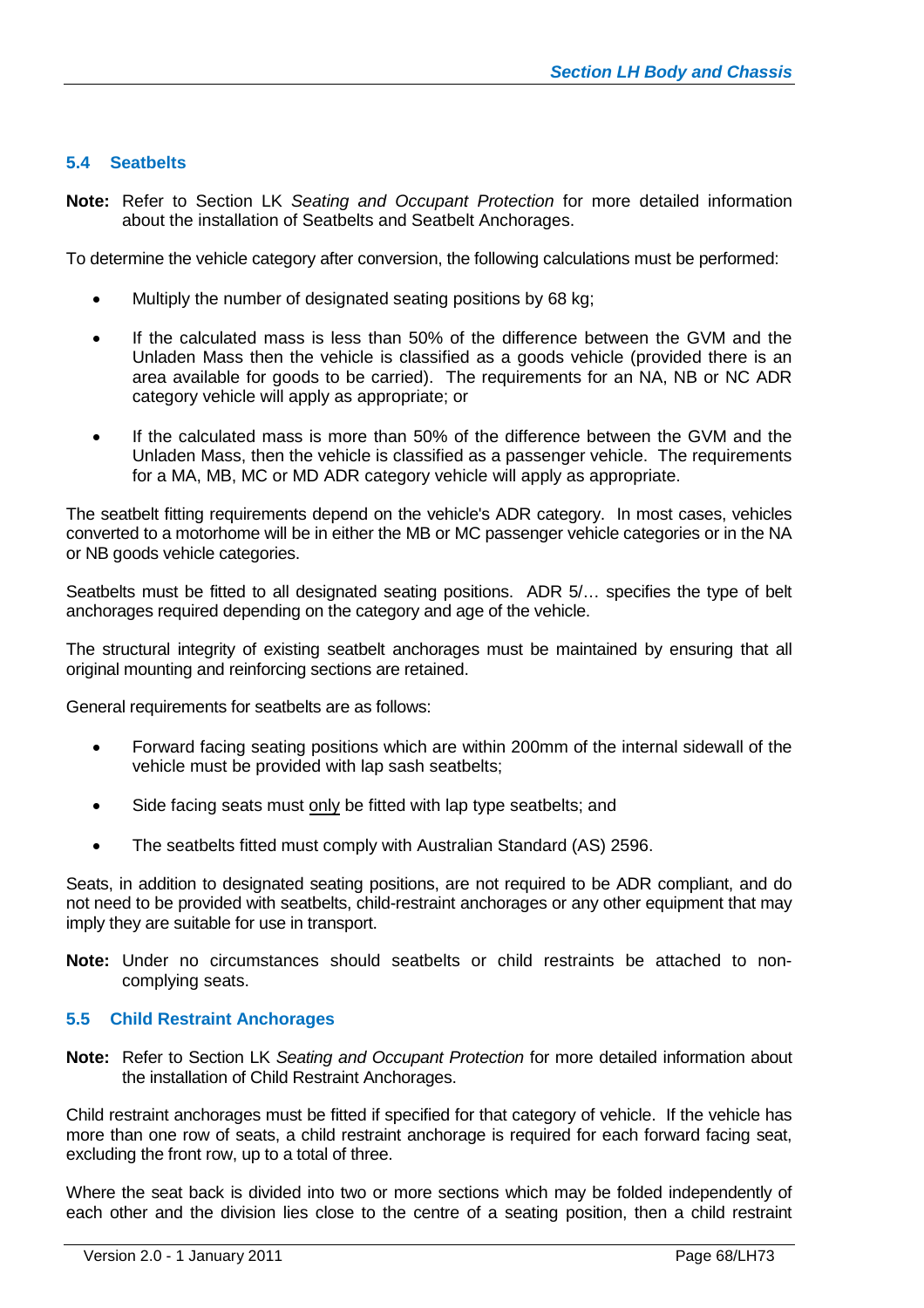anchorage must not be fitted for that position.

## **5.6 Safety Glazing Material and Applied Window Tinting**

Requirements for safety glazing materials for windscreens, windows and internal partitions, together with information on window tinting by means of applied surface films are contained in Section LZ *Appendices* Appendix G *Safety Glazing Material and Applied Window Tinting*.

## **5.7 Access and Ventilation**

Suitable access must be provided to both the travelling and living areas of the motorhome. The motorhome must have outward opening or sliding doors. At least one of these doors must be located on the left hand side or at the rear of the vehicle.

Sufficient ventilation must be provided for all vehicle occupants, both when travelling and stationary. Unless other satisfactory means of ventilation are provided, at least 50% of the windows must be able to be opened.

Adequate permanent ventilation must be provided for all gas appliances.

#### **5.8 Liquefied Petroleum Gas (LP Gas) Installations**

The ADRs specify certification requirements for LP Gas used both as a fuel for motor vehicles and also for installed equipment, such as stoves and refrigerators.

Gas operated appliances and gas containers must comply with the requirements of Australian Standard AS 5601 *- Gas Installations*, current at the time of installation.

In addition, any specific installation requirements specified by the appliance manufacturer, such as ventilation, and minimum clearance requirements, must be complied with.

**Note**: State and Territory jurisdictions responsible for gas installations and/or safety may have specific requirements under their own legislation. Manufacturers/modifiers must abide with these requirements.

#### **5.9 Electrical Installations**

Electrical installations must comply with AS/NZS 3001 - *Electrical Installations* – *Transportable structures and vehicles including their site supplies*, current at the time of conversion.

**Note:** State and Territory jurisdictions responsible for electrical installations and/or safety may have specific requirements under their own legislation. Manufacturers/modifiers must abide with these requirements.

#### **5.10 Fire Extinguisher**

At least one fully charged and maintained fire extinguisher equipped with a hose must be installed in each vehicle in accordance with the latest version of AS 2444 *Portable fire extinguishers and fire blankets - Selection and location*, current at the time of motorhome/campervan conversion, in a position so as to be readily available for use in an emergency (refer to Figure LH17).

Each fire extinguisher must have an AS/NZS 1850 *Portable fire extinguishers – Classification, rating and performance* approval mark, showing it has a fire test rating of at least 5B.

The fire extinguisher mounting bracket(s) must be designed and fitted so that the extinguisher is not likely to become dislodged during normal vehicle operation.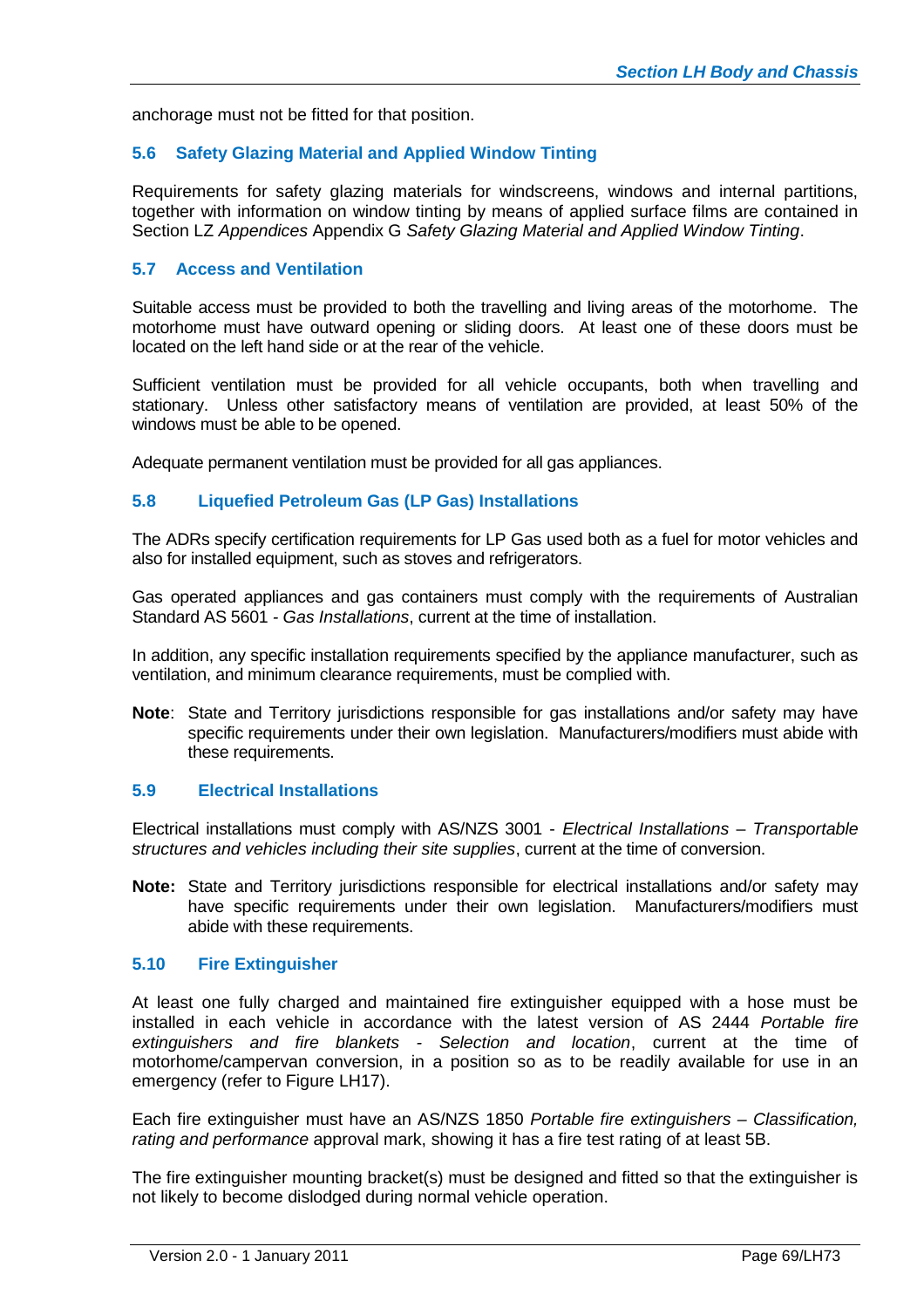If a fire extinguisher is fitted inside a cupboard, locker or bin the following sign must be affixed in a location adjacent to that enclosure so as to be clearly visible:



The sign must show a white fire extinguisher on a red background with a 5mm white border showing the words *Fire Extinguisher* in letters at least 16mm high.

Detailed requirements for this sign are specified in Australian Standard AS 2444.

## **Figure LH17 Fire Extinguisher Sign (Illustration Only)**

**Note:** vehicles with multiple living compartments must have a complying fire extinguisher installed in each compartment in a position so as to be readily available for use in an emergency.

## **5.11 Television and Visual Display Units**

Any television receiver or visual display unit and associated equipment must be securely mounted in a position which:

- does not obscure the driver's vision;
- does not impede driver or passenger movement in the vehicle;
- is unlikely to increase the risk of occupant injury; and
- unless it is a driver's aid, has no part of the image on the screen visible to the driver, directly or by reflection, when viewed from the normal driving position.

## **5.12 Toilets Sinks and Showers**

Any toilet, sink or shower fitted to the vehicle must comply with the following:

- The contents of the toilet pan or urinal must not discharge directly onto the road but must empty into an externally vented tank which is securely attached to the vehicle;
- The contents of any basin, sink or shower must not drain into any toilet pan, urinal or into any other tank into which a toilet pan or urinal empties; and
- The toilet, urinal and tank must vent directly to the atmosphere.

## **6 ROOF MODIFICATIONS**

Many campervans have roof modifications to allow occupants to stand upright whilst in the rear of the vehicle. The most popular conversions include *pop-tops* and *high-top* conversions which are known by a variety of commercial names.

These modifications may involve the complete or partial removal of the roof, roof support beams or cant rails. These modifications have the potential to reduce the strength and thus the safety of the vehicle. High-top conversions also have the potential to increase the centre of gravity of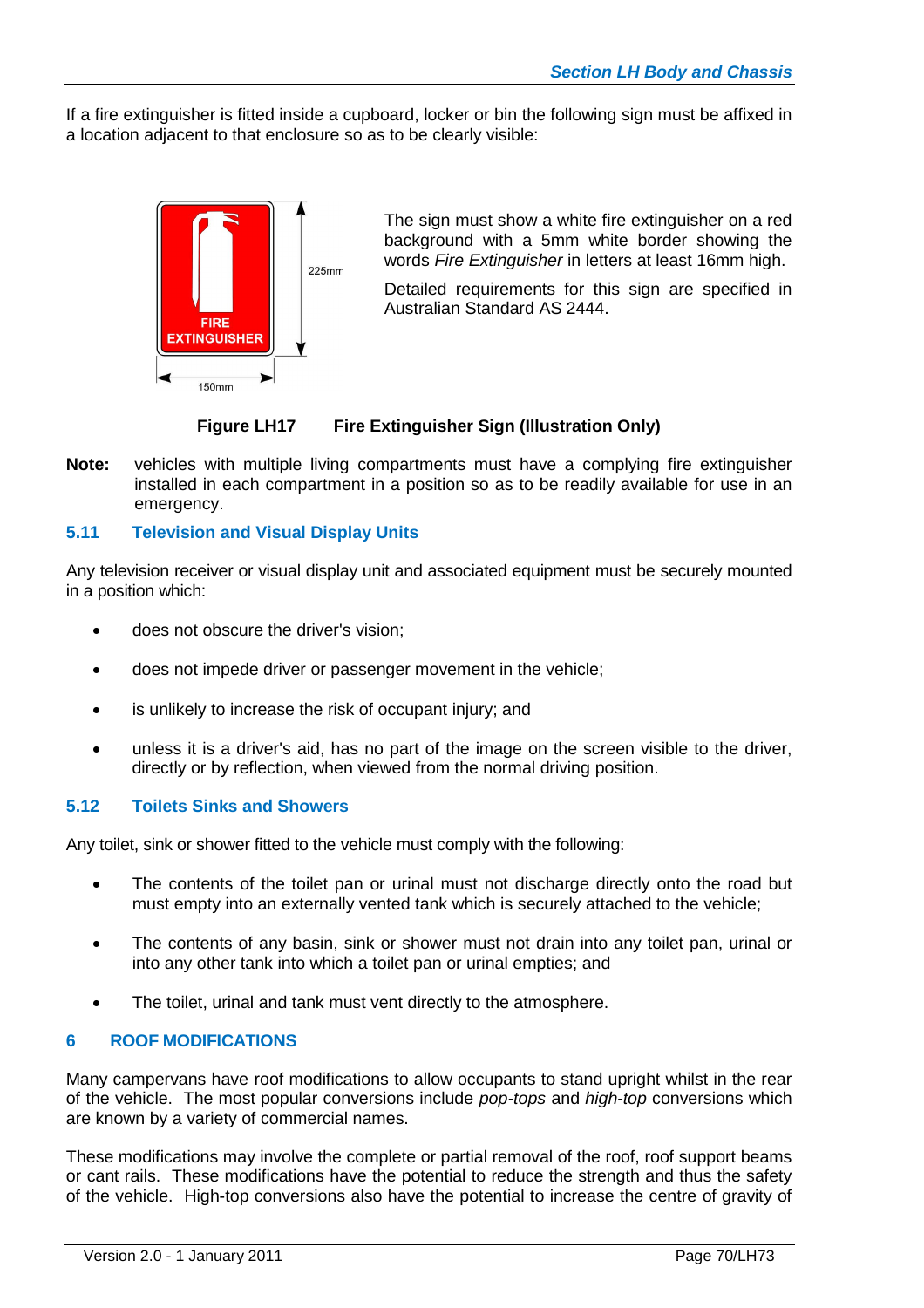the vehicle if careful attention is not paid to the final design. Designers of this type of modification must ensure that:

- the strength of the roof is maintained with adequate perimeter bracing and roof support beams wherever necessary;
- there are no sharp edges or protrusions as a result of the modifications which may cause injury to occupants of the vehicle;
- the centre of gravity of the vehicle is not increased to the point where handling, and thus the safety of the vehicle, is compromised; and
- removable bunks and mattresses intended for use in the *hi-top* or *pop-top* area can be safely stored or locked down whilst the vehicle is in motion.

## **7 INSPECTION**

An inspection must be carried out on the structurally completed vehicle prior to painting and trimming of all modified areas.

Previously modified vehicles that are being assessed must have all trim etc. removed to allow a thorough inspection of all modified areas.

A final inspection is to be carried out on the converted vehicle when it is in a condition suitable for registration.

## **8 RECORDS**

The signatory must hold a copy of all drawings, specifications, test results and any other data necessary to fully describe the vehicle modifications. Further details of record keeping requirements are specified by the Registration Authorities under their business rules and/or administrative procedures.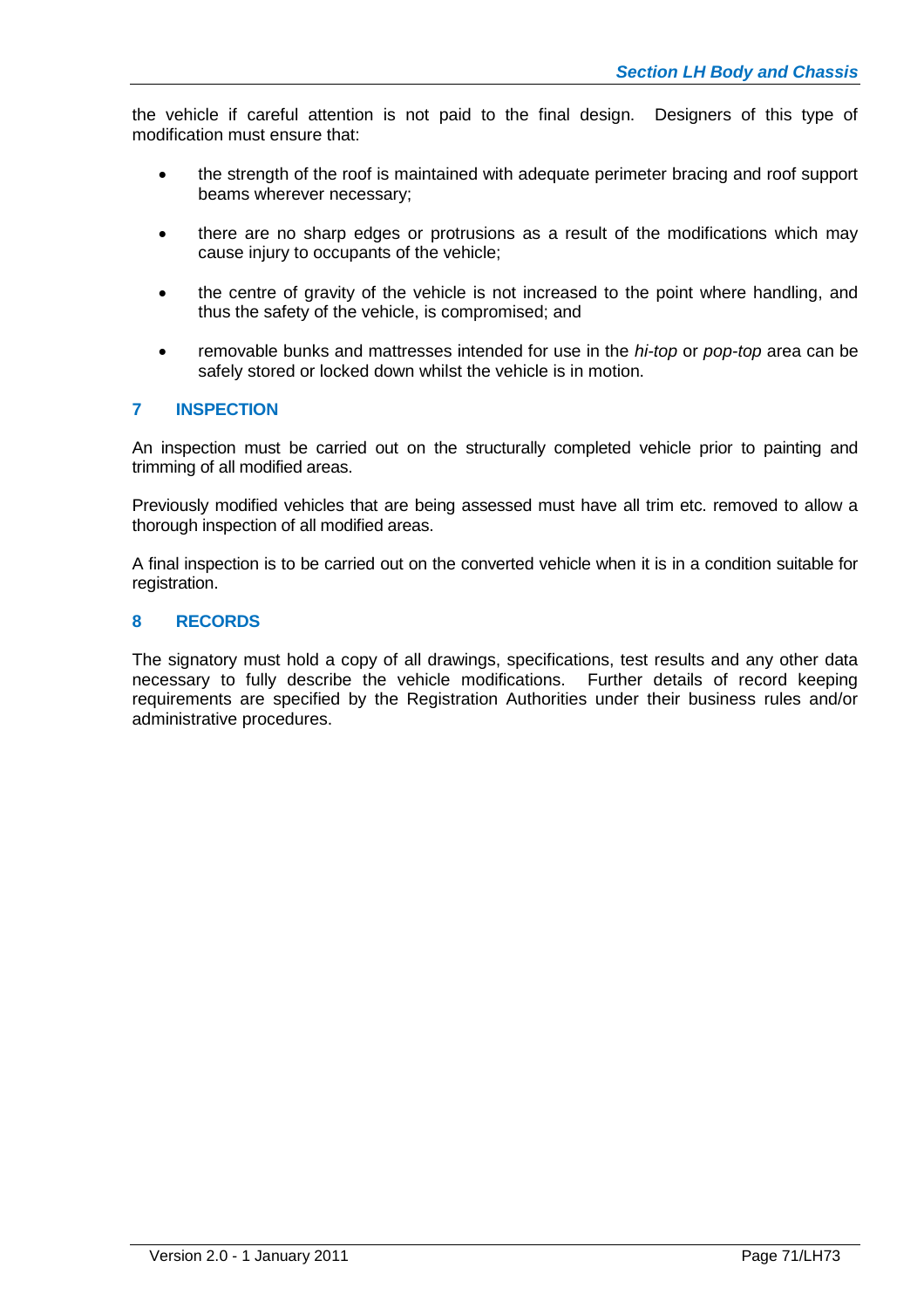# **CHECKLIST LH11**

# **CAMPERVAN, MOTORHOME CONVERSION**

# **CODE LH11**

(N/A=Not Applicable, Y=Yes, N=No)

| 1.  | <b>DESIGN</b>                                                                                                                                                       |     |   |              |
|-----|---------------------------------------------------------------------------------------------------------------------------------------------------------------------|-----|---|--------------|
| 1.1 | Is the vehicle's general mechanical and structural condition sound?                                                                                                 |     | Y | N            |
| 1.2 | Is there enough space available for seating, bunks, stove, sink,<br>refrigerator and general living requirements?                                                   |     | Y | N.           |
| 1.3 | Is the payload capacity of the vehicle sufficient to accommodate the<br>additional weight of equipment, accessories, passengers and<br>luggage?                     |     | Y | N            |
| 1.4 | Are all dimensions within regulatory limits?                                                                                                                        |     | Y | N            |
| 1.5 | Are all body components properly fabricated?                                                                                                                        |     | Y | N            |
| 1.6 | Are any additional or replacement mechanical components certified<br>(where necessary) under the appropriate codes of VSB 6?                                        | N/A | Y | N            |
| 2.  | <b>COMPLIANCE WITH ADRS</b>                                                                                                                                         |     |   |              |
| 2.1 | Does the vehicle continue to comply with all the applicable standards<br>and ADRs, including the requirements in ADR 42/ and ADR 44/<br>that apply to this vehicle? |     | Y | $\mathsf{N}$ |
| 3.  | <b>GENERAL SAFETY REQUIREMENTS</b>                                                                                                                                  |     |   |              |
| 3.1 | Have all relevant requirements of Clause 6 General Safety<br>Requirements of this code been complied with?                                                          |     | Y | N            |
| 4.  | <b>WORKMANSHIP</b>                                                                                                                                                  |     |   |              |
| 4.1 | Is all work, including welding, of satisfactory quality and has all work<br>been performed in accordance with recognised engineering<br>standards?                  |     | Y | $\mathsf{N}$ |

(Continued overleaf)